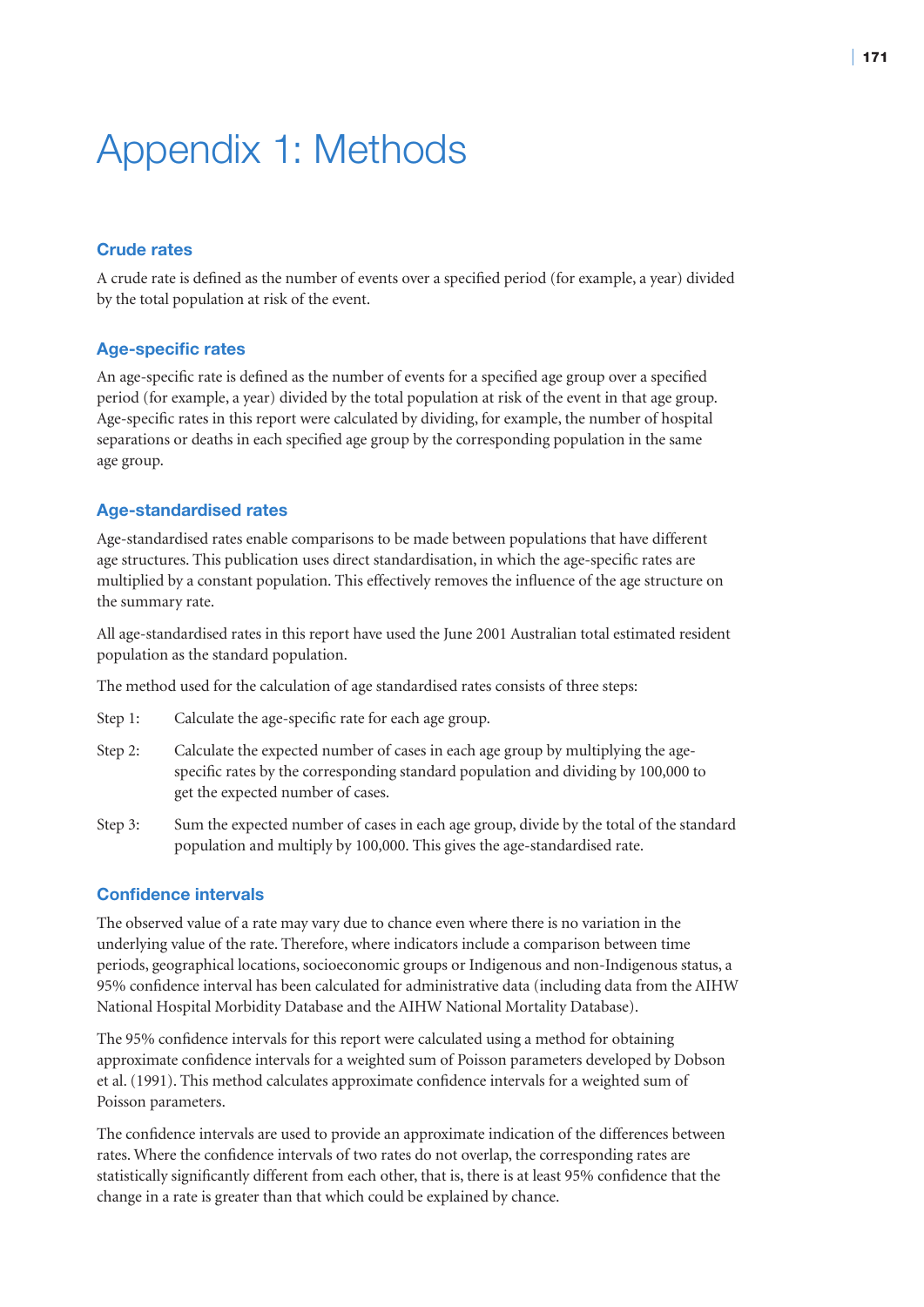As with all statistical comparisons, care should be exercised in interpreting the results of the comparison. If two rates are statistically significantly different from each other, this means that the difference is unlikely to have arisen by chance. Judgement should, however, be exercised in deciding whether or not the difference is of any practical significance.

In this report, differences have been reported based on 95% confidence intervals. These confidence intervals are available on request.

For survey data, significance testing was undertaken where possible, using information about sampling variability.

### **Population data**

The ABS estimated resident population (ERP) data were used to calculate all rates presented in this report, with the exception of rates by Indigenous status and socioeconomic status.

Crude and age-specific rates were calculated using the ERP of the reference year as at 30 June for mortality and 31 December for hospital separations. For this report, population data for 2005 and 2006 were available as preliminary estimates only. Final estimates were used for all other years.

Alternative methods were used to calculate the denominators for rates by socioeconomic status and regional status. The denominators for these rates were calculated by applying an ABS concordance between statistical local area (SLA) and socioeconomic status and between SLA and regional status to the relevant ERP by SLA counts.

The most recent direct count of the Aboriginal and Torres Strait Islander population, for which data was available for this publication, was the 2001 Census. However, the ABS has released projected estimates for the Aboriginal and Torres Strait Islander population for more recent years and these were used in this report.

## **Population groups**

#### **Aboriginal and Torres Strait Islander people**

At present, there is considerable variation across the states and territories in the completeness of mortality and hospital data for Aboriginal and Torres Strait Islander people. Information concerning the number of hospital separations and deaths of Indigenous people is limited by the accuracy with which Indigenous persons are identified in deaths and hospital records. Problems associated with identification result in an underestimation of deaths and hospital separations for Indigenous people.

Mortality data for Queensland, Western Australia, South Australia and the Northern Territory are considered to have sufficient level of coverage to produce reliable statistics on Indigenous Australian deaths for the period 1998–2004. Due to small numbers of deaths among young Indigenous people aged 12–24 years, three years of mortality data have been combined for analysis in this report (2002−2004).

Where Indigenous status is 'Not stated/inadequately described', these deaths have been excluded from analysis. As such, the categories used for presentation of mortality analysis are 'Indigenous Australians' and 'non-Indigenous Australians'.

Guidelines developed by the AIHW for hospital separation data analysis using Indigenous status have been used in this report. This report recommended that data from the same jurisdictions as for mortality should be used for analytical purposes (Queensland, Western Australia, South Australia and the Northern Territory) (for further details see AIHW 2005e).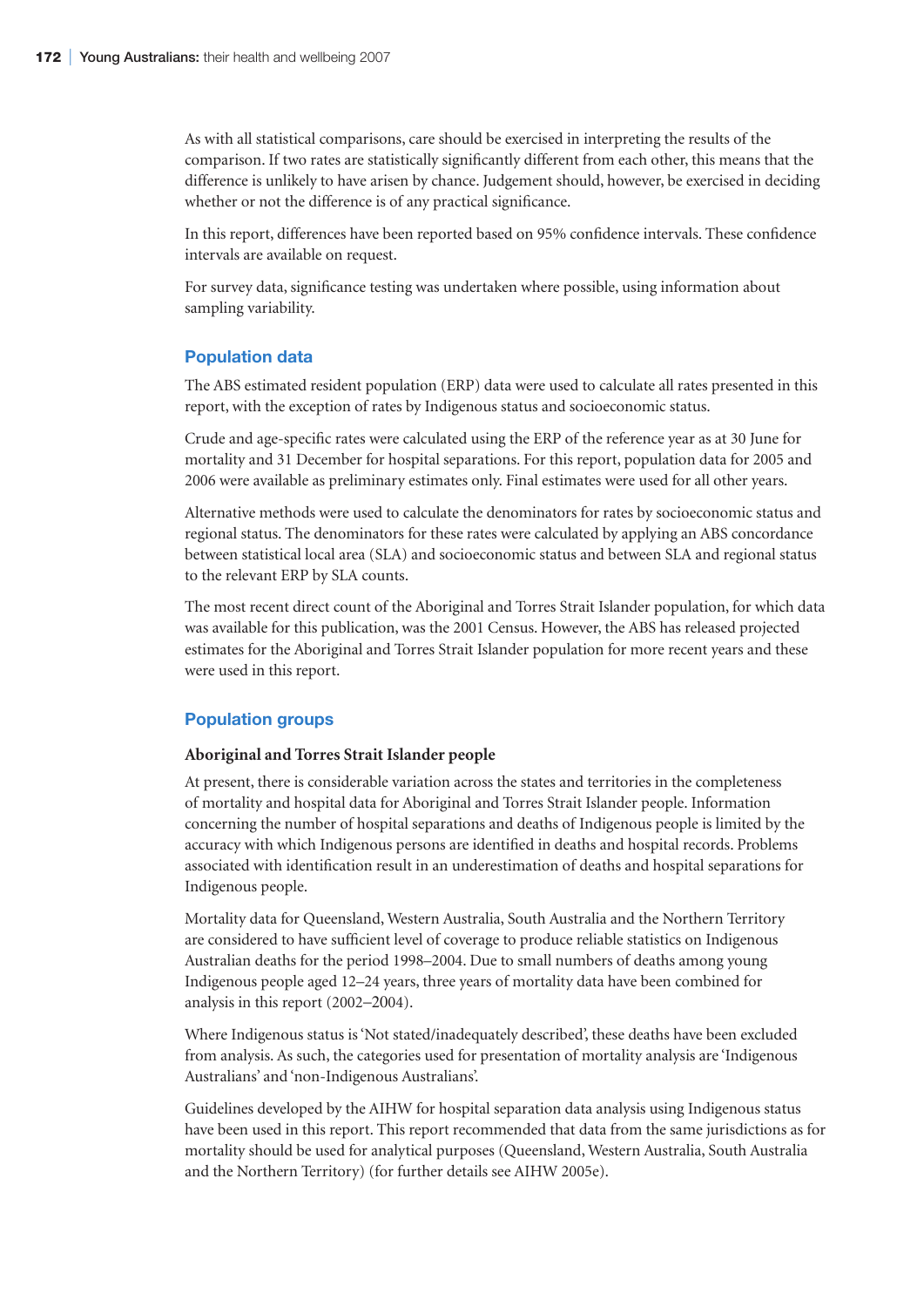For these reasons the mortality and hospital separation data in this report include data from only Queensland, Western Australia, South Australia and the Northern Territory. Interpretation of results should take into account the relative quality of the data from these jurisdictions and the fact that data from these jurisdictions are not necessarily representative of the jurisdictions excluded.

Where Indigenous status is 'Not stated/inadequately described', these separations have been amalgamated with the separations for non-Indigenous people. As such, the categories used for presentation of hospital separation are 'Indigenous Australians' and 'Other Australians'.

### **Regional status**

This report uses the Australian Standard Geographical Classification (ASGC), which groups geographic areas into five classes. These classes are based on Census Collection Districts (CDs) and are defined using the Accessibility/Remoteness Index of Australia (ARIA). ARIA is a measure of the remoteness of a location from the services provided by large towns or cities. A higher ARIA score denotes a more remote location. The five classes of the ASGC Remoteness classification, along with a sixth 'Migratory' class, are listed in Table A1.

#### **Table A1: Remoteness areas for the ASGC Remoteness Classification**

| Region                    | Collection districts (CDs) within region                                               |
|---------------------------|----------------------------------------------------------------------------------------|
| Major Cities of Australia | CDs with an average ARIA index value of 0 to 0.2                                       |
| Inner Regional Australia  | CDs with an average ARIA index value greater than 0.2 and less than or equal to 2.4    |
| Outer Regional Australia  | CDs with an average ARIA index value greater than 2.4 and less than or equal to 5.92   |
| Remote Australia          | CDs with an average ARIA index value greater than 5.92 and less than or equal to 10.53 |
| Very Remote Australia     | CDs with an average ARIA index value greater than 10.53                                |
| Migratory                 | Areas composed of off-shore, shipping and migratory CDs                                |

*Source:* ABS 2001a.

### **Socioeconomic status**

SEIFA indexes are summary measures of socioeconomic status. They summarise a range of socioeconomic variables associated with disadvantage. The SEIFA index used in this report is the Index of Relative Socioeconomic Disadvantage (IRSD) developed by the Australian Bureau of Statistics for use at the Statistical Local Area level.

Social disadvantage is typically associated with low income, high unemployment and low levels of education (see Adhikari (2006) for the complete list of variables and corresponding weights used for the IRSD).

Since this index only summarises variables that indicate disadvantage, a low score indicates that an area has many low income families, people with little training and working in unskilled occupations and may be considered as disadvantaged relative to other areas. A high score implies that the area has few families with low incomes and few people with little or no training and few people working in unskilled occupations. These areas with high index scores may be considered less disadvantaged relatively to other areas. It is important to understand that a high score reflects a relative lack of disadvantage rather than advantage.

In this report, SEIFA quintiles were used, with quintile 1 representing the most relatively disadvantaged area and quintile 5 representing the least relatively disadvantaged area.

It is important to note that the IRSD relates to the average disadvantage of all people living in a geographic area and therefore should not be presumed to apply to all individuals living within the area.

For further information see Adhikari (2006).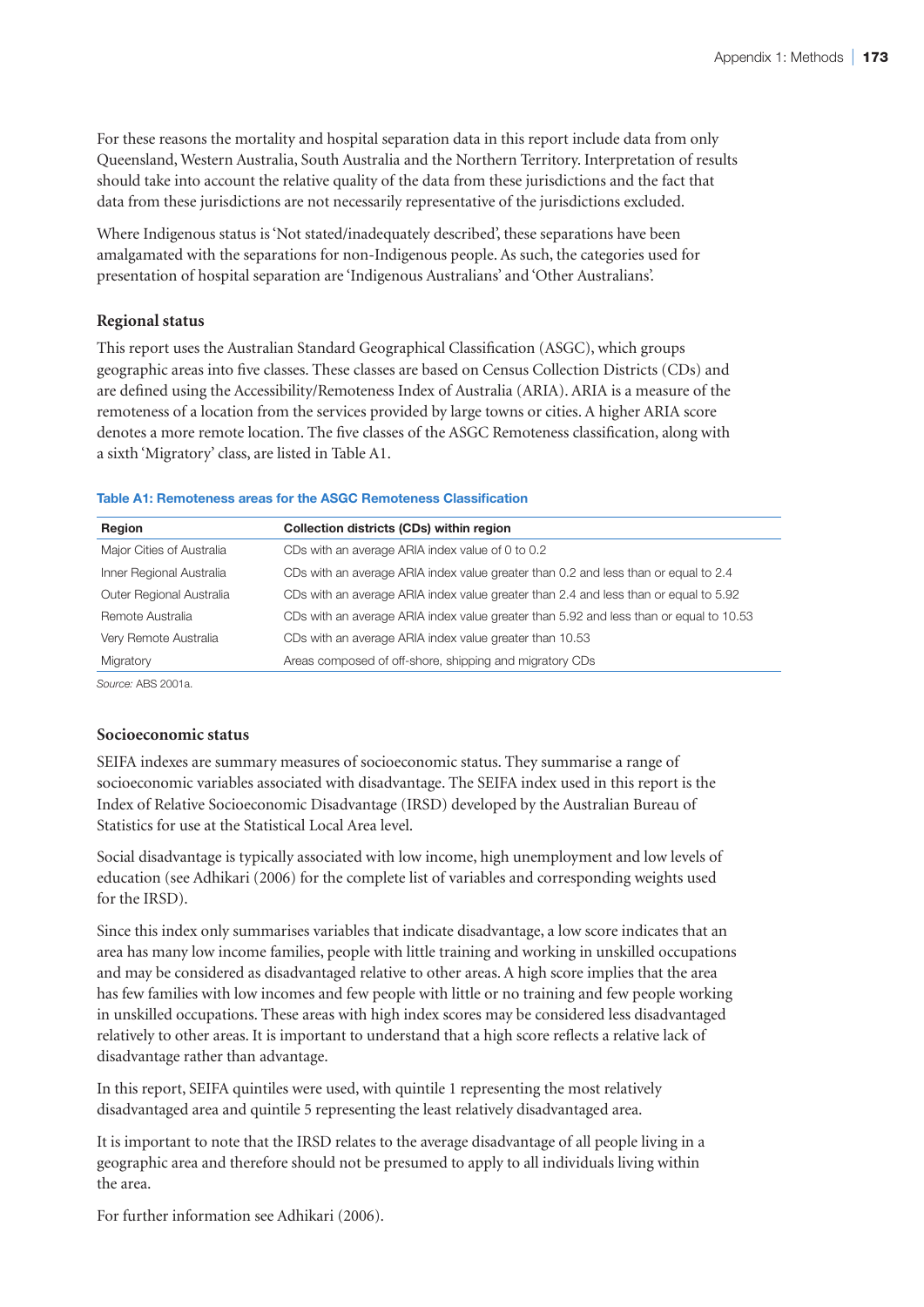### **Cause of death classification**

Australia uses the International Statistical Classification of Diseases and Related Health Problems for coding of causes of death. The ninth revision (ICD-9) is available for the years 1979–1998 and the tenth revision from 1999 onwards. The ABS backcoded the 1997 and 1998 cause of death data in ICD-10 and consequently dual coding in ICD-9 and ICD-10 is available for use for these years. In this report, trend data for mortality used ICD-10 from 1997 onwards.

There are comparability factors available between ICD-9 to ICD-10. The comparability factors indicate the effect of the change on a particular code over time and can provide a means of bridging data between two revisions when presenting data over time. It was not necessary to apply comparability factors for the age groups used in this report.

The ICD-9 and ICD-10 codes used for analysis in this report are included throughout.

### **Hospital diagnosis classification**

For hospital diagnosis, the International Statistical Classification of Diseases and Related Health Problems is used with modifications. ICD-9-CM is a clinical modification of ICD-9, and has been used in the AIHW National Hospital Morbidity Database (NHMD) from 1993–94 to 1997–98. ICD-10-AM is an Australian modification of ICD-10, and has been used in the AIHW NHMD from 1998–99 onwards.

The ICD-9-CM and ICD-10-AM codes used for analysis in this report are included throughout.

#### **Hospital separations due to injury and poisoning**

There are a number of issues when performing analysis on hospital separations for injury and poisoning and for external causes of injury and poisoning. The criteria used to select injury and poisoning and external cause of injury and poisoning hospital separations are described here.

For analysis at the injury and poisoning chapter level, the criteria used to select separations was a principal diagnosis in the ICD-10-AM range S00-T98 (ICD Chapter XIX *Injury and poisoning and certain other consequences of external causes*).

All records in the AIHW National Hospital Morbidity database that have a principal diagnosis of injury and poisoning should include one or more ICD-10-AM external cause codes. In 2004–05, among injury and poisoning hospital separations for 12–24 year olds, only 0.01% had no external cause code. Injury and poisoning separations without an external cause code are included in the total number of injury and poisoning separations, but are not included in external cause separations. This is because the focus of the injury and poisoning section of this report is to describe injury separations in terms of the external causes that brought them about.

The criteria used to select separations for external causes was a principal diagnosis in the ICD-10-AM range S00-T98 (ICD Chapter XIX *Injury and poisoning and certain other consequences of external cause*) and an external cause code in the ICD-10-AM range V01-Y99 (ICD Chapter XX *External causes of morbidity and mortality*). As multiple external causes can be recorded, only the first reported external cause per hospital separation was selected (that is, one external cause per injury and poisoning separation).

The selection of injury and poisoning separations in this report was not limited by omitting records in which the mode of admission was recorded as being by transfer from another acute-care hospital, as the purpose was to report all hospital separations for injury and poisoning.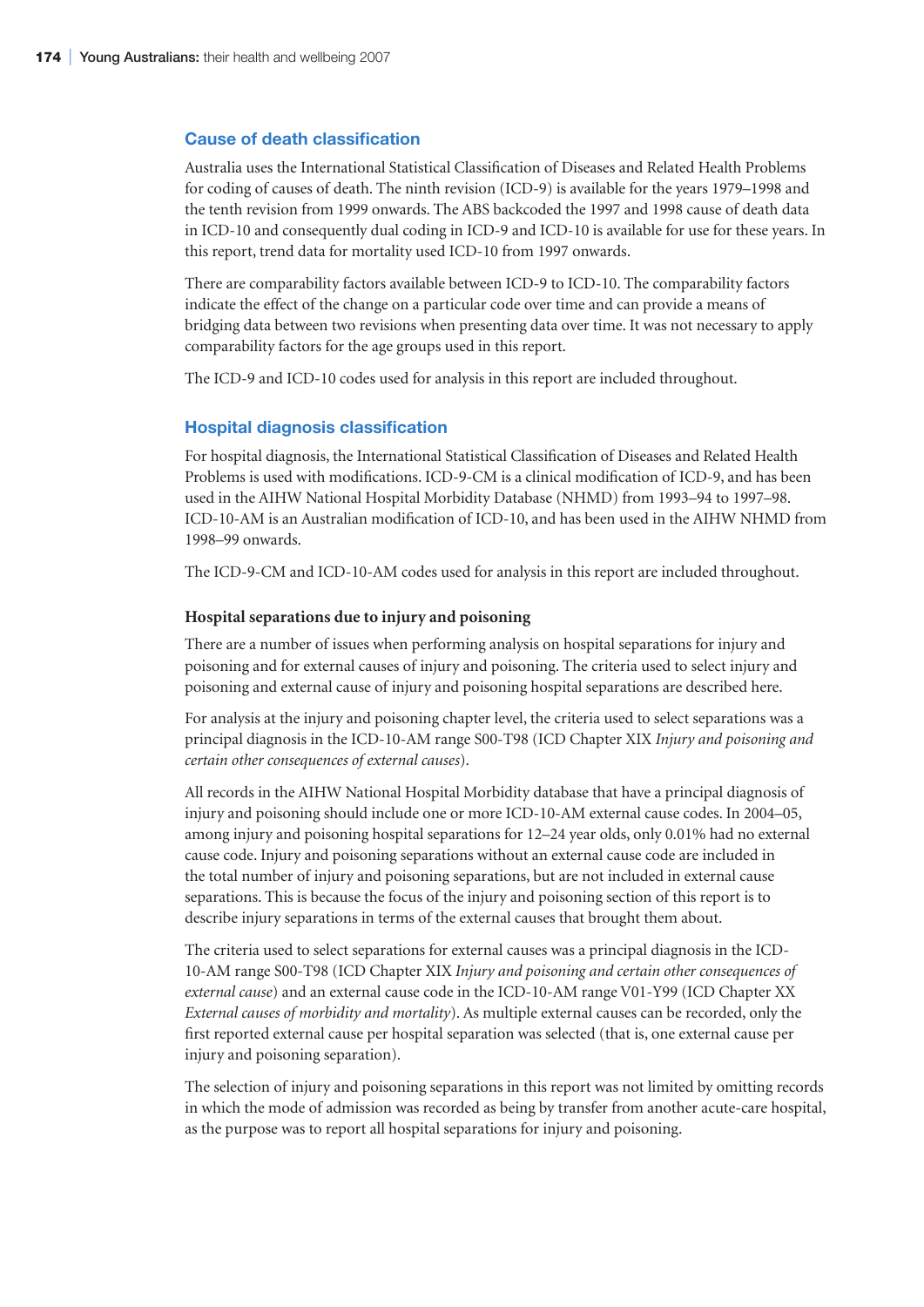## Appendix 2: Data sources

A number of data sources were used to compile this report, including administrative data (for example, hospital separations), survey data, unit record data and published data. In all cases, the data used in this report has been the most recently available at the time of writing.

The two main data sources used throughout were the AIHW National Hospital Morbidity Database and the AIHW National Mortality Database. This section provides a brief description of most of the data sources used in this report.

## **AIHW data sources**

## **AIHW Child Protection Data Collection**

The AIHW collects annual statistics on child protection in Australia for children and adolescents aged 0–17 years. Data are provided by the state and territory community services departments and are used to produce *Child Protection Australia* and are also provided to the Productivity Commission for the *Report on Government Services*.

There are three separate child protection collections: child protection notifications, investigations and substantiations; children on care and protection orders and; children in out-of-home care.

Data availability: Care and protection orders annually from 2000-01 onwards, notifications, investigations and substantiations annually from 1990-91 onwards, and out-of-home care annually from 1998–99 onwards.

Further information: <www.aihw.gov.au/childyouth/childprotection/index.cfm>

### **AIHW National Drug Strategy Household Survey (NDSHS)**

The NDSHS is a key data collection under the National Drug Strategy. The survey commenced in 1985 and has been managed by the AIHW since 1998.

The 2004 NDSHS was conducted between June and November 2004. It is the largest and most comprehensive survey concerning licit and illicit drug use ever undertaken in Australia. Almost 30,000 people aged 12 years and older participated in the survey, in which they were asked about their knowledge of and attitudes towards drugs, their drug consumption histories, and related behaviours.

The data collected from these surveys have contributed to the development of policies for Australia's response to drug-related issues.

Data availability: 1985, 1988, 1991, 1993, 1995, 1998, 2001 and 2004 Further information: AIHW 2005a or <www.aihw.gov.au/drugs/strategies/index.cfm>

### **AIHW National Hospital Morbidity Database (NHMD)**

The NHMD is compiled by the AIHW from data supplied by the state and territory health authorities. It is a collection of electronic confidentialised summary records for separations (that is, episodes of care) in public and private hospitals in Australia.

Hospital records are for 'separations' and not individuals, and as there can be multiple admissions for the same individuals, hospital separation rates do not usually reflect the incidence or prevalence of the disease or condition in question.

The collection contains establishment data (information about the hospital), demographic data of the patient, administrative data, length of stay data and, clinical and related data.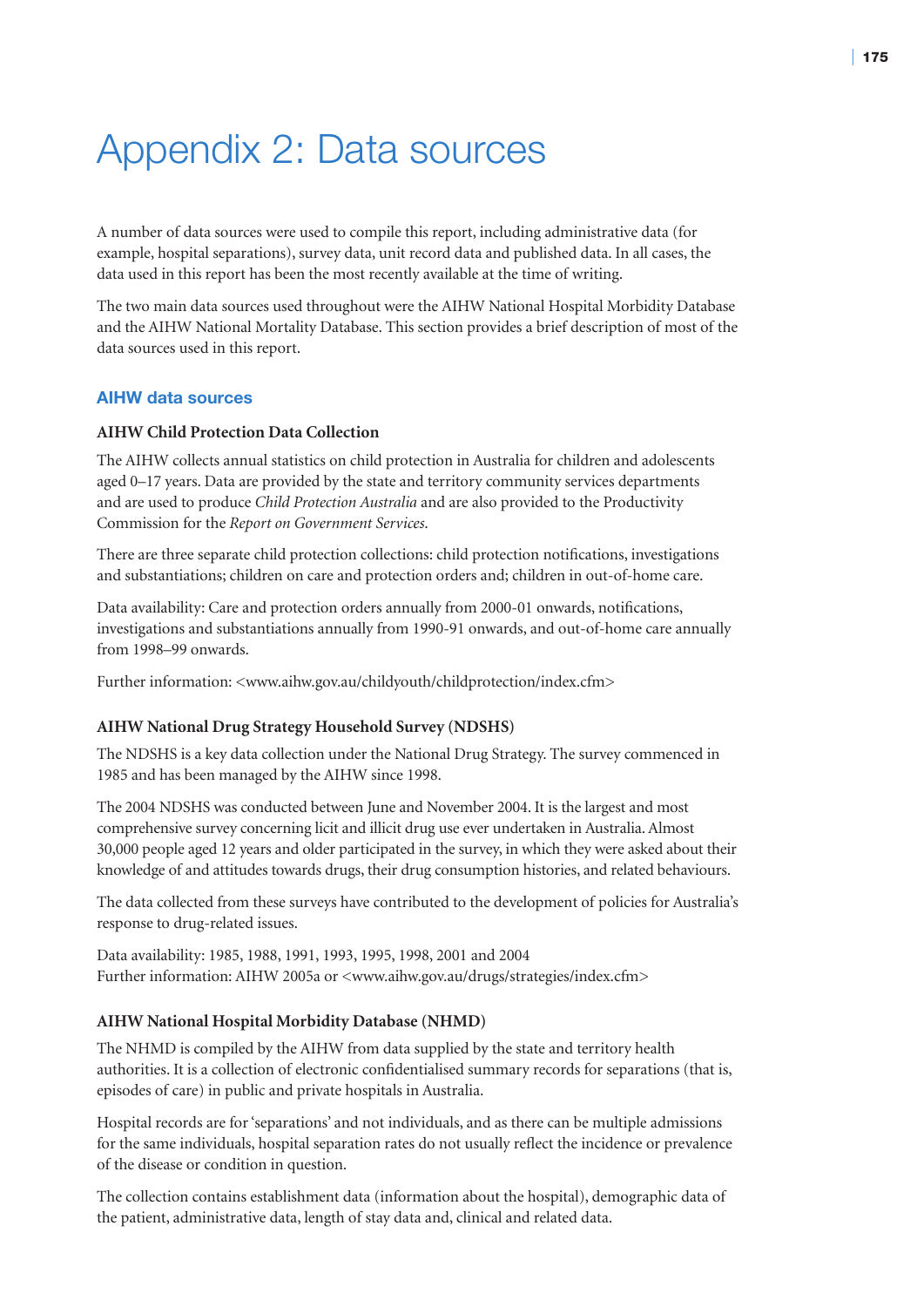Diagnoses have been classified according to ICD-10-AM since 1998–99. See Appendix 1 for more information on hospital diagnosis classification.

Data availability: Annual from 1993–94 onwards Further information: <www.aihw.gov.au/hospitals/nhm\_database.cfm >

### **AIHW National Mortality Database**

The AIHW National Mortality Database is held at the AIHW for the analysis of mortality statistics. The database includes information on the factors that caused death (usually referred to as the cause of death). The collection also contains information about the deceased person such as their age at death, the place of death, their country of birth, and where applicable, the circumstances of their death. These data are collected in Australia by the Registrars of Births, Deaths and Marriages in each state and territory. The data are then compiled nationally by the ABS, which codes the data according to the International Classification of Diseases (ICD). The tenth revision (ICD-10) is available for use from 1997. See Appendix 1 for more information on cause of death classification.

Data availability: Annual from 1964 onwards Further information: <www.aihw.gov.au/mortality/index.cfm>

#### **Bettering the Evaluation and Care of Health (BEACH)**

The BEACH survey of general practice activity is a collaborative study between the AIHW and the University of Sydney. The BEACH project is a continuous collection of morbidity and treatment data from general practice across Australia, which aims to provide a quality database covering general practice activities.

Each year a random sample of 1,000 recognised general practitioners each record details of 100 consecutive consultations generating an annual database of 100,000 doctor-patient encounters.

Details collected include information about the consultation (for example, date, type of consultation), the patient (for example, date of birth, sex, reasons for encounter), the problems managed and the management of each problem (for example, treatment provided, prescriptions, referrals). Data on patient risk factors and health status and on general practitioner characteristics are also collected.

Data availability: Annual from 1998–99 onwards Further information: AIHW: Britt et al. 2007

#### **Juvenile Justice National Minimum Data Set (JJ NMDS)**

The JJ NMDS involves the annual collection of state and territory information on juvenile justice supervision in Australia. Data is provided by the department responsible for juvenile justice in each jurisdiction. The JJ NMDS is a joint project between the Australasian Juvenile Justice Administrators (AJJA) and the AIHW, with a focus on the experience of young people aged 10 years and over (10 years is the youngest age that a person can enter the formal criminal justice system) involved in juvenile justice supervision in Australia. The JJ NMDS is designed to provide relevant and comparable information that will contribute to the national monitoring of juvenile justice policies and programs.

Information collected includes: the number of juvenile justice clients and some client characteristics; number and type of supervision periods and; juvenile justice detention centre characteristics.

Data availability: Annual from 2000–01 onwards Further information: <www.aihw.gov.au/childyouth/juvenilejustice/index.cfm>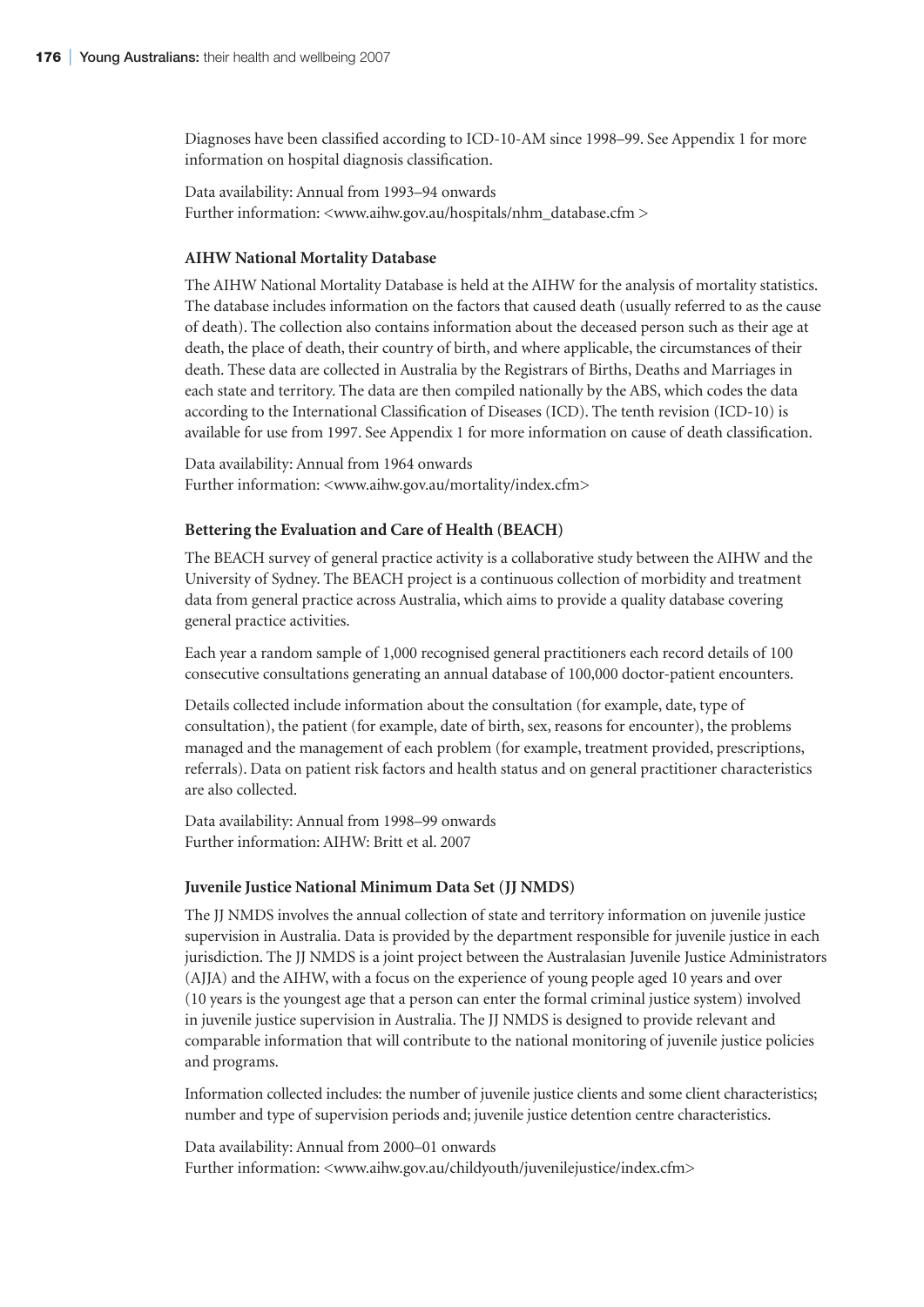## **National Cancer Statistics Clearing House (NCSCH)**

The AIHW maintains the NCSCH. Information on the incidence of cancer in the Australian population is provided to the NCSCH by the state and territory cancer registries. The data items provided to the NCSCH by the state and territory cancer registries enable record linkage to be performed (for example, to the National Death Index) and the analysis of cancer by site and behaviour.

The NCSCH collects information on incidence, mortality, specific cancer sites, cancer histology, geographical variation, trends over time and survival.

The NCSCH is the only national database of cancer incidence in Australia.

Data availability: The earliest cases recorded in the database are those diagnosed in 1982 Further information: <www.aihw.gov.au/cancer/ncsch/index.cfm>

### **National Community Mental Health Care Database (NCMHCD)**

The NCMHCD is a collation of data on specialised mental health services provided to nonadmitted patients, in both government-operated community and hospital-based ambulatory care services such as community mental health services, outpatient clinics and day clinics.

Each record in the database is for a service contact, defined as a contact between a patient or client and an ambulatory mental health care service (including hospital and community-based services) that resulted in a dated entry being made in the individual's record.

The NCMHCD contains data on the date of service contact and on the characteristics of the patient, including demographic information such as age and sex, and clinically relevant information such as principal diagnosis and mental health legal status.

A mental health service contact for the purposes of this collection was defined as the provision of a clinically significant service by a specialised mental health service provider(s) for patients/clients, other than those admitted to psychiatric hospitals or designated psychiatric units in acute care hospitals, and those resident in 24-hour staffed specialised residential mental health services, where the nature of the service would normally warrant a dated entry in the clinical record of the patient/ client in question. It should be noted that there is some variation across jurisdictions as to what they class as a service contact.

Data availability: Annual from 2000–01 onwards Further information: AIHW 2005g

#### **National Dental Telephone Interview Survey (NDTIS)**

The 2002 NDTIS, conducted by the AIHW Dental Statistics Research Unit at Flinders University, involved a random sample of Australian residents aged five years and over in all states and territories. The data items included in the 2002 survey were based on those used in previous rounds of the survey.

The NDTIS collects a wide range of information on: oral health status, access to dental services (such as time, place and reason for last dental visit; frequency of visits; visits and treatments received in the previous year; and waiting time), social impact of dental health, dental insurance, financial burden, perceived needs, and sociodemographic and economic details. There were 7,312 participants across Australia in the 2002 survey, 19% of which were aged 12–24 years.

Data availability: 1994, 1995, 1996, 1999, 2002 Further information: Carter & Stewart 2003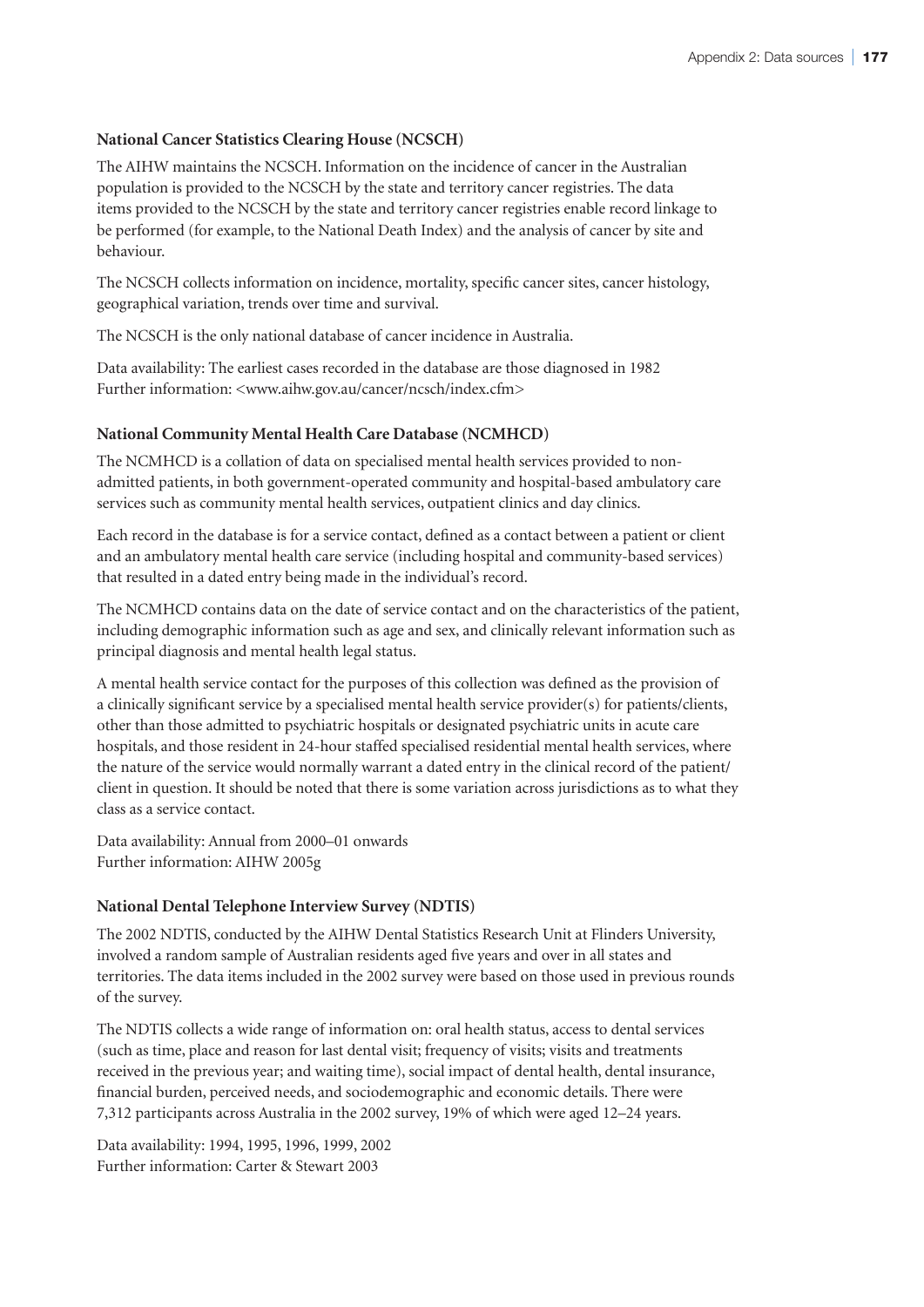#### **National Diabetes Register (NDR)**

The NDR, held at the AIHW, is a register of people living in Australia with insulin-treated diabetes. This includes persons using insulin to manage Type 1, Type 2, gestational and other types of diabetes.

People are eligible to be on the NDR if they use insulin to treat their diabetes and their insulin use began on or after 1 January 1999.

The NDR has two main data sources:

- the National Diabetes Services Scheme (NDSS) database, administered by Diabetes Australia
- the Australasian Paediatric Endocrine Group's (APEG) state and territory databases.

Data availability: Aims to collect all new cases of insulin-treated diabetes mellitus from 1 January 1999 onwards

Further information: <www.aihw.gov.au/diabetes/ndr.cfm>

#### **Supported Accommodation Assistance Program (SAAP) National Data Collection**

The SAAP National Data Collection has been providing annual information on the provision of assistance through SAAP since 1996–97. The AIHW has had the role of National Data Collection Agency (NDCA) since the collection's inception.

The National Data Collection consists of distinct components, each of which can be thought of as a separate collection. Currently, four collections are run annually: the Client Collection, the Administrative Data Collection, the Demand for Accommodation Collection and the Casual Client Collection.

The Client Collection collects information about all clients receiving support under SAAP of more than 1 hour's duration. Data are recorded by service providers during, or immediately following, contact with clients and are then forwarded to the NDCA after clients' support periods have ended or, for ongoing clients, at the end of the reporting period (31 December and 30 June). Data collected include basic sociodemographic information and information on the services requested by, and provided to, each client. Information about each client's situation before and after receiving SAAP services is also collected.

The Administrative Data Collection consists of general information about the agencies providing accommodation and support services to people who are homeless or in crisis.

The Demand for Accommodation Collection is conducted annually over 2 weeks. It measures the level of unmet demand for SAAP services by collecting information about the number of requests for accommodation from SAAP agencies that are not met, for whatever reason.

The 2-week Casual Client Collection is conducted annually to elicit information about short-term or one-off assistance provided to homeless people.

Data availability: Annual from 1996–97 onwards Further information: <www.aihw.gov.au/housing/sacs/saap/index.cfm>

## **ABS data sources**

#### **ABS Family Characteristics Survey**

The 2003 Family Characteristics Survey is the fourth survey on the topic of family composition, the first being conducted in 1982. The survey collects information about the composition of households and families, and the characteristics and circumstances of people within them.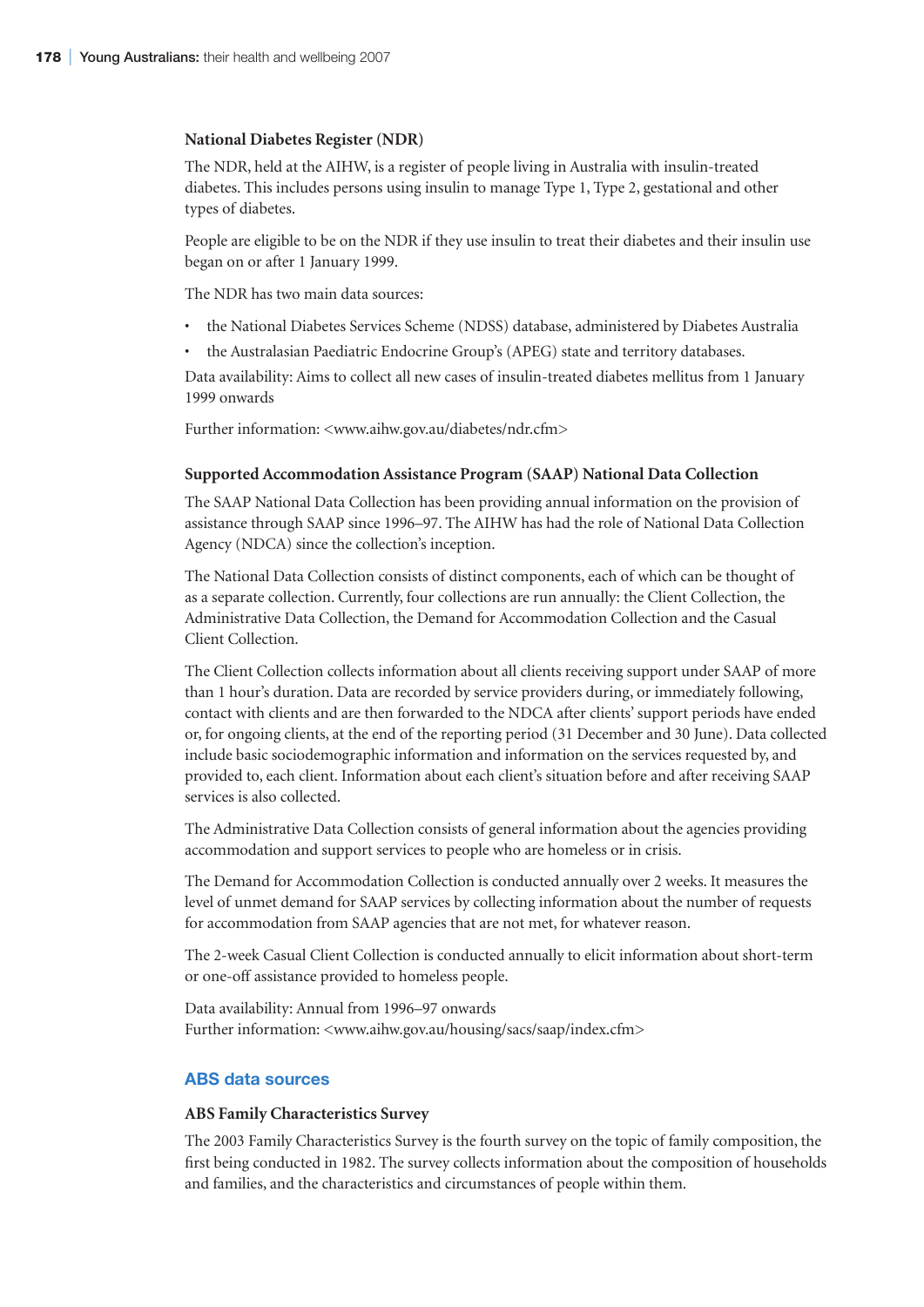The 2003 survey specifically collected details on household and family composition including demographics, labour force, and family type. The survey collected information on people of all ages, however there was a particular focus on families with children aged 0-17 years. The additional information collected for these families included information about family structure, the social marital status of the parents, parental income and contact arrangements for children with nonresident parents.

Data availability: 1982 and 1992 (Family Survey), 1997 and 2003 (Family Characteristics Survey) Further information: ABS 2004d or <www.abs.gov.au/ausstats/abs@.nsf/ 5087e58f30c6bb25ca2568b60010b303/e6a9286119fa0a85ca25699000255c89!OpenDocument>

## **ABS General Social Survey (GSS)**

The first GSS was conducted by the ABS in 2002, with plans to repeat the survey at four-yearly intervals.

The aims of the GSS are to present data on a range of social dimensions of the Australian community at a single point in time by collecting data on a range of topics from the same individual; enable analysis of the interrelationship of social circumstances and outcomes, including the exploration of multiple advantage and disadvantage and; provide a base for comparing social circumstances and outcomes over time and across population groups.

The 2002 GSS collected information from 15,500 people aged 18 years and over across all states and territories of Australia. Information was collected about individuals and about the households in which they lived.

The focus is on the relationships between characteristics from different areas of social concern, rather than in-depth information about a particular field. Topics include health, housing, education, work, income, financial stress, broad assets and liabilities, transport, family and community, and crime.

Data availability: 2002, 2006 (not available for this publication) Further information: ABS 2003c

## **ABS Labour Force Survey**

The Labour Force Survey collects information on labour market activity of the usually resident civilian population of Australia aged 15 years and over. The survey collects information on sociodemographics, persons in the labour force (for example, labour force status, unemployment rate, participation rate), employed persons (for example, status of employment in main job (full-time or part-time), hours worked, job tenure, underemployment, occupation and industry in main job), unemployed persons (for example, whether looking for work, reason for ceasing last job, duration of unemployment) and persons not in the labour force (for example, whether looking for work, permanently unable to work).

Data availability: Quarterly from 1960–1968 and monthly from February 1978 onwards Further information: <www.abs.gov.au/websitedbs/c311215.nsf/0/ BF6068ABC64802DECA256BD500169F18?Open>

## **ABS National Aboriginal and Torres Strait Islander Health Survey (NATSIHS)**

The 2004–05 NATSIHS, conducted by the ABS provides information about the health circumstances of Indigenous Australians. The sample size was 10,439 persons (or about one in 45 of the total Indigenous population), considerably larger than the supplementary Indigenous samples in the 1995 and 2001 National Health Surveys. This survey, which was conducted in remote and non-remote areas throughout Australia, collected information from Indigenous Australians about health related issues, including health status, risk factors and actions, and socioeconomic circumstances.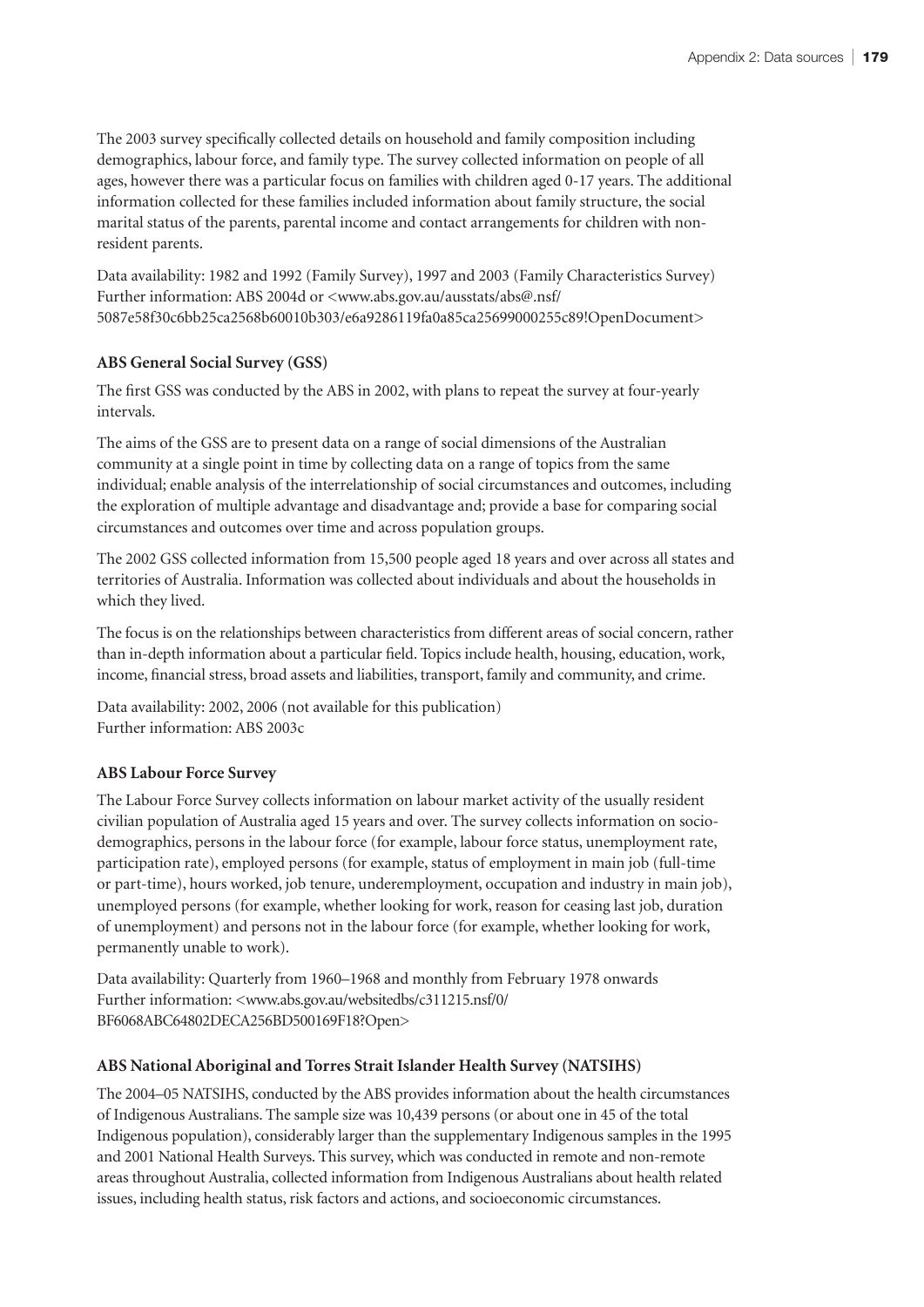The aims of the survey were to provide broad information about the health of Indigenous Australians, by remoteness, and at the national and state/territory levels; allow for the relationships across the health status, risk factors and health related actions of Indigenous Australians to be explored; provide comparisons over time in the health of Indigenous Australians; and provide comparisons with results for the non-Indigenous population from the 2001 and 2004-05 National Health Survey (NHS).

#### Data availability: 2004–05

Further information: ABS 2006l or <www.abs.gov.au/AUSSTATS/abs@.nsf/Lookup/ 4715.0Main+Features12004-05?OpenDocument>

### **ABS National Aboriginal and Torres Strait Islander Social Survey (NATSISS)**

The 2002 NATSISS was conducted between August 2002 and April 2003. Information was collected about the Aboriginal and Torres Strait Islander populations of Australia for a wide range of areas of social concern including health, education, culture and labour force participation. The survey is expected to be conducted at 6-yearly intervals.

Information was collected by personal interview from approximately 10,000 Aboriginal and Torres Strait Islander people aged 15 years and over throughout Australia, including those living in remote areas.

Data availability: 2002

Further information: <www.abs.gov.au/Ausstats/abs@.nsf/0d21d0868273a2c3ca25697b00207e97/ 9ad558b6d0aed752ca256c7600018788!OpenDocument>

#### **ABS National Crime and Safety Survey**

The Crime and Safety Survey collects information from residents of private dwellings about selected household and personal crime and safety issues on the perception of crime problems in the neighbourhood, fear of crime, the incidence of selected categories of crime and reporting behaviour. The survey includes persons aged 15 years and over. Persons aged 18 and over were asked to provide information on sexual assault on a separate questionnaire.

The survey collection methodology has been different on each occasion, but similar data items were collected.

Data availability: 1975, 1983, 1993, 1998, 2002 and 2005 Further information: <www.abs.gov.au/AUSSTATS/abs@.nsf/Lookup/ 4509.0Main+Features1Apr%202005?OpenDocument>

#### **ABS National Health Survey (NHS)**

The most recent NHS was conducted between August 2004 and June 2005 by the ABS. The survey collected information from 19,501 Australians of all ages and from all states and territories and from urban and remote areas. Very remote areas were excluded.

The aims of the survey are to obtain national benchmark information on a range of health issues and to enable trends in health to be monitored over time. Information was collected about the health status of the Australian population, health-related aspects of lifestyle and other health risk factors and use of health services.

In the ABS National Health Surveys, information is reported by a parent/guardian for young people under the age of 15 years, a combination of self- and parent-report for ages 15–17 years and selfreport only for aged 18 years and over.

Data availability: 1977–78, 1983, 1989–90, 1995, 2001 and 2004–05 Further information: ABS 2006m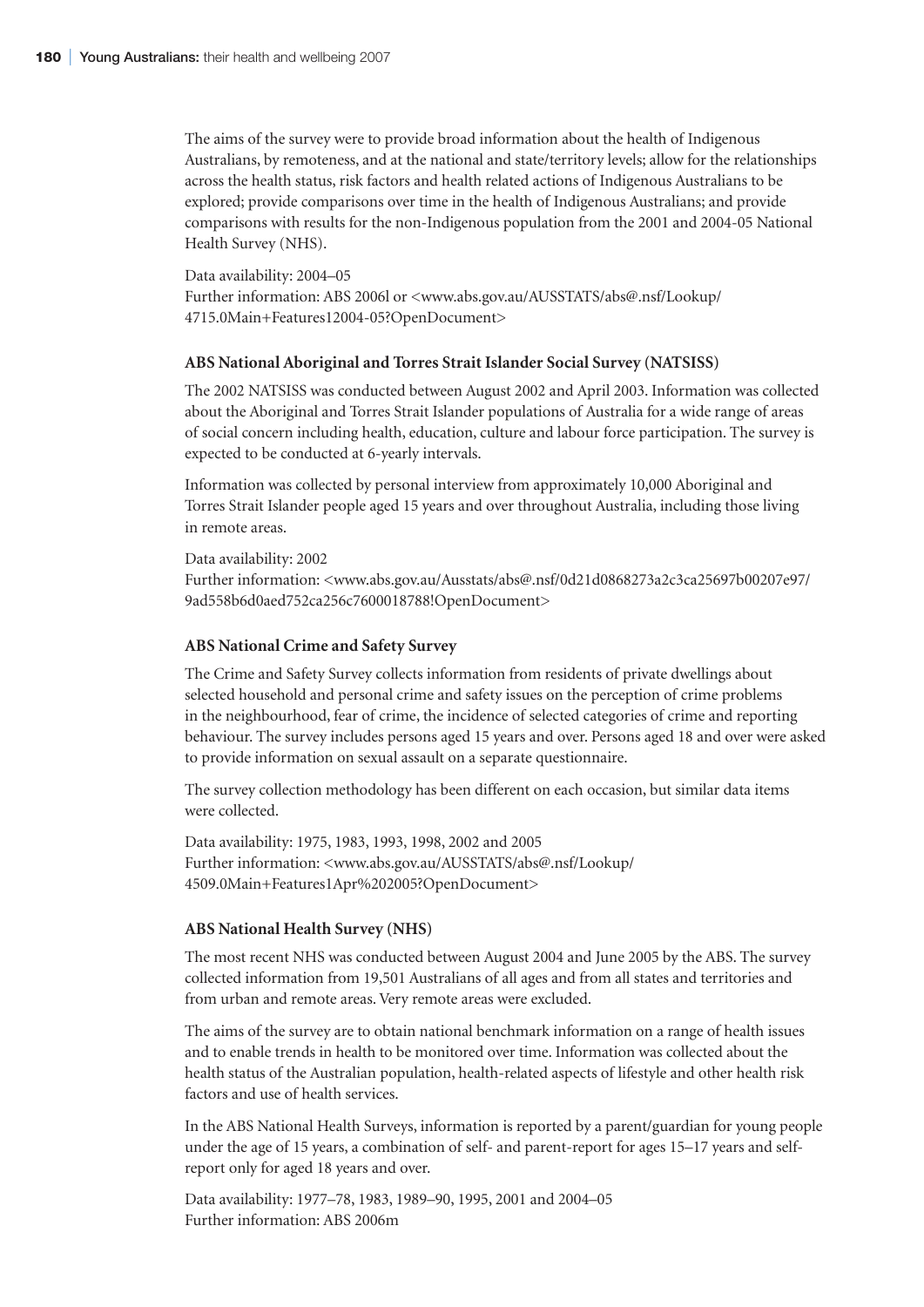## **ABS National Nutrition Survey (NNS)**

The NNS was conducted between February 1995 and March 1996 across all states and territories. It collected information for people aged two years and over on food and beverage intake, usual frequency of intake, food-related habits and attitudes, and physical measurements.

Data availability: 1995 Further information: <www.abs.gov.au/AUSSTATS/abs@.nsf/Lookup/ 4805.0Main+Features11995?OpenDocument>

## **ABS National Survey of Mental Health and Wellbeing of Adults (SMHWB)**

The ABS 1997 SMHWB collected information from approximately 10,600 people aged 18 years or over on a range of mental disorders. These included anxiety disorders (for example, obsessivecompulsive disorder, panic disorder), affective disorders (for example, depression, bipolar affective disorder) and alcohol and drug use disorders. The survey used the Composite International Diagnostic Interview (CIDI) to diagnose mental disorders.

The survey also collected information on: demographic and socioeconomic characteristics; physical conditions; disability associated with mental disorders; health service use for a mental health problem; and perceived need for health services for a mental health problem.

Data availability: 1997 Further information: ABS 1998

## **ABS Personal Safety Survey (PSS)**

The PSS collected information from persons aged 18 years and over about their safety at home and in the community.

Private, face-to-face interviews were conducted. Respondents were asked about their experiences of different types of violence, since the age of 15 years, by different types of male and female perpetrators (including current partner, previous partner, boyfriend/girlfriend or date, other known man or woman, and stranger). Information was collected about experiences of physical and sexual violence, the nature and extent of the violence against women and men, actions taken after experiencing violence, and the effect on their lives. Additional information was collected about incidents of abuse, stalking and other forms of harassment.

Data availability: 2005 Further information: <www.abs.gov.au/AUSSTATS/abs@.nsf/Lookup/ 4906.0Main+Features12005%20(Reissue)?OpenDocument>

## **ABS Survey of Children's Participation in Cultural and Leisure Activities**

The Survey of Children's Participation in Cultural and Leisure Activities collects information about the participation of children aged 5–14 years in cultural, sporting and other leisure activities, details on children's use of computers and the Internet, and their involvement in homework and other study.

Data availability: 2000, 2003, 2006 Further information: <www.abs.gov.au/AUSSTATS/abs@.nsf/Lookup/ 4901.0Main+Features1Apr%202006?OpenDocument>

## **ABS Survey of Disability, Ageing and Carers (SDAC)**

The SDAC collects information about people of all ages with a disability, older people (aged 60 years and over) and people who provide assistance to older people and people with disabilities.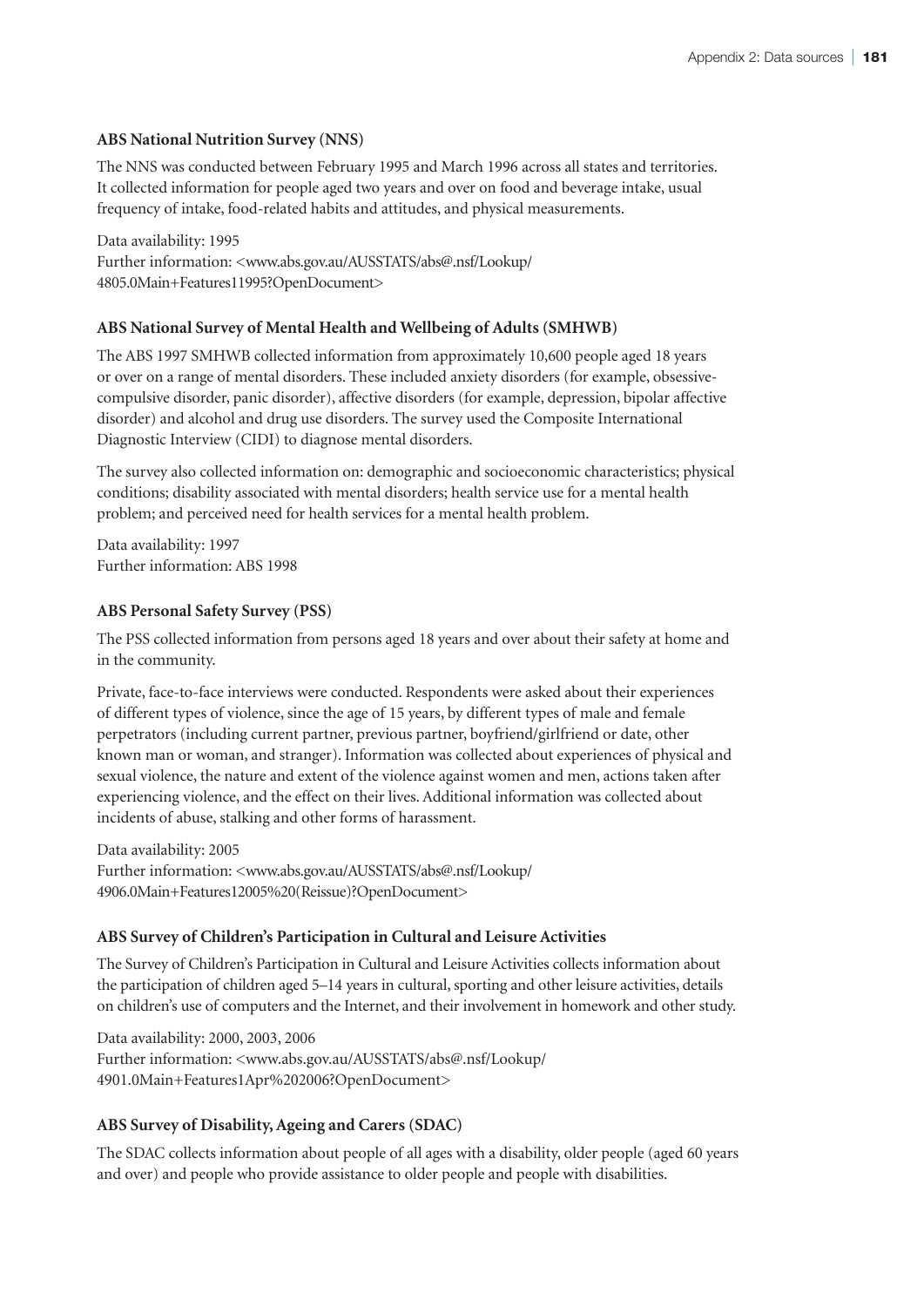The aims of the survey were to measure the prevalence of disability in Australia, measure the need for support of older people and those with a disability; provide a demographic and socioeconomic profile of people with disabilities, older people and carers compared with the general population; and to estimate the number of, and provide information, about people who provide care to older people and people with disabilities.

People with a disability were asked questions relating to help and assistance needed and received for self-care, mobility, communication, cognition or emotion, health care, housework, property maintenance, meal preparation, paperwork (reading and writing tasks) and transport activities. They were also asked questions relating to computer and Internet use and participation in community activities. Those aged 5-20 years (or their proxies) were asked about schooling restrictions, and those aged 15-64 years about employment restrictions.

Data availability: 1981, 1988, 1993, 1998 and 2003 Further information: <www.abs.gov.au/AUSSTATS/abs@.nsf/Lookup/ 4430.0Main+Features12003?OpenDocument>

### **ABS Survey of Education and Work**

The Survey of Education and Work is conducted in May each year as a supplement to the Labour Force Survey. It presents information about the educational experience of persons aged 15–64 years, particularly in relation to their labour force status.

Information collected in the survey includes: participation in education in the year prior to the survey, and in the survey month; labour force characteristics; type of educational institution; level of education of current and previous study; highest year of school completed; level of highest non-school qualification; level of highest educational attainment; unmet demand for education in current year; and selected characteristics of apprentices. This survey was previously known as Transition from Education to Work, Australia.

Data availability: Transition from Education to Work: 1994, 1996, 1997 Education and Work: annual from 1997 onwards Further information: <www.abs.gov.au/AUSSTATS/abs@.nsf/Lookup/ 6227.0Main+Features1May%202006?OpenDocument>

### **ABS Survey of Work in Selected Culture and Leisure Activities**

The Survey of Work in Selected Culture and Leisure Activities is a supplement to the Monthly Population Survey and collects data from those aged 15 years and over on involvement in cultural activities and sports participation which are cross-classified by demographic characteristics collected from the Labour Force Survey.

The object of the survey is to obtain data about the population's paid and unpaid involvement in a range of culture, sport and leisure activities.

The 1998–99 data were collected from a different survey vehicle (Population Survey Monitor) for those aged 18 years and over. Caution should therefore be exercised when comparing this survey with other years.

Data availability: 1993, 1997, 1998–99, 2001, 2004 Further information: <www.abs.gov.au/AUSSTATS/abs@.nsf/Lookup/ 6281.0Main+Features1Apr%202004%20(Corrigendum)?OpenDocument>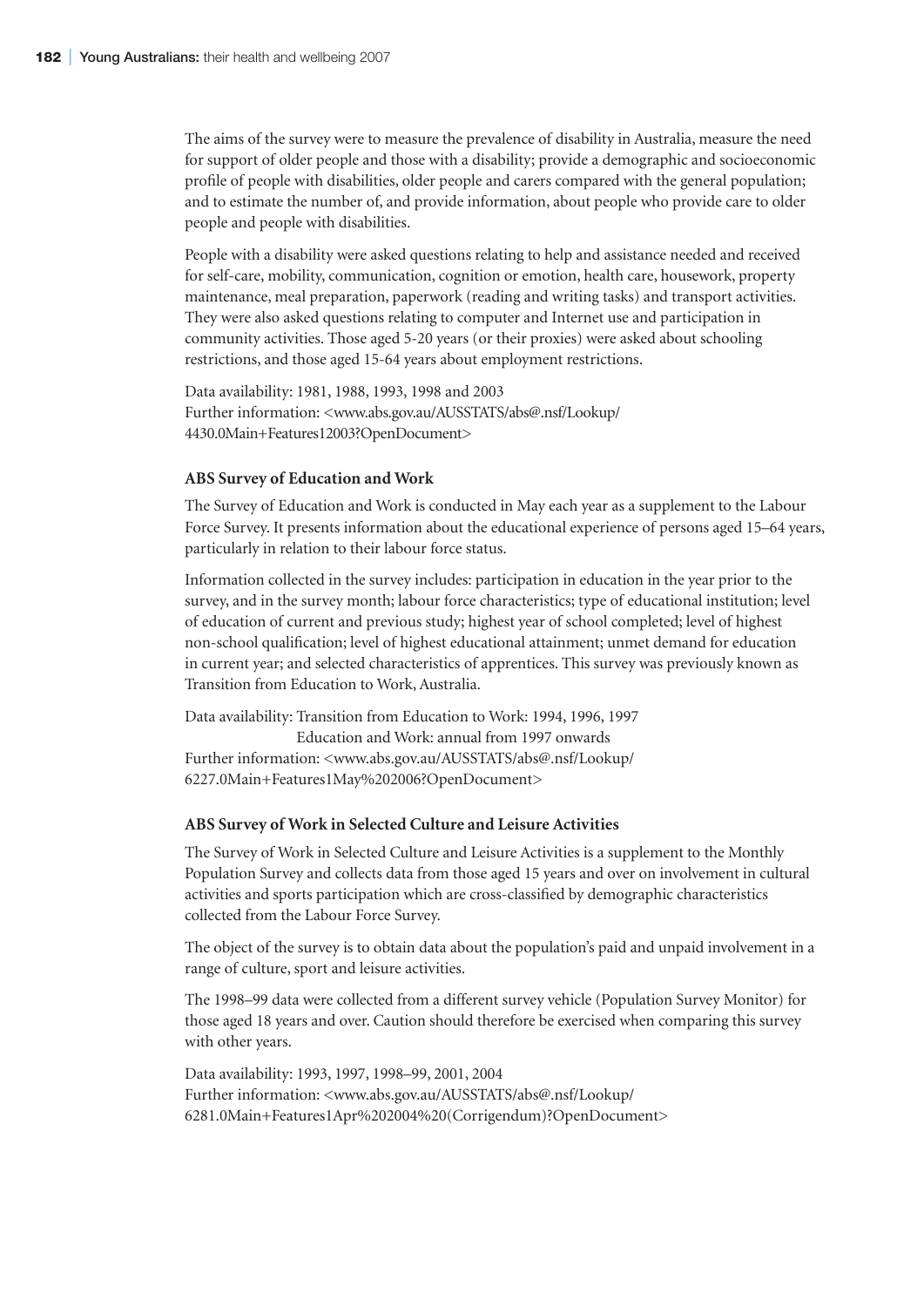## **Other data sources**

## **Australian Secondary Students Alcohol and Drug (ASSAD) Survey**

The ASSAD survey is a triennial secondary school-based survey which monitors the use of tobacco, alcohol and other substances among adolescents in Australia. The most recent survey was conducted in 2005 and used a representative sample of over 20,000 secondary school students in Years 7–12 across Australia. The current survey in this series was developed from a triennial national survey of secondary school students' use of tobacco and alcohol, conducted collaboratively by the Cancer Councils in each state of Australia commencing in 1984.

In 1996, the survey was expanded to include questions on the use of illicit substances and federal, state and territory health departments became collaborators with the Cancer Councils in the project.

The questionnaire covers the use of tobacco, alcohol, pain relievers, sleeping tablets and the use of illicit substances such as cannabis and hallucinogens.

Students were administered an anonymous, written questionnaire and the presence of teachers during the survey is discouraged.

Data availability: 1984, 1987, 1990, 1993, 1996, 1999, 2002 and 2005 Further information: <www.nationaldrugstrategy.gov.au/internet/drugstrategy/ publishing.nsf/Content/home>

## **Child and Adolescent Component of the National Survey of Mental Health and Wellbeing**

The Child and Adolescent Component of the National Survey of Mental Health and Wellbeing was commissioned by the Mental Health Branch of the then Commonwealth Department of Health and Aged Care and undertaken by the University of Adelaide.

This survey was the first to investigate the mental health and wellbeing of children and adolescents aged 4–17 years at a national level in Australia. It provides an accurate estimate of the prevalence of mental health problems, the degree of disability associated with mental health problems and the extent to which children and adolescents are receiving help for their problems.

A representative sample of 4,500 children was recruited, and the response rate for the survey was 70%. Information was gathered from parents of all participants and from adolescents aged 13–17 years. Parents were interviewed, and both parents and adolescents completed a self-report questionnaire.

Data availability: 1998 Further information: Sawyer et al. 2000

## **Household, Income and Labour Dynamics in Australia (HILDA) Survey**

The HILDA Survey is a longitudinal household-based panel survey. The HILDA Survey is commissioned and funded by the Australian Government Department of Families, Community Services and Indigenous Affairs. The survey aims to describe the way people's lives are changing by tracking all members of an initial sample of households over an indefinite life.

Data are collected on a wide range of issues, including: household structure, family background, marital history, family formation, education, employment history, current employment, job search, income, health and wellbeing, child care, and housing. In addition, in every wave there is scope for additional questions on special topics. Interviews are conducted with all persons in the household aged 15 years and over, although information may be collected on persons aged under 15 years from other household members.

Data availability: 2001 (wave 1), 2002 (wave 2), 2003 (wave 3), 2004 (wave 4), 2005 (wave 5) Further information: <www.melbourneinstitute.com/hilda/>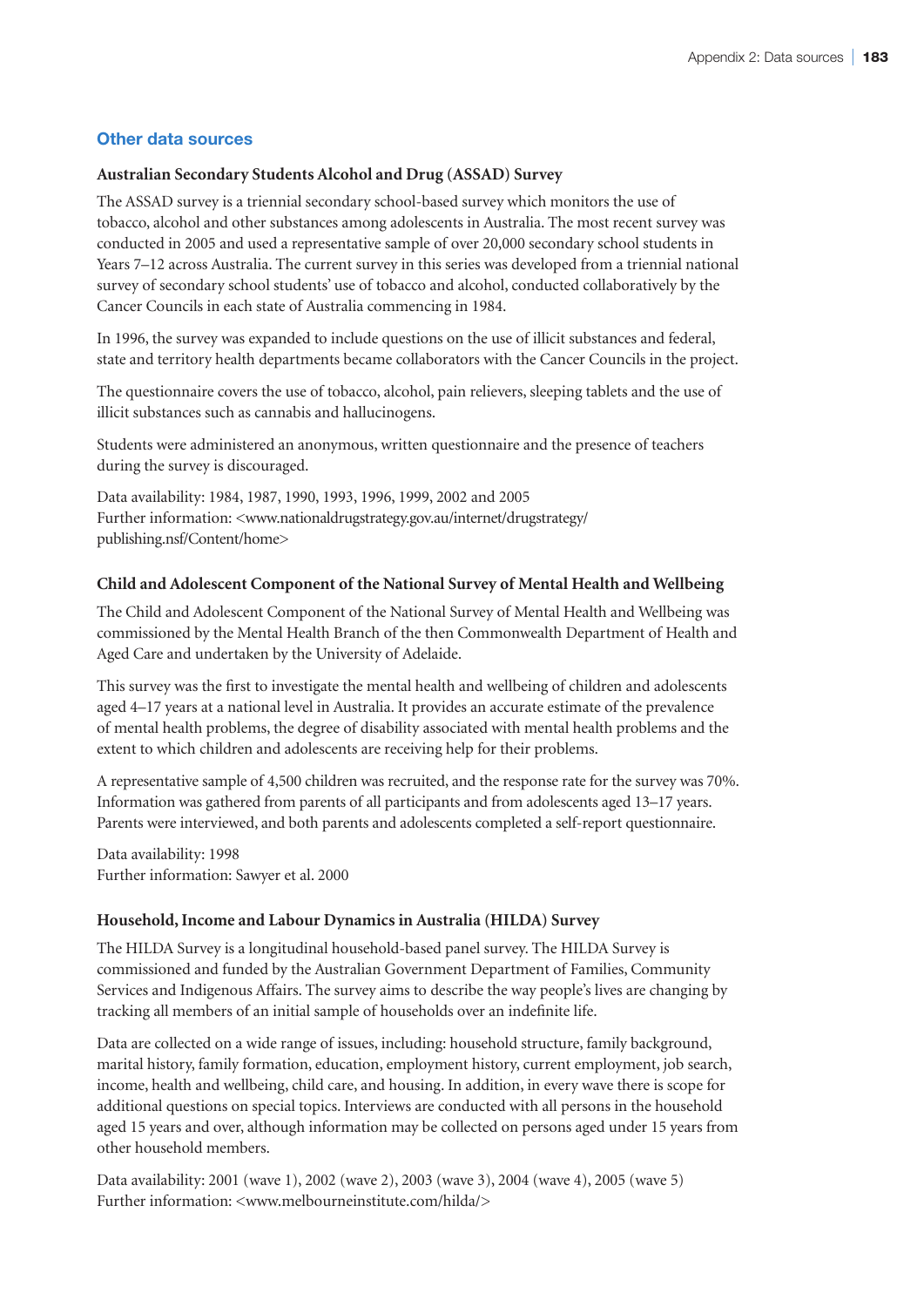### **National Notifiable Diseases Surveillance System (NNDSS)**

The NNDSS was established in 1990 by the Communicable Diseases Network of Australia and New Zealand (CDNANZ). The NNDSS coordinates the national surveillance of more than 50 communicable diseases or disease groups. Notifications are made to state or territory health authorities under the provisions of the public health legislation in their jurisdiction. Computerised, de-identified unit records of notifications are supplied to the Australian Government Department of Health and Ageing on a daily basis for collation, analysis and publication on the internet and in the *Communicable Diseases Intelligence* journal.

Data provided for each notification include a unique record reference number, state or territory code, disease code, date of onset, date of notification to the relevant health authority, sex, age, Indigenous status and postcode of residence.

The quality and completeness of data compiled in the NNDSS are influenced by various factors. Surveillance of communicable diseases varies between jurisdictions, as each state and territory has specific requirements under its public health legislation for notification by medical practitioners, laboratories and hospitals. The notifiable diseases and the case definition may also vary between jurisdictions. Further, the way in which notifications are made differs between states and territories. In some jurisdictions, different diseases are required to be notified by different health care providers. Therefore, the proportion of diagnosed cases of a particular disease which are notified to health authorities is not known with certainty and may vary among diseases, between jurisdictions and over time.

Data availability: 1991 onwards Further information: <www9.health.gov.au/cda/Source/CDA-index.cfm>

### **National Survey of Secondary Students and Sexual Health**

The National Survey of Secondary Students and Sexual Health has been conducted every five years throughout Australia since 1992. The third survey, conducted in 2002, involved 2,388 young people (55% young women) from Years 10 and 12 in all states and territories. For the first time students from both the Catholic and Independent school systems were included in the survey. The surveys are designed to inform educational policy and practice within the domain of sexual health.

The 2002 questionnaire collected information on students' personal experiences of sex, sexual attraction, condom use, alcohol and injecting drug use, body piercing, tattooing, general health, sources of information on sexuality and sexual health, and feelings and confidence in talking to peers and parents/guardians about a range of sexual matters. Detailed information was also collected on knowledge and perceived risk of HIV/AIDS, sexually transmitted infections and blood-borne viruses.

Data availability: 1992, 1997 and 2002 Further information: Smith et al. 2003

### **NSW Schools Physical Activity and Nutrition Survey (SPANS)**

The NSW SPANS is a key initiative in the *Prevention of Obesity in Children and Young People: NSW Government Action Plan 2003–2007*.The survey collected information from almost 5,500 primary and high school students aged 5–16 years in NSW. Information was collected on the prevalence of overweight and obesity, levels of physical activity, modes of travel to and from school, fundamental movement skills, sedentary behaviours, food habits and eating patterns, fitness levels, and risk factors for chronic disease.

The study builds on the NSW Schools Fitness and Physical Activity Survey 1997 (NSWSFPAS).

Data availability: 2004 Further information: Booth et al. 2006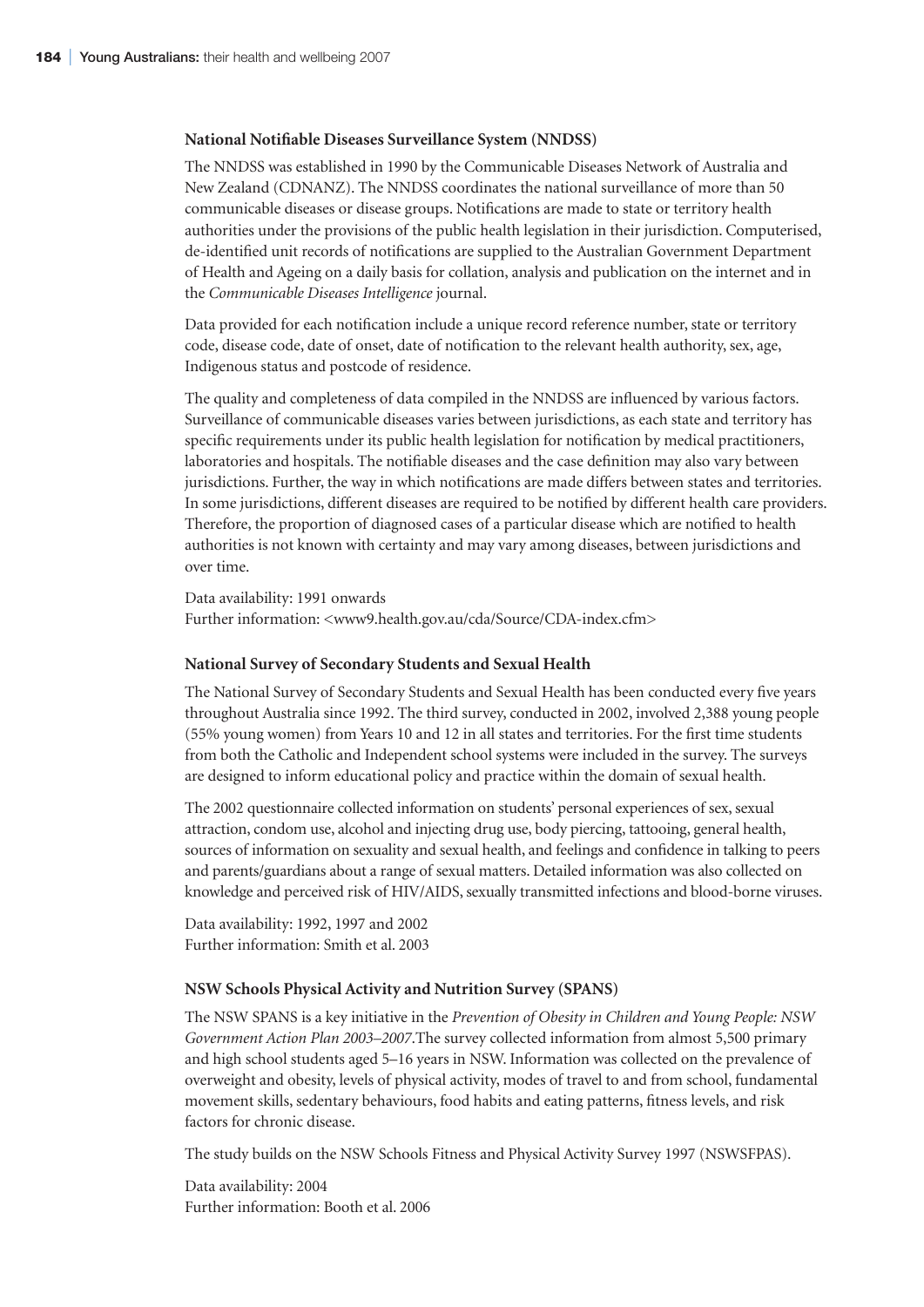# Appendix 3: Abbreviations

| <b>AACR</b>    | Australasian Association of Cancer Registries                                                                            |
|----------------|--------------------------------------------------------------------------------------------------------------------------|
| <b>ABS</b>     | Australian Bureau of Statistics                                                                                          |
| <b>ACAM</b>    | Australian Centre for Asthma Monitoring                                                                                  |
| <b>ACIR</b>    | Australian Childhood Immunisation Register                                                                               |
| <b>ACSC</b>    | Ambulatory Care Sensitive Conditions                                                                                     |
| <b>ADHD</b>    | Attention-Deficit Hyperactivity Disorder                                                                                 |
| $\rm AIC$      | Australian Institute of Criminology                                                                                      |
| <b>AIFS</b>    | Australian Institute of Family Studies                                                                                   |
| <b>AIHW</b>    | Australian Institute of Health and Welfare                                                                               |
| AMA            | Australian Medical Association                                                                                           |
| <b>ARIA</b>    | Accessibility/Remoteness Index of Australia                                                                              |
| ASGC           | Australian Standard Geographical Classification                                                                          |
| <b>ASSAD</b>   | Australian Secondary Students Alcohol and Drug survey                                                                    |
| BMI            | Body Mass Index                                                                                                          |
| CDs            | <b>Collection Districts</b>                                                                                              |
| <b>CURF</b>    | Confidentialised Unit Record File                                                                                        |
| <b>DALY</b>    | Disability-adjusted life year                                                                                            |
| <b>DHAC</b>    | Commonwealth Department of Health and Aged Care                                                                          |
| <b>DMFT</b>    | Number of decayed, missing and filled permanent teeth                                                                    |
| <b>DoHA</b>    | Commonwealth Department of Health and Ageing                                                                             |
| <b>DSRU</b>    | Dental Statistics Research Unit                                                                                          |
| ERP            | Estimated resident population                                                                                            |
| GSS            | General Social Survey                                                                                                    |
| FaCSIA         | Commonwealth Department of Family and Community Services and<br>Indigenous Affairs                                       |
| GDP            | <b>Gross Domestic Product</b>                                                                                            |
| <b>GSS</b>     | General Social Survey                                                                                                    |
| Hib            | Haemophilus influenzae type b                                                                                            |
| <b>HILDA</b>   | Household and Income Labour Dynamics in Australia Survey                                                                 |
| <b>HREOC</b>   | Human Rights and Equal Opportunity Commission                                                                            |
| $ICD-9$        | International Classification of Diseases, 9th Revision                                                                   |
| ICD-9-CM       | International Classification of Diseases, 9th Revision, clinical modification                                            |
| $ICD-10$       | International Classification of Diseases and Related Health Problems, 10th Revision                                      |
|                | ICD-10-AM International Classification of Disease and Related Health Problems, 10th Revision,<br>Australian modification |
| <b>IRSD</b>    | Index of Relative Socio-economic Disadvantage                                                                            |
| <b>JJ NMDS</b> | Juvenile Justice National Minimum Data Set                                                                               |
| K10            | Kessler 10                                                                                                               |
| <b>MCEETYA</b> | Ministerial Council on Education, Employment, Training and Youth Affairs                                                 |
| <b>NATSIHS</b> | National Aboriginal and Torres Strait Islander Health Survey                                                             |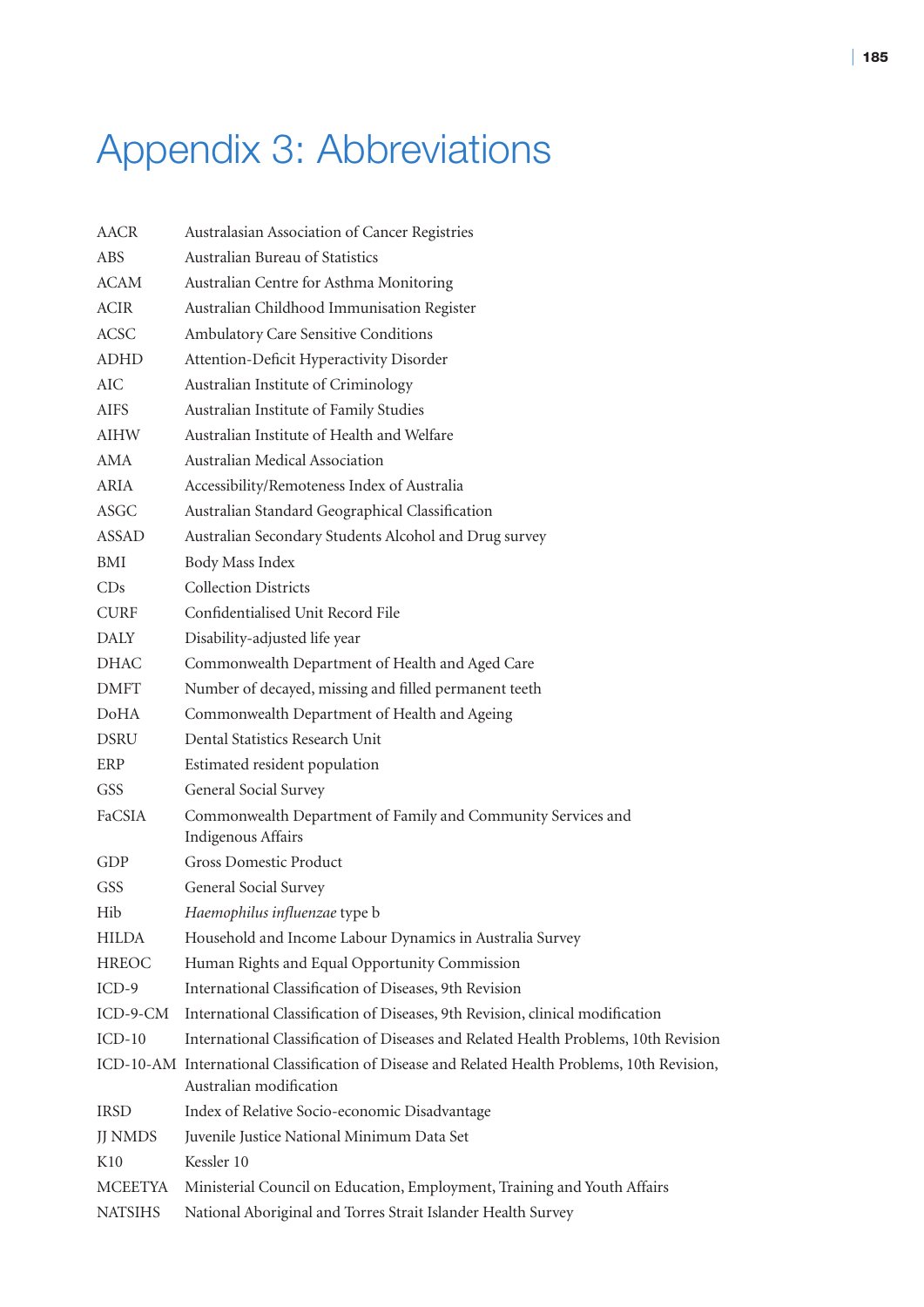| <b>NATSISS</b> | National Aboriginal and Torres Strait Islander Social Survey                                             |
|----------------|----------------------------------------------------------------------------------------------------------|
| <b>NCIRS</b>   | Australian National Centre for Immunisation Research and Surveillance of Vaccine<br>Preventable Diseases |
| NCP            | National Child Protection                                                                                |
| <b>NCPASS</b>  | National Child Protection and Support Services                                                           |
| <b>NCSCH</b>   | National Cancer Statistics Clearing House                                                                |
| <b>NCMHCD</b>  | National Community Mental Health Care Database                                                           |
| <b>NDARC</b>   | National Drug and Alcohol Research Centre                                                                |
| <b>NDN</b>     | National Data Network                                                                                    |
| <b>NDR</b>     | National Diabetes Register                                                                               |
| <b>NDSHS</b>   | National Drug Strategy Household Survey                                                                  |
| <b>NHMRC</b>   | National Health and Medical Research Council                                                             |
| NHPA           | National Health Priority Area                                                                            |
| <b>NHPC</b>    | National Health Performance Committee                                                                    |
| <b>NHS</b>     | National Health Survey                                                                                   |
| <b>NISU</b>    | National Injury Surveillance Unit                                                                        |
| <b>NMDS</b>    | National Minimum Data Set                                                                                |
| <b>NMSC</b>    | Non-melanoma skin cancer                                                                                 |
| <b>NNDSS</b>   | National Notifiable Diseases Surveillance System                                                         |
| <b>NNS</b>     | National Nutrition Survey                                                                                |
| <b>NPHP</b>    | National Public Health Partnership                                                                       |
| <b>NPSU</b>    | National Perinatal Statistics Unit                                                                       |
| OECD           | Organisation for Economic Co-operation and Development                                                   |
| <b>SAAP</b>    | Supported Accommodation Assistance Program                                                               |
| <b>SEIFA</b>   | Socio-Economic Index for Areas                                                                           |
| $SF-36$        | Short Form 36                                                                                            |
| <b>SLA</b>     | Statistical local area                                                                                   |
| TFR            | <b>Total Fertility Rate</b>                                                                              |
| <b>TIMSS</b>   | Third International Mathematics and Science Study                                                        |
| <b>USDHHS</b>  | United States Department of Health and Human Services                                                    |
| <b>WHO</b>     | World Health Organization                                                                                |
| <b>YLD</b>     | Years of life lost due to disability                                                                     |
| YLL            | Years of potential life lost                                                                             |
|                |                                                                                                          |

## **States/territories**

| ACT        | Australian Capital Territory |
|------------|------------------------------|
| <b>NSW</b> | New South Wales              |
| <b>NT</b>  | Northern Territory           |
| Qld        | Queensland                   |
| <b>SA</b>  | South Australia              |
| Vic        | Victoria                     |
| <b>WA</b>  | Western Australia            |
| Tas        | Tasmania                     |
|            |                              |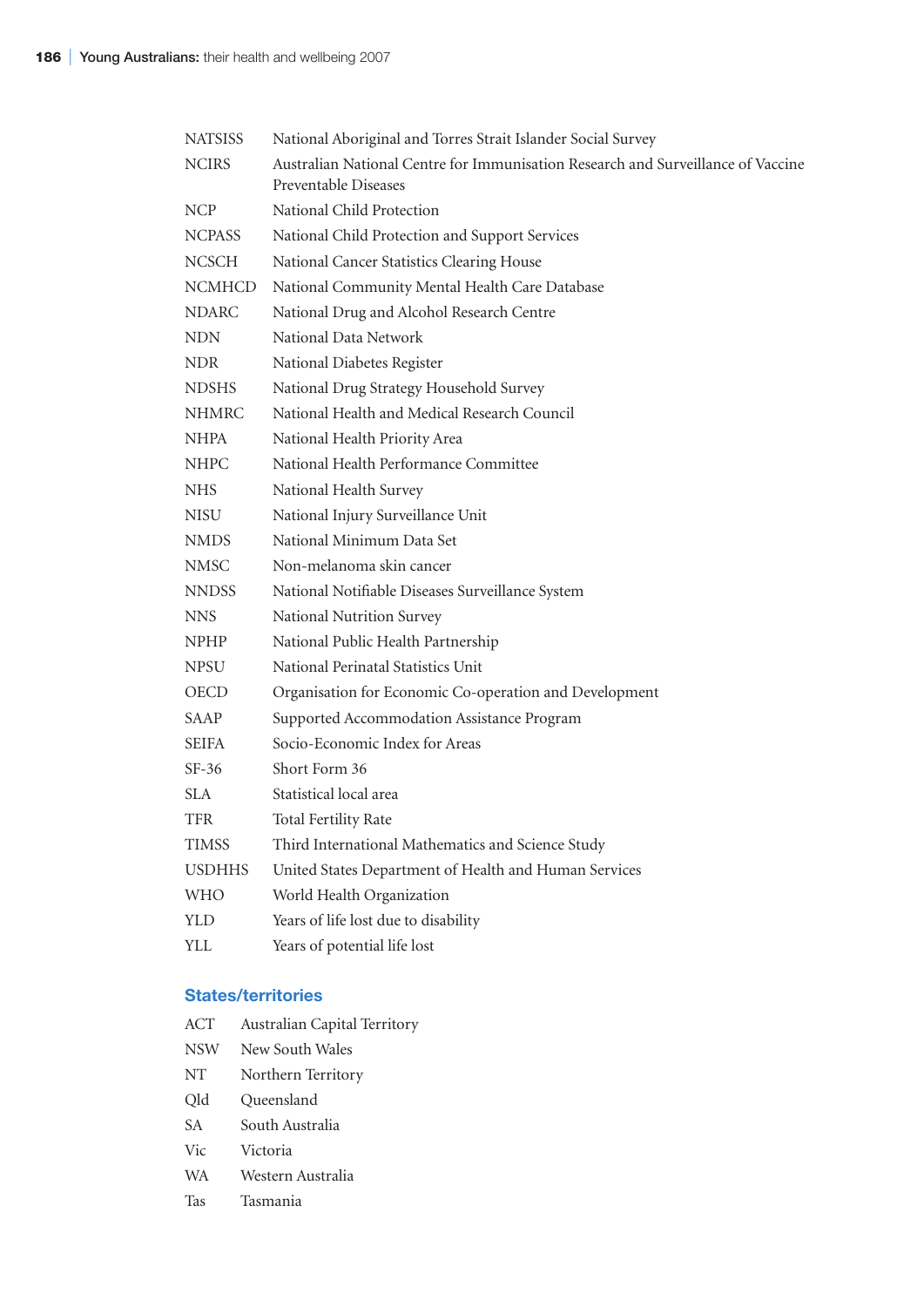## Appendix 4: Glossary

**Aboriginal** A person of Aboriginal descent who identifies as an Aboriginal and is accepted as such by the community in which he or she lives. See also *Indigenous*.

**acute** Coming on sharply and often brief, intense and severe.

**affective disorders** Mood disorders such as depression, mania and bipolar affective disorder. (The term does not include *anxiety disorders*, which are classified as a separate group.)

**age-specific rate** A rate for a specific age group. The numerator and denominator relate to the same age group.

**age standardisation** A method of removing the influence of age when comparing populations with different age structures.

**ambulatory care** Care provided to hospital patients who are not admitted to the hospital, such as patients of emergency departments and outpatient clinics. The term is also used to refer to care provided to patients of community-based (non-hospital) health care services.

**anxiety disorders** A group of mental disorders marked by excessive feelings of apprehension, worry, nervousness and stress. Includes panic disorder, various phobias, generalised anxiety disorder, obsessive-compulsive disorder and post-traumatic stress disorder.

**apparent retention rate** The ratio of the number of students in a given year to the number originally entering secondary school.

**ASGC Remoteness** This classification is designed to compare, on the one hand, the major cities, and at the other extreme, very remote areas. This structure is based on the Accessibility/Remoteness Index of Australia (ARIA), which utilises road distance to various size service centres as a measure of physical remoteness. Within a state or territory, each remoteness area represents an aggregation of non-contiguous geographical areas that share common characteristics of remoteness. The defined areas are:

- Major Cities of Australia
- Inner Regional Australia
- Outer Regional Australia
- Remote Australia
- Very Remote Australia
- Migratory: composed of off-shore, shipping and migratory collection districts (figures for these areas are not shown separately in this publication).

**associated cause(s) of death** Any condition(s), disease and injuries—other than the *underlying cause*—considered to contribute to a death. See also *cause of death*.

**asthma** A chronic inflammatory disease of the air passages causing widespread narrowing in them, obstruction of airflow, and episodes of wheezing, chest tightness and shortness of breath.

**average length of stay (ALOS)** The average length of stay for admitted patient episodes.

**benchmark** A standard or point of reference for measuring quality or performance.

**birth cohort** People who are born in the same year.

**birth rate** Number of live births per 1,000 population.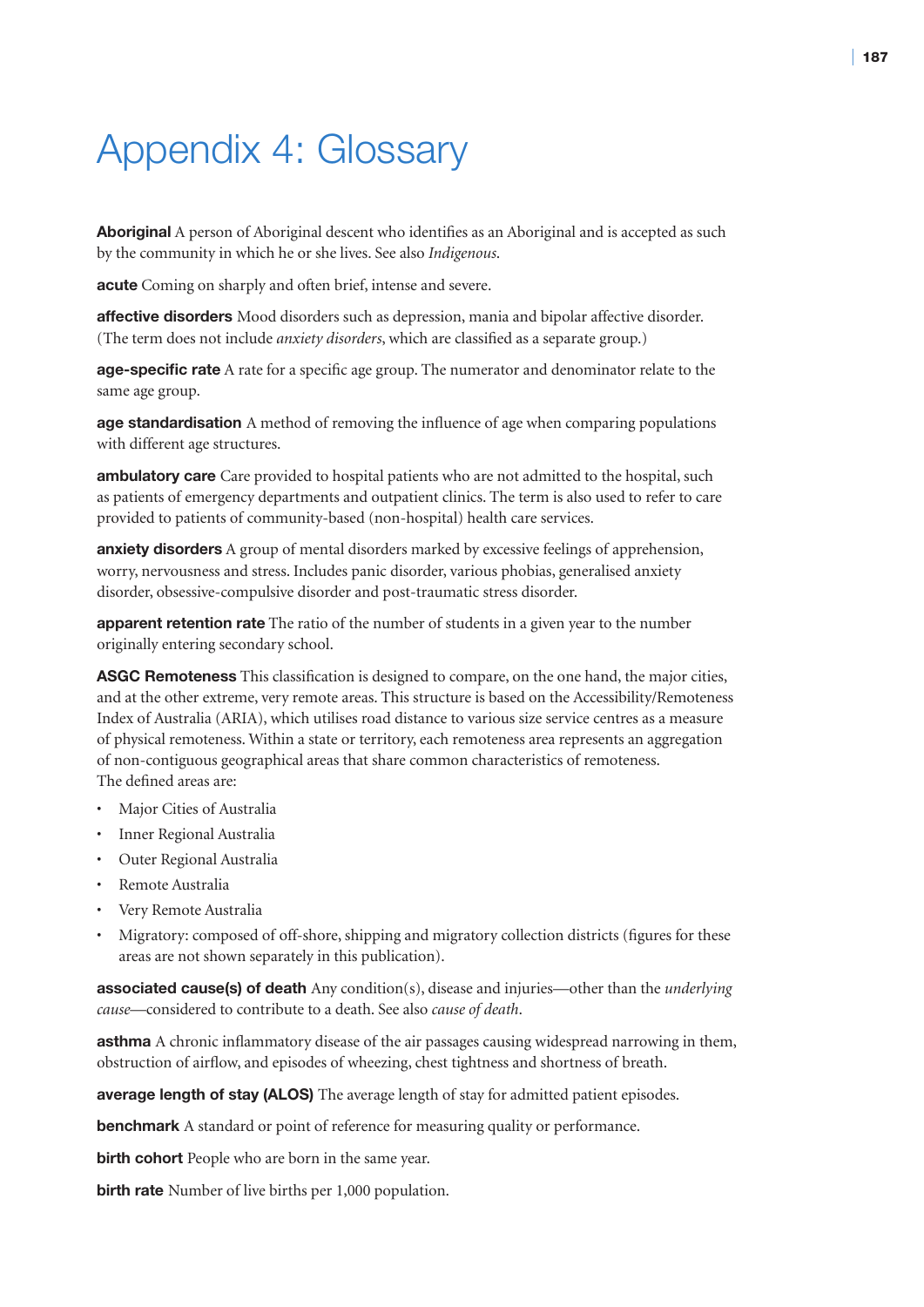**bipolar affective disorder** A mental disorder where the person may be depressed at one time and manic at another. Formerly known as manic depression.

**birthweight** The first weight of the baby (stillborn or liveborn) obtained after birth (usually measured to the nearest 5 grams and obtained within 1 hour of birth).

**blended families** A couple family containing two or more children, of whom at least one is the natural child of both members of the couple, and at least one is the step-child of either member of the couple.

**body mass index (BMI)** The most commonly used method of assessing whether a person is normal weight, underweight, overweight or obese. It is calculated by dividing the person's weight (in kilograms) by their height (in metres) squared (kg/m2). Cut-off points for persons of different age and sex are used to determine if a person is overweight or obese.

**campylobacteriosis** A disease usually marked by diarrhoea, abdominal pain, fever, nausea and vomiting for a few days, caused by some types of Campylobacter bacteria and often foodborne.

**cancer** A large range of diseases in which some of the body's cells become defective, begin to multiply out of control, can invade and damage the area around them, and can also spread to other parts of the body.

**caries** See *dental caries*.

**cause of death** From information reported on the medical certificate of cause of death, each death is classified by the underlying cause of death according to rules and conventions of the 9th or 10th revision of the *International Classification of Diseases*. The *underlying cause of death* is defined as the disease that initiated the train of events leading directly to death.

**cerebrovascular disease** Any disorder of the blood vessels supplying the brain or its covering membranes.

**child protection investigation** The process whereby the community services department obtains more detailed information about a child who is the subject of a notification and makes an assessment about the harm or degree of harm to the child and the child's protective needs.

**child protection notifications** A report is made to an authorised department by persons or other bodies making allegations of child abuse or neglect, child maltreatment or harm to a child. Where it is claimed that two children have been abused or neglected, this is counted as two notifications, even if the children are from one family.

**child protection substantiation** A child protection notification made to relevant authorities which was investigated, the investigation was finalised, and it was concluded that there was reasonable cause to believe that the child had been, was being, or was likely to be abused, neglected or otherwise harmed.

**chronic disease** Term applied to a diverse group of diseases, such as asthma, diabetes, cancer and rheumatic heart disease (to name a few), that tend to be long-lasting and persistent in their symptoms or development. Although these features also apply to some *communicable diseases*, the term is usually confined to non-communicable diseases.

**cohort** A group of individuals being studied who have experienced the same event at a specified period in time; for example, *birth cohort*.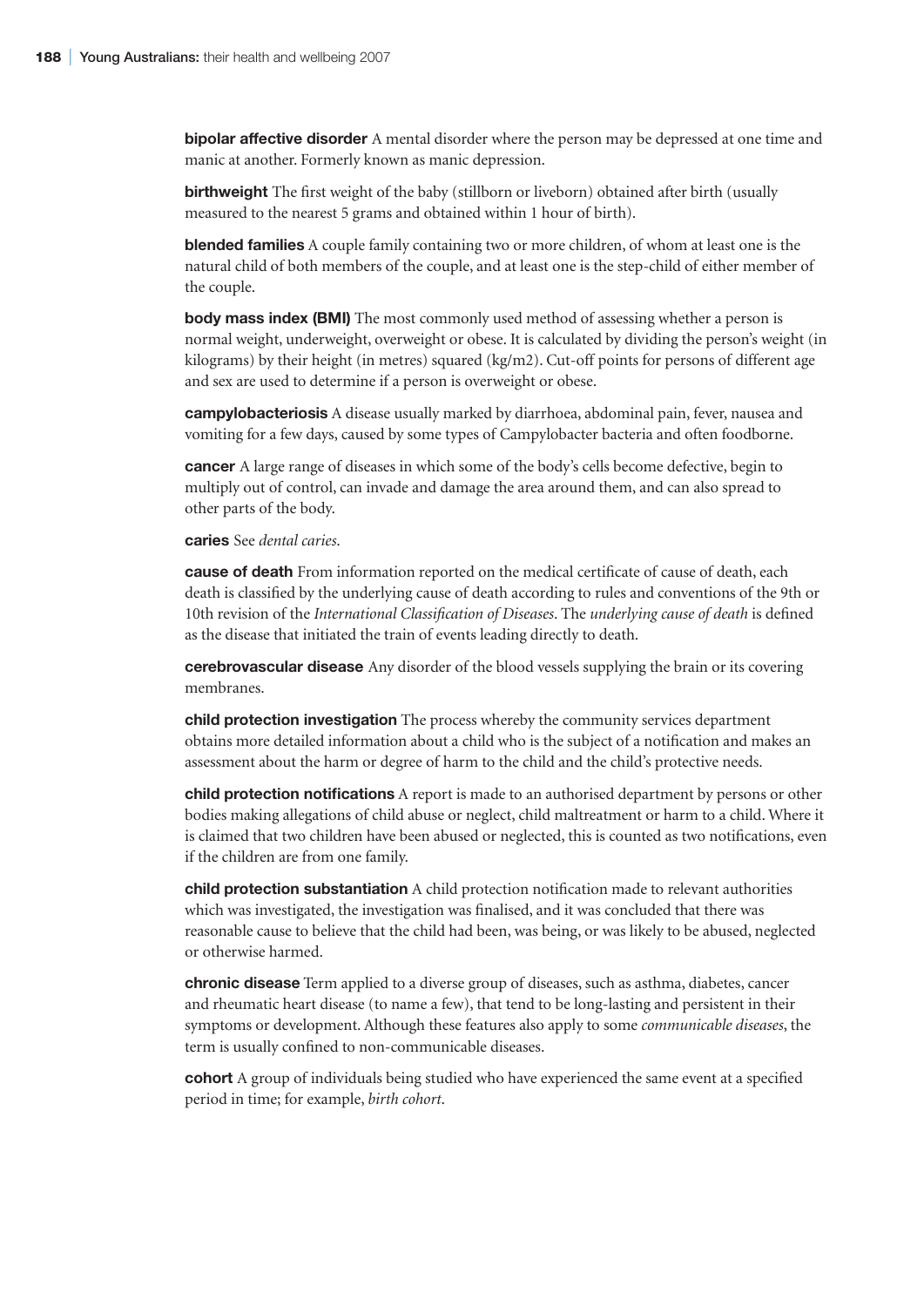**communicable diseases (infectious diseases)** Diseases or illnesses due to infectious organisms or their toxic products. Transmission may occur directly or indirectly via contact with other humans, animals or other environments that harbour the organism.

**comorbidity** When a person has two or more health problems at the same time.

**conditions originating in the perinatal period** Conditions that have their origin in the perinatal period even though death or morbidity occurs later. These include pregnancy and birth complications, birth trauma, respiratory and cardiovascular disorders, infections, and disorders related to the length of gestation and fetal growth.

**confidence interval** A statistical term describing a range (interval) of values within which we can be 'confident' that the true value lies, usually because it has a 95% or higher chance of doing so.

**confinement** Pregnancy resulting in at least one birth.

**congenital** A condition that is recognised at birth, or that is believed to have been present since birth, including conditions which are inherited or caused by environmental factors.

**core activity restrictions** The extent of a person's disability. Core activities are defined as self-care (bathing, dressing, eating, using toilet), mobility (moving around at home and away from home, getting into or out of bed or chair, using public transport), and communication (understanding and being understood by others). A person with a profound restriction is unable to perform a core activity, or always needs assistance with that activity, while a person with a severe restriction sometimes needs assistance to perform the activity.

**deciduous teeth** The teeth that are replaced by permanent (adult) teeth during childhood. Also called baby or milk teeth.

**dental caries** The disease process leading to tooth decay.

**depression** A mood disorder with prolonged feelings of being sad, hopeless, low and inadequate, with a loss of interest or pleasure in activities and often with suicidal thoughts or self-blame.

**determinant** Any factor that can increase the chances of ill health (risk factors) or good health (protective factors) in a population or individual. By convention, services or other programs which aim to improve health are often not included in this definition.

**diabetes (diabetes mellitus)** A chronic condition in which the body cannot properly use its main energy source, the sugar glucose. This is due to the relative or absolute deficiency in insulin, a hormone produced by the pancreas. Insulin helps glucose enter the body's cells from the bloodstream and then be processed by them. Diabetes is marked by an abnormal build-up of glucose in the blood and it can have serious short- and long-term effects. For the three main types of diabetes see *Type 1 diabetes*, *Type 2 diabetes* and *gestational diabetes*.

**diagnosis** A decision based on the recognition of clinically relevant symptomatology, the consideration of causes that may exclude a diagnosis of another condition, and the application of clinical judgment.

**diphtheria** A bacterial infection that usually starts with soreness of the throat and tonsils but which can also affect other parts of the body and become severe enough to block breathing. It is preventable by vaccination.

**disability** Described by the International Classification of Functioning, Disability and Health as a concept of several dimensions relating to an impairment in body structure or function, a limitation in activities (such as mobility and communication), a restriction in participation (involvement in life situations such as work, social interaction and education), and the affected person's physical and social environment. Described by the *Oxford concise colour medical dictionary* (1998) as 'a loss or restriction of functional ability or activity as a result of impairment of the body or mind'.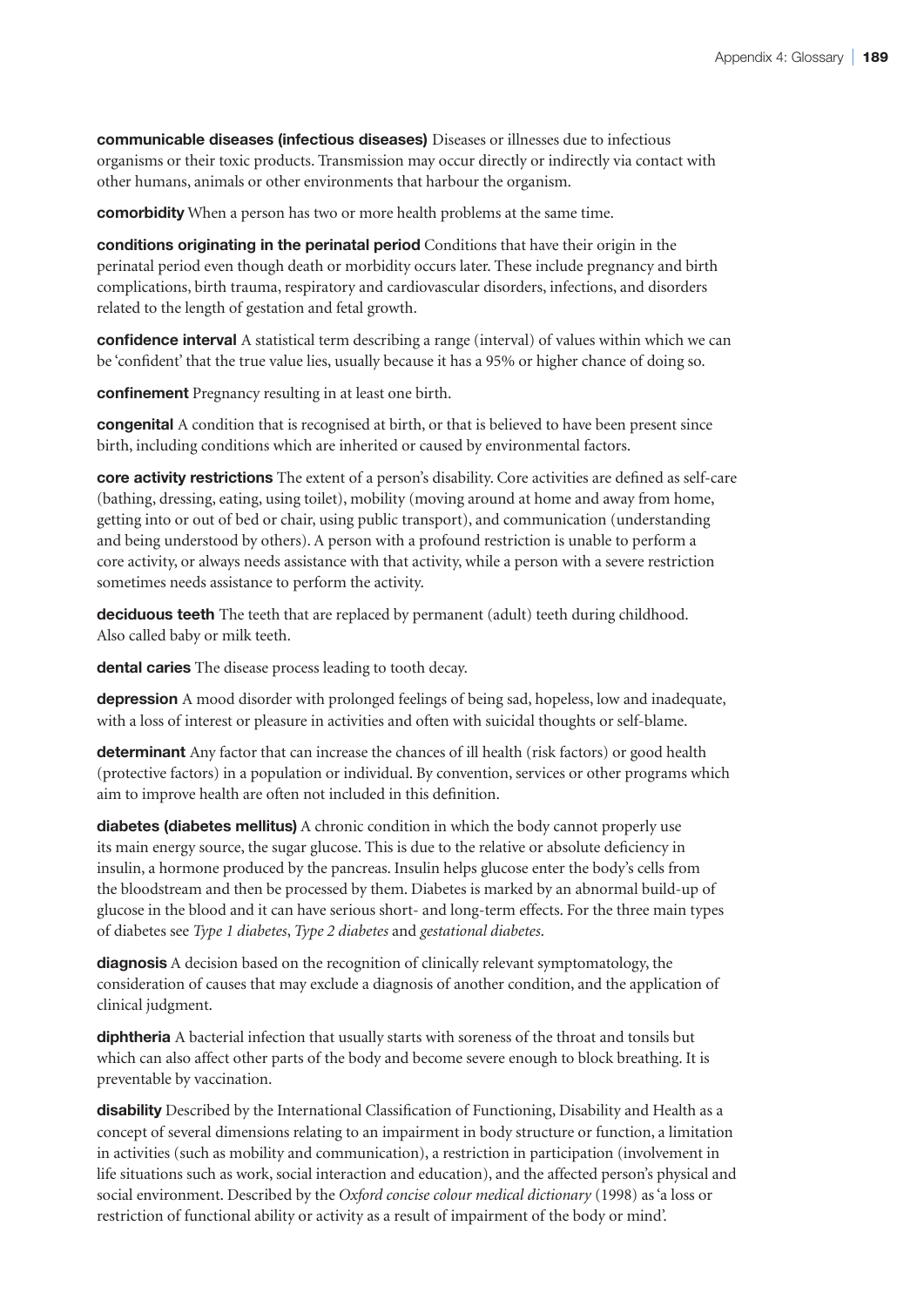**disability-adjusted life year (DALY)** Years of healthy life lost through premature death or living with disability due to illness or injury.

**disease** A physical or mental disturbance involving *symptoms* (such as pain or feeling unwell), dysfunction or tissue damage, especially if these *symptoms* and *signs* form a recognisable clinical pattern.

**DMFT** The number of permanent (adult) teeth currently decayed, extracted due to decay or with filling.

**donovanosis** Infectious disease (previously called granuloma inguinale) caused by the bacteria *Chlamydia granulomatis*. It features painless genital ulcers with tissue destruction, and can result in secondary infection and scarring.

**epidemic** An outbreak of a disease or its occurrence at a level that is clearly higher than usual, especially if it affects a large proportion of the population.

**epilepsy** A disturbance of brain function marked by recurrent fits and loss of consciousness.

**exclusive breastfeeding** Breastfeeding only—no other liquids or solids.

**external cause** Environmental event, circumstance and/or condition as the cause of injury, poisoning and/or other adverse effect. The term is used in disease classification.

**fertility rate** Number of live births per 1,000 women aged 15–49 years. See also *total fertility rate*.

**full-time/part-time employed** Full-time employed are those who work 35 or more hours per week; part-time employed are those who work less than 35 hours per week.

**generalised anxiety disorder** A mental disorder where a person is overly and unrealistically anxious and worried about many things over a long period. One of the group of *anxiety disorders*.

**gestation** The carrying of young in the uterus from conception to delivery.

**gestational diabetes** Diabetes which is first diagnosed during pregnancy (gestation). It may disappear after pregnancy but signals a high risk of diabetes occurring later on.

**Haemophilus influenzae type b infection** A bacterial infection of infants and children that can cause meningitis, pneumonia and other serious effects. It is preventable by vaccination.

**health** Term relating to whether the body (which includes the mind) is in a good or bad state. With good health the state of the body and mind are such that a person feels and functions well and can continue to do so for as long as possible. See also *public health*.

**health indicator** See *indicator*.

**health outcome** A change in the health of an individual or population due wholly or partly to a preventive or clinical intervention.

**health status** An individual's or population's overall level of health, taking account of various aspects such as *life expectancy*, amount of *disability,* levels of disease *risk factors* and so forth.

**hepatitis** Inflammation of the liver, which can be due to certain viral infections, alcohol excess or a range of other causes.

**Hodgkin's disease (Hodgkin's lymphoma)** A cancer marked by progressive painless enlargement of lymph nodes throughout the body. A form of *lymphoma*.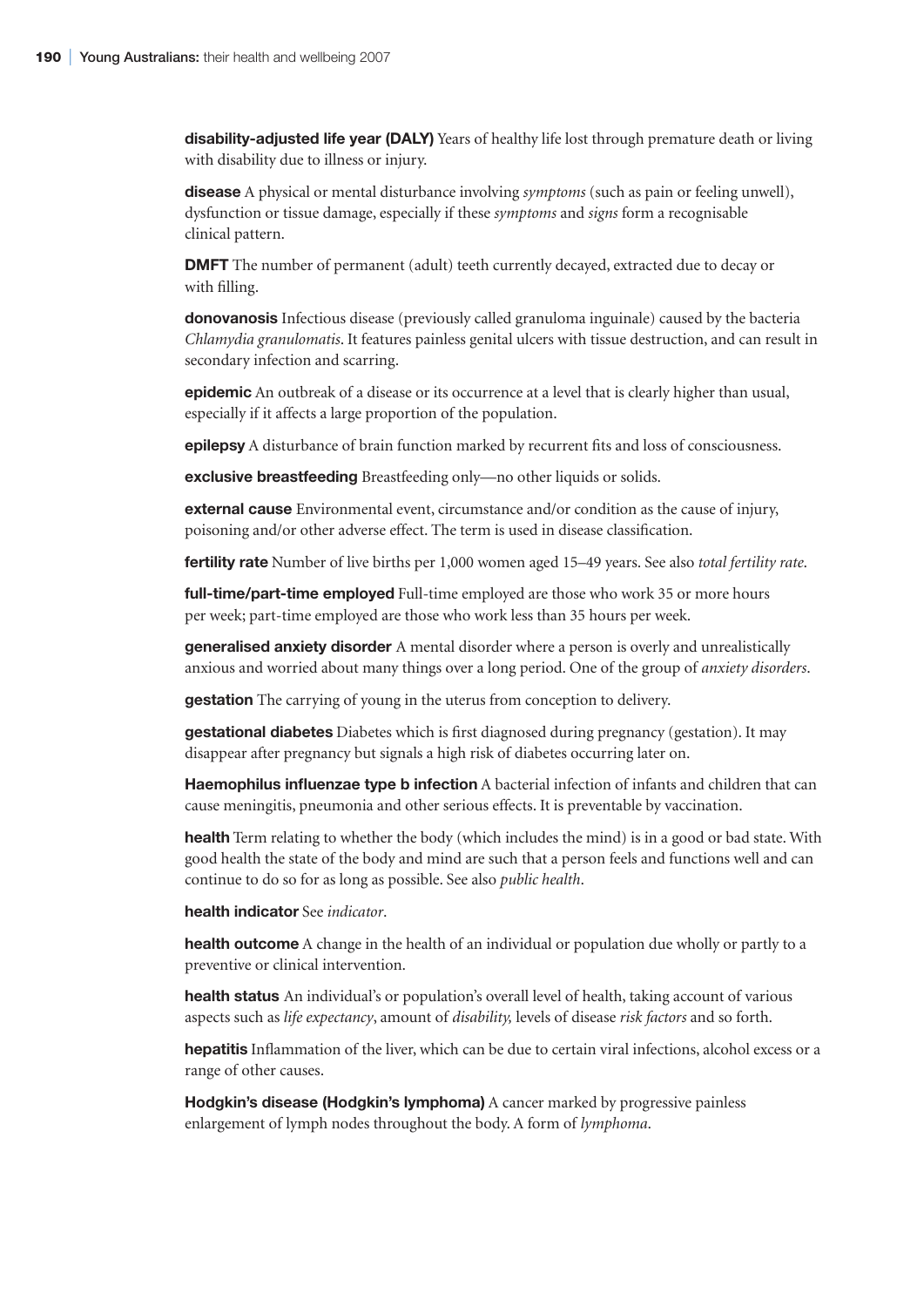**hospital separation** An episode of care for an admitted patient, which can be a total hospital stay (from admission to discharge, transfer or death), or a portion of a hospital stay beginning or ending in a change of type of care (for example, from acute to rehabilitation). Separation also means the process by which an admitted patient completes an episode of care either by being discharged, dying, transferring to another hospital or changing type of care.

**illness** A state of feeling unwell, although the term is also often used synonymously with *disease*.

**immunisation** Inducing immunity against infection by the use of an antigen (vaccine) to stimulate the body to produce its own antibodies. See *vaccination*.

**incidence** The number of new cases (of an illness or event, and so forth) occurring during a given period. Compare with *prevalence*.

**incident** Newly acquired cases.

**indicator** A key statistic that describes (indicates) an aspect of population health status, health determinants, interventions, services or outcomes. Indicators are designed to help assess progress and performance, as a guide to decision making. They may have an indirect meaning as well as a direct one. For example, Australia's overall death rate is a direct measure of mortality but is often used as a major indicator of population health.

**Indigenous** A person of Aboriginal and/or Torres Strait Islander descent who identifies as an Aboriginal and/or Torres Strait Islander and is accepted as such by the community with which he or she is associated. See also *Aboriginal*, or *Torres Strait Islander*.

**infants** Children aged less than 1 year.

**inflammation** Local response to injury or infection, marked by local redness, heat, swelling and pain. Can also occur when there is no clear external cause and the body reacts against itself, as in *auto-immune diseases*.

**insulin** Hormone that is produced by the pancreas and regulates the body's energy sources, most notably the sugar glucose.

**International Classification of Diseases (ICD)** International Statistical Classification of Diseases and Related Health Problems. The World Health Organization's internationally accepted classification of death and disease. The 10th Revision (ICD-10) is currently in use. ICD-10-AM is the Australian modification of ICD-10, used for diagnoses and procedures recorded for patients admitted to hospitals.

**intervention (for health)** Any action taken by society or an individual which steps in (intervenes) to improve health, such as medical treatment and preventive campaigns.

**ischaemia** Reduced or blocked blood supply. See also *ischaemic heart disease*.

**ischaemic heart disease** Heart attack and angina (chest pain). Also known as coronary heart disease. See also *ischaemia*.

**length of stay** Duration of hospital stay, calculated by subtracting the date the patient is admitted from the day of separation. All leave days, including the day the patient went on leave, are excluded. A same-day patient is allocated a length of stay of one day.

**life expectancy** An indication of how long a person can expect to live. It is the number of years of life remaining to a person at a particular age if death rates do not change.

**live birth** Live birth is the complete expulsion or extraction from its mother of a product of conception, irrespective of the duration of pregnancy, which, after such separation, breathes or shows any other evidence of life, such as beating of the heart, pulsation of the umbilical cord, or definite movement of voluntary muscles, whether or not the umbilical cord has been cut or the placenta is attached; each product of such a birth is considered live born.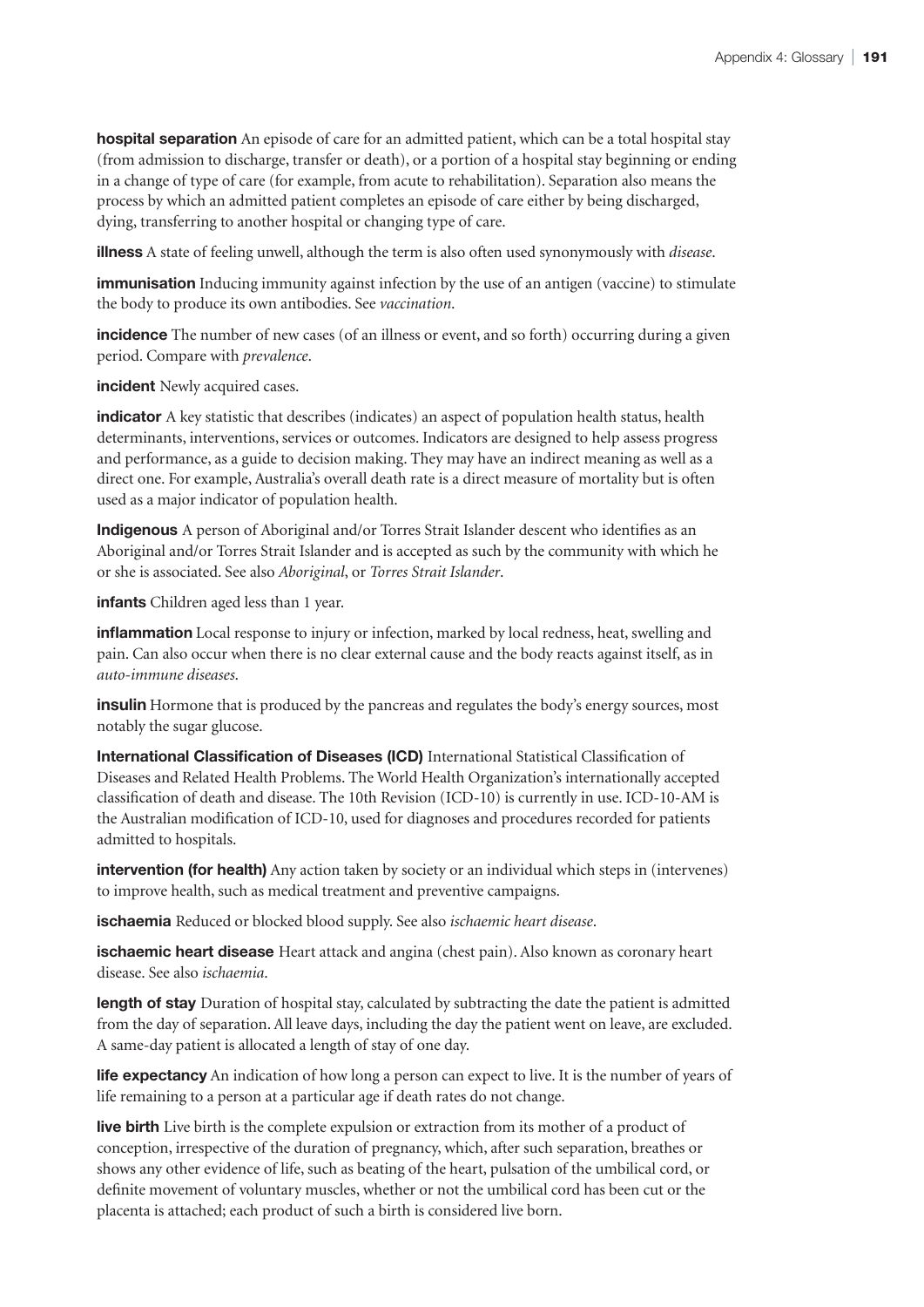**lymphoma** A cancer of the lymph nodes. Lymphomas are divided into two broad types, *Hodgkin's disease* lymphomas and *non-Hodgkin's lymphomas*.

**measles** A highly contagious infection, usually of children, that causes flu-like symptoms, fever, a typical rash, and sometimes serious secondary problems such as brain damage. It is preventable by vaccination.

**median** The midpoint of a list of observations ranked from the smallest to the largest.

**Medicare** A national, government-funded scheme that subsidises the cost of personal medical services for all Australians to help them afford medical care.

**melanoma** A cancer of the body's cells that contain pigment (melanin), mainly affecting the skin.

**meningitis** Inflammation of the brain's covering (the meninges), as can occur with some viral or bacterial infections.

**mental illness** Disturbances of mood or thought that can affect behaviour and distress the person or those around them, so the person often has trouble functioning normally. They include *anxiety disorders*, *depression* and *schizophrenia*.

**morbidity** Refers to ill-health in an individual and to levels of ill-health in a population or group.

**mortality** Death.

**mumps** A contagious viral disease marked by acute and painful swelling of the saliva-producing glands, often similarly affecting the testicles and sometimes other body parts.

**musculoskeletal** Relating to the muscles, joints and bones.

**National Health Priority Areas (NHPA)** The NHPA initiative is a collaborative effort involving the Australian Government and state and territory governments that seeks to focus public attention and health policy on those areas that are considered to contribute significantly to the burden of illness in the community, and for which there is potential for health gain.

**National Minimum Data Set (NMDS)** A minimum set of data elements agreed for mandatory collection and reporting at a national level.

**neonatal** The period of 28 days (4 weeks) after birth.

**neoplasm** Abnormal growth of tissue which may be benign or malignant; includes cancers and leukaemias.

**non-Hodgkin's lymphoma** A range of cancers of the lymphatic system (lymph glands and the channels they are linked to) that are not of the Hodgkin's variety.

**obsessive-compulsive disorder** A form of *anxiety disorder* where repeated and unwanted thoughts and impulses disturb and dominate a person. Often involves rituals such as excessive hand washing, checking and counting, which in turn cause anxiety if they are prevented or out of control.

**Organisation for Economic Co-operation and Development (OECD)** An organisation of 30 developed countries, including Australia.

**other Australians** 'Other Australians' is used when referring to people that have not identified as Aboriginal and/or Torres Strait Islander. This group will include those people who have said they are non-Indigenous but may also include either: (a) Aboriginal and/or Torres Strait Islander people who have chosen not to identify as such or (b) individuals for whom the relevant information was not collected.

**outcome (health outcome)** A health-related change due to a preventive or clinical intervention or service. (The intervention may be single or multiple, and the outcome may relate to a person, group or population, or be partly or wholly due to the intervention.)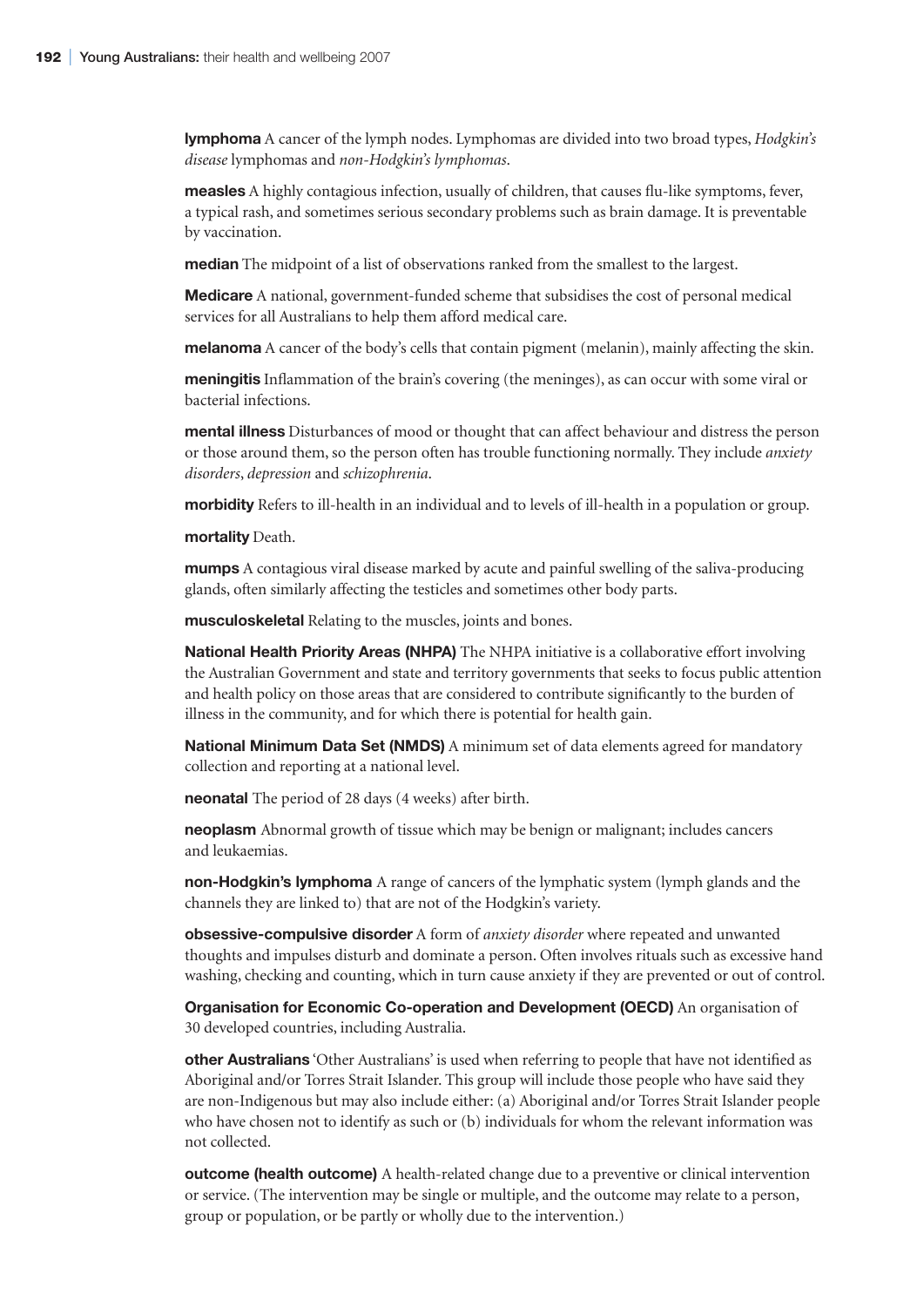**panic disorder** Marked by panic attacks (episodes of intense fear or discomfort) that occur suddenly and often unpredictably.

**Pap smear** Papanicolaou smear, a procedure to detect cancer and pre-cancerous conditions of the female genital tract.

**perinatal period** The period between 20 weeks (140 days) of gestation and 28 days after birth.

**pertussis (whooping cough)** A highly infectious bacterial disease of the air passages marked by explosive fits of coughing and often a whooping sound on breathing in. It is preventable by vaccination.

**phobia** A form of *anxiety disorder* in which there is persistent, unrealistic fear of an object or situation and which interferes with the person's life as they seek to avoid the object of their fear. Phobias include fear of heights, flying, open spaces, social gatherings, and animals such as spiders and snakes.

**poliomyelitis (polio)** Muscle paralysis, wasting and deformity of limbs after infection by a common virus (poliovirus) that can damage the so-called motor nerves in the spinal cord. It is preventable by vaccination.

**postnatal** The period of time after birth.

**post-traumatic stress disorder (PSD)** A form of *anxiety disorder* in which a person has a delayed and prolonged reaction after being in an extremely threatening or catastrophic situation such as a war, natural disaster, terrorist attack, serious accident or witnessing violent deaths.

**prevalence** The number or proportion (of cases, instances, etc.) present in a population at a given time. Compare with *incidence*.

**prevention (of disease or ill health)** Action to reduce or eliminate the onset, causes, complications or recurrence of disease or ill health.

**principal diagnosis** The diagnosis describing the problem that was chiefly responsible for the patient's episode of care in hospital.

**private hospital** A privately owned and operated institution, catering for patients who are treated by a doctor of their own choice. Patients are charged fees for accommodation and other services provided by the hospital and relevant medical and allied health practitioners. Compare with *public hospital.*

**problem (health problem)** A poorly defined term often used synonymously with *condition*  or *disorder*. May be used more specifically to refer to health factors that a person or their doctor perceives as a concern—a problem—that needs attention; and which, for example, the person may list in a survey or their doctor may list in clinical notes.

**public health** Term variously referring to the level of health in the population, to actions that improve that level or to related study. Activities that aim to benefit a population tend to emphasise prevention, protection and health promotion as distinct from treatment tailored to individuals with symptoms. Examples include provision of a clean water supply and good sewerage, conduct of antismoking education campaigns, and screening for diseases such as cancer of the breast and cervix.

**public hospital** A hospital controlled by a state or territory health authority. In Australia, public hospitals offer free diagnostic services, treatment, care and accommodation to all Australians who need them.

**quintile** A group derived by ranking the population according to specified criteria and dividing it into five equal parts.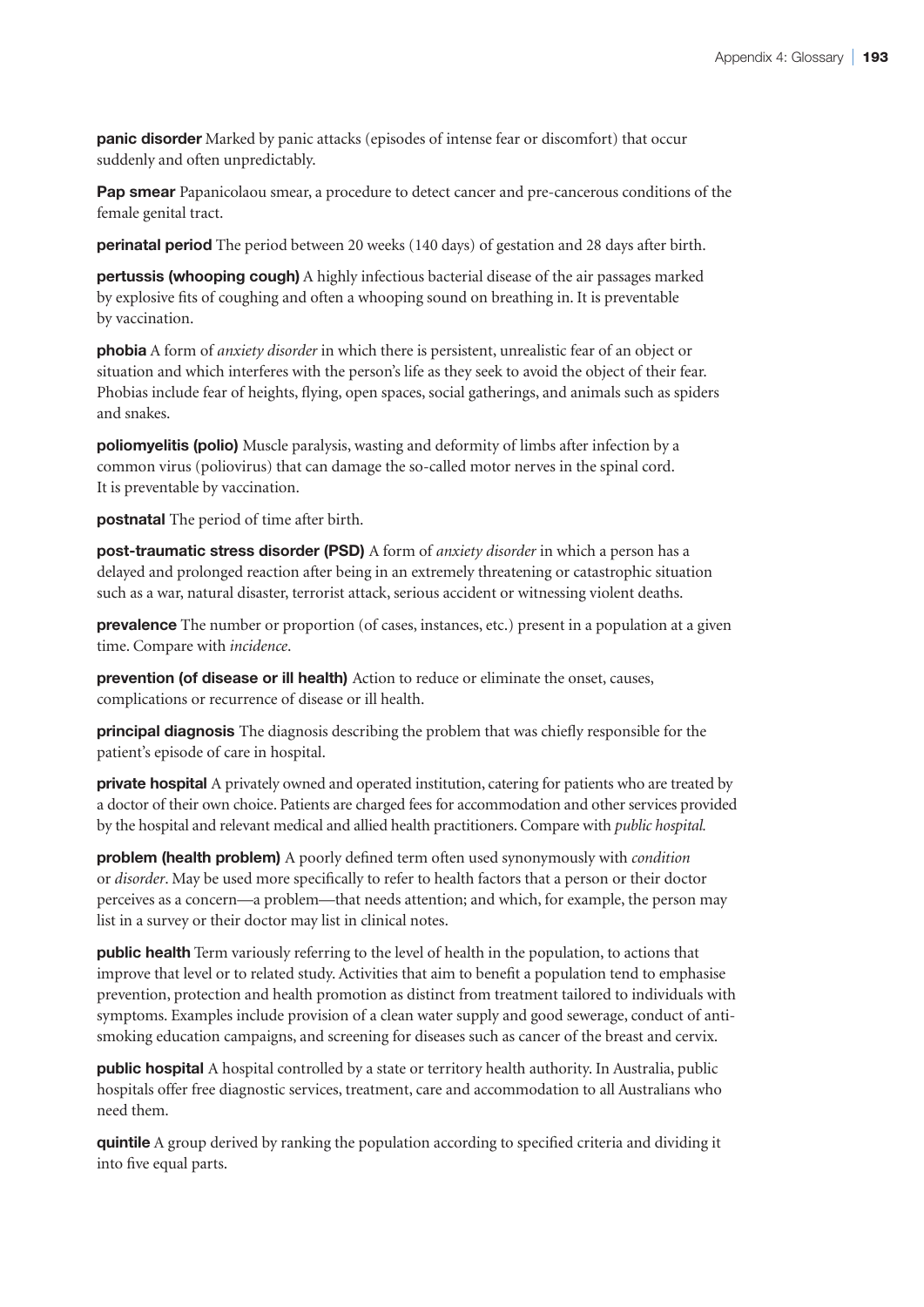**rheumatic fever** An acute, serious disease that affects mainly children and young adults and can damage the heart valves, the heart muscle and its lining, the joints and the brain. Is brought on by a reaction to a throat infection by a particular bacterium. Now very rare in the non-Indigenous population, it is still at unacceptably high levels among Indigenous Australians living in remote areas. See *rheumatic heart disease*.

**rheumatic heart disease** Chronic disease from damaged heart valves cause by earlier attack(s) of rheumatic fever.

**risk factor** Any factor which represents a greater risk of a health disorder or other unwanted condition or event. Some risk factors are regarded as causes of disease, others are not necessarily so. Along with their opposites (protective factors) risk factors are known as *determinants*.

**rubella (German measles)** A communicable disease of children and young adults which has mild symptoms but which often causes serious birth defects if it occurs in a mother during the first three months of pregnancy. It is preventable by vaccination.

**salmonellosis** A disease commonly marked by sudden onset of headache, abdominal pain, fever, diarrhoea, nausea and sometimes vomiting, caused by some types of salmonella bacteria and often foodborne.

**schizophrenia** A group of serious mental disorders where imagined and disordered thoughts are key features, often with problems of behaviour, mood and motivation, and a retreat from social life.

**sign (clinical)** An indication of a disorder that is detected by a clinician or other observer who examines the person affected. Unlike with *symptoms*, a patient does not necessarily notice or complain of a sign and many signs are detected only with special techniques used by the person doing the examination.

**Socio-economic Index for Areas** SEIFA indexes are summary measures of socioeconomic status which are strongly linked with population health status. The SEIFA index used in this report is the Index of Relative Socioeconomic Disadvantage developed by the Australian Bureau of Statistics for use at the Statistical Local Area level. This index is derived from selected attributes including income, educational attainment, unemployment, and jobs in relatively unskilled occupations. Low scores on the index reflect census collection districts (CDs) with many relatively low income families and people with little training and unskilled occupations. High index scores indicate that the area has relatively few families with low income, little training and unskilled occupations (ABS 2001c).

**socioeconomic status** A relative position in the community as determined by occupation, income and level of education. The socioeconomic status measure used in this report is the Socio-economic Index for Areas (SEIFA)—Index of Relative Socioeconomic Disadvantage.

**Statistical Local Area (SLA)** Based on the administrative areas of local government where these exist. Where there is no incorporated body of local government, SLAs are defined to cover the unincorporated areas. The SLA is the base spatial unit used by the Australian Bureau of Statistics to collect and disseminate statistics other than those collected in Population Censuses.

**statistical significance** An indication from a statistical test that an observed difference or association may be significant or 'real' because it is unlikely to be due just to chance. A statistical result is usually said to be 'significant' if it would occur by chance only once in twenty times or less often.

**substance use disorder** Disorder of harmful use of and/or dependence on illicit or licit drugs, including alcohol, tobacco and prescription drugs.

**suicide** Deliberately ending one's own life.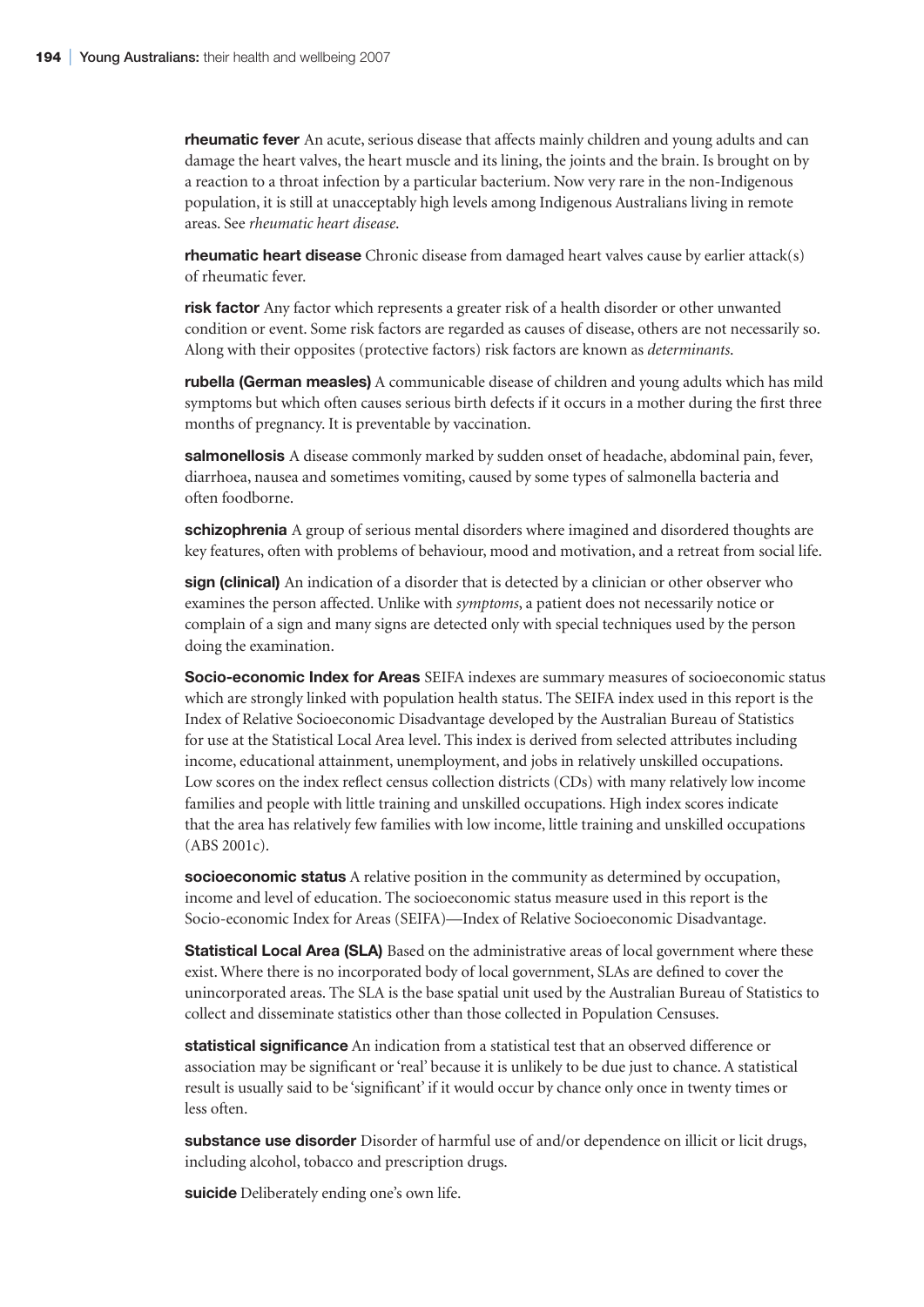**survival rates** The proportion of individuals diagnosed with a specific condition who have survived for a specified period of time since diagnosis.

**symptom** Any indication of a disorder that is apparent to the person affected. Compare with *sign (clinical).*

**Torres Strait Islander** A person who identifies himself or herself to be of Torres Strait Islander origin. See also *Indigenous*.

**total fertility rate** The number of children a female would bear during her lifetime if she experienced current age-specific fertility rates at each age of her reproductive life.

**Type 1 diabetes** A form of *diabetes* usually arising in childhood or youth ('juvenile onset'), marked by a complete lack of insulin and needing insulin replacement for survival.

**Type 2 diabetes** The most common form of *diabetes,* occurring mostly in people aged 40 years or over, and marked by reduced or less effective insulin.

**underlying cause of death** The condition, disease or injury initiating the sequence of events leading directly to death; that is, the primary, chief, main or principal cause. Compare with *associated cause(s) of death*.

**vaccination** The process of administering a vaccine to a person to produce immunity against infection. See also i*mmunisation*.

**vector** An insect or other organism that transmits infectious micro-organisms from animal to human or human to human.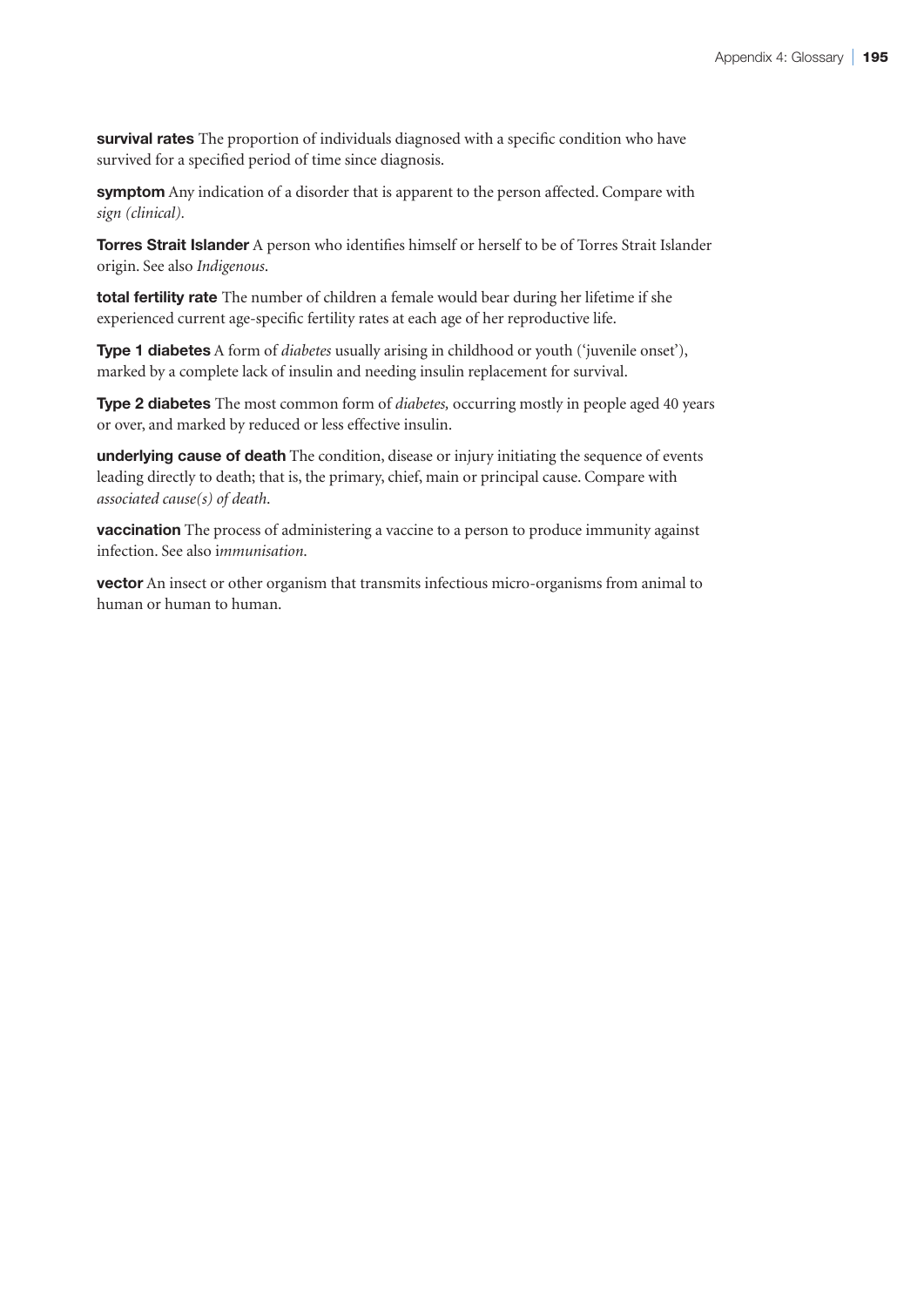## **References**

Abbot P & Close G 2002. Vascular health risks in the Aboriginal community: a cultural approach. Australian Family Physician 31(7):605–10.

Abetz E 2005. Talking with your kids about drugs. Canberra: Department of Health and Ageing.

Aboriginal and Torres Strait Islander Social Justice Commissioner 2004. HREOC Social justice report 2003. Sydney: HREOC.

ABS (Australian Bureau of Statistics) 1997. Australian social trends 1997. Cat. no. 4102.0. Canberra: ABS.

ABS 1998. Mental health and wellbeing: profile of adults, Australia 1997. Cat. no. 4326.0. Canberra: ABS.

ABS 2001a. ABS views on remoteness. Information paper. Cat. no. 1244.0. Canberra: ABS.

ABS 2001b. Census dictionary, 2001. Cat. no. 2901.0. Canberra: ABS.

ABS 2001c. Census of population and housing—socio-economic indexes for areas, Australia. Information paper. Cat. no. 2039.0. Canberra: ABS.

ABS 2002a. Education and work, Australia, May 2002. Cat. no. 6227.0. Canberra: ABS.

ABS 2002b. Housing and infrastructure in Aboriginal and Torres Strait Islander communities, 2001. Cat. no. 4710.0. Canberra: ABS.

ABS 2002c. National health survey 2001: summary of results. Cat. no. 4364.0. Canberra: ABS.

ABS 2002d. Schools, Australia, 2001. Cat. no. 4221.0. Canberra: ABS.

ABS 2003a. Census of population and housing: selected social and housing characteristics, Australia, 2001. Cat. no. 2015.0. Canberra: ABS.

ABS 2003b. Counting the homeless 2001. Cat. no. 2050.0. Canberra: ABS.

ABS 2003c. General social survey, summary results, Australia 2002. Cat. no. 4159.0. Canberra: ABS.

ABS 2003d. Population projections, Australia, 2002–2101. Cat. no. 3222.0. Canberra: ABS.

ABS 2004a. Census of population and housing: Australia's youth, 2001. Cat. no. 2059.0. Canberra: ABS.

ABS 2004b. Children's participation in cultural and leisure activities 2003. Cat. no. 4901.0. Canberra: ABS.

ABS 2004c. Disability, ageing and carers, Australia: summary of findings, 2003. Cat. no. 4430.0. Canberra: ABS.

ABS 2004d. Family characteristics, Australia, June 2003. Cat. no. 4442.0. Canberra: ABS.

ABS 2004e. Measuring crime victimisation, Australia: the impact of different collection methodologies, 2002. Information paper. Cat. no. 4522.0.55.001. Canberra: ABS.

ABS 2004f. National Aboriginal and Torres Strait Islander social survey 2002. Cat. no. 4714.0. Canberra: ABS.

ABS 2005a. Children and youth information development plan—project plan, Australia 2005. Information paper. Cat. no. 4909.0. Canberra: ABS.

ABS 2005b. Deaths, Australia 2004. Cat. no. 3302.0. Canberra: ABS.

ABS 2005c. Environmental issues: people's views and practices. Cat. no. 4602.0. Canberra: ABS.

ABS 2005d. Marriages, Australia, 2004. Cat. no. 3306.0.55.001. Canberra: ABS.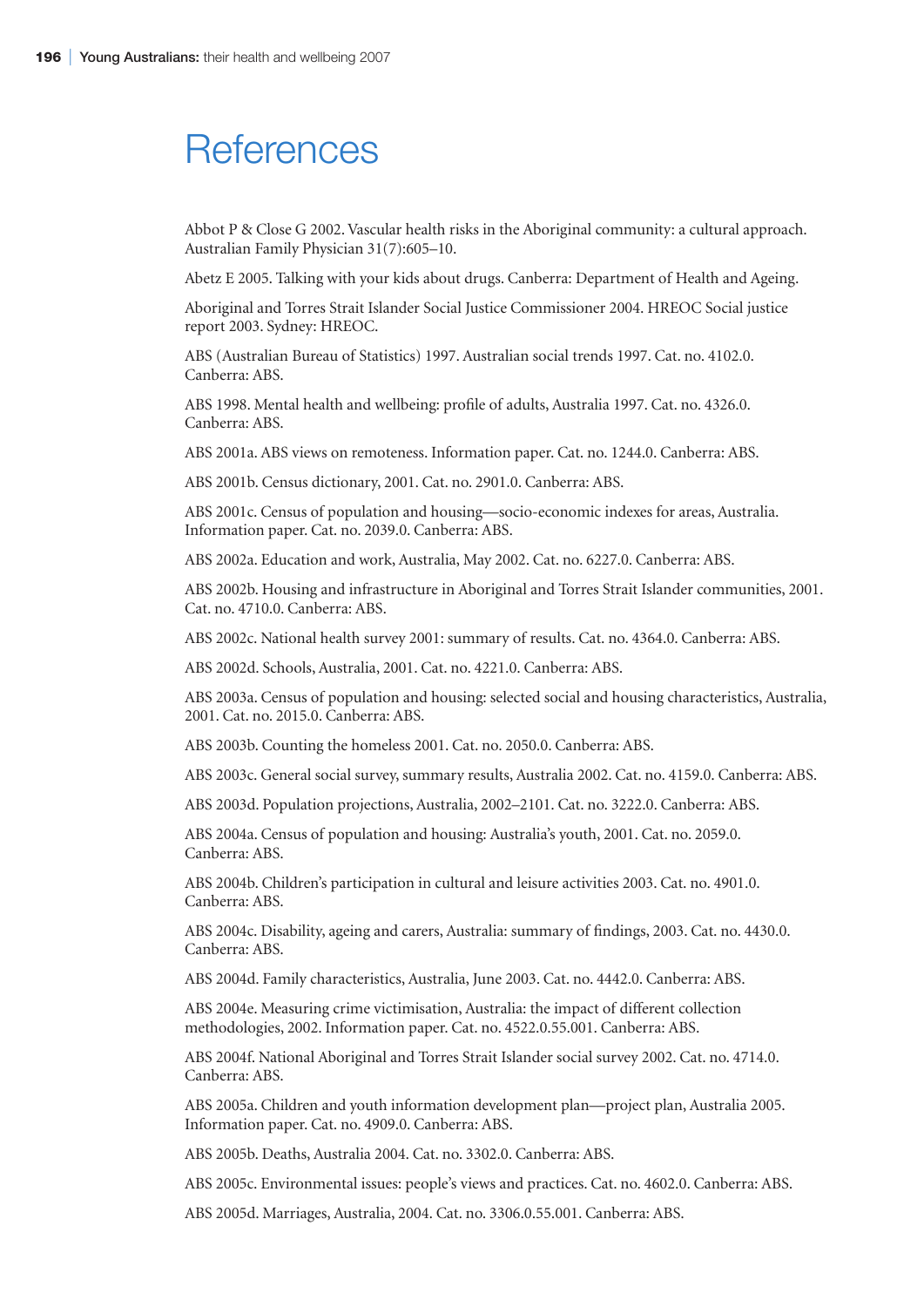ABS 2006a. 2001 Census of population and housing. 2001 Census table: Family type and relationship in house by age, Australia. Canberra: ABS. Viewed 1 November 2006, <http://www8. abs.gov.au/ABSNavigation/prenav/ViewData?action=404&documentproductno=0&documenttype =Details&order=1&tabname=Details&areacode=0&issue=2001&producttype=Census%20Tables& javascript=true&textversion=false&navmapdisplayed=true&breadcrumb=LPTD&&productlabel= Family%20Type%20and%20Relationship%20in%20Household%20by%20Age&method=Location %20on%20Census%20Night&>.

ABS 2006b. Australian labour market statistics. Cat. no. 6105.0. Canberra: ABS.

ABS 2006c. Australian social trends 2006. Cat. no. 4102.0. Canberra: ABS.

ABS 2006d. Births, Australia, 2005. Cat. no. 3301.0. Canberra: ABS.

ABS 2006e. Crime and safety, Australia, 2005. Cat. no. 4509.0. Canberra: ABS.

ABS 2006f. Divorces, Australia, 2005. Cat. no. 3307.0.55.001. Canberra: ABS.

ABS 2006g. Education and work, Australia, May 2006. Cat. no. 6227.0. Canberra: ABS.

ABS 2006h. Employee earnings, benefits and trade union membership, Australia, August 2005. Cat. no. 6310.0. Canberra: ABS.

ABS 2006i. Improving statistics on children and youth: an information development plan. Information paper. Cat. no. 4907.0. Canberra: ABS.

ABS 2006j. Labour force Australia, detailed—electronic delivery. Table 01: Labour force status by social marital status, age and sex. Cat. no. 6291.0.55.001. Canberra: ABS. Viewed 1 November 2006, <http://www.abs.gov.au/AUSSTATS/abs@.nsf/DetailsPage/ 6291.0.55.001Sep%202006?OpenDocument>.

ABS 2006k. Marriages, Australia, 2005. Cat. no. 3306.0.55.001. Canberra: ABS.

ABS 2006l. National Aboriginal and Torres Strait Islander health survey, Australia 2004–05. Cat. no. 4715.0. Canberra: ABS.

ABS 2006m. National health survey 2004–05: summary of results. Cat. no. 4364.0. Canberra: ABS.

ABS 2006n. Personal safety survey, Australia, 2005 (reissue). Cat. no. 4906.0. Canberra: ABS.

ABS 2006o. Prisoners in Australia. Cat. no. 4517.0. Canberra: ABS.

ABS 2006p. Year book Australia, 2006. Cat. no. 1301.0. Canberra: ABS.

ABS 2007a. Migration, Australia, 2005–06. Cat. no. 3412.0. Canberra: ABS.

ABS 2007b. Schools, Australia, 2006. Cat. no. 4221.0. Canberra: ABS.

ABS various years. Australian demographic statistics. Cat. no. 3101.0. Canberra: ABS.

ABS & AIHW (Australian Institute of Health and Welfare) 2001. The health and welfare of Australia's Aboriginal and Torres Strait Islander peoples, 2001. ABS Cat. no. 4704.0; AIHW Cat. no. IHW 6. Canberra: ABS.

ABS & AIHW 2003. The health and welfare of Australia's Aboriginal and Torres Strait Islander peoples, 2003. ABS Cat. no. 4704.0; AIHW Cat. no. IHW 11. Canberra: ABS.

ABS & AIHW 2005. The health and welfare of Australia's Aboriginal and Torres Strait Islander peoples, 2005. ABS Cat. no. 4704.0; AIHW Cat. no. IHW 14. Canberra: ABS.

Adhikari P 2006. Socio-Economic Indexes for Areas: introduction, use and future directions. Research paper. Cat. no. 1351.0.55.015. Canberra: ABS.

AHMAC (Australian Health Ministers Advisory Council), Steering Committee for National Planning for Oral Health 2001. Oral health of Australians: national planning for oral health improvement. Final report. Adelaide: Department of Human Services.

Ahs A & Westerling R 2006. Self-rated health in relation to employment status during periods of high and of low levels of unemployment. European Journal of Public Health 16(3):294–304.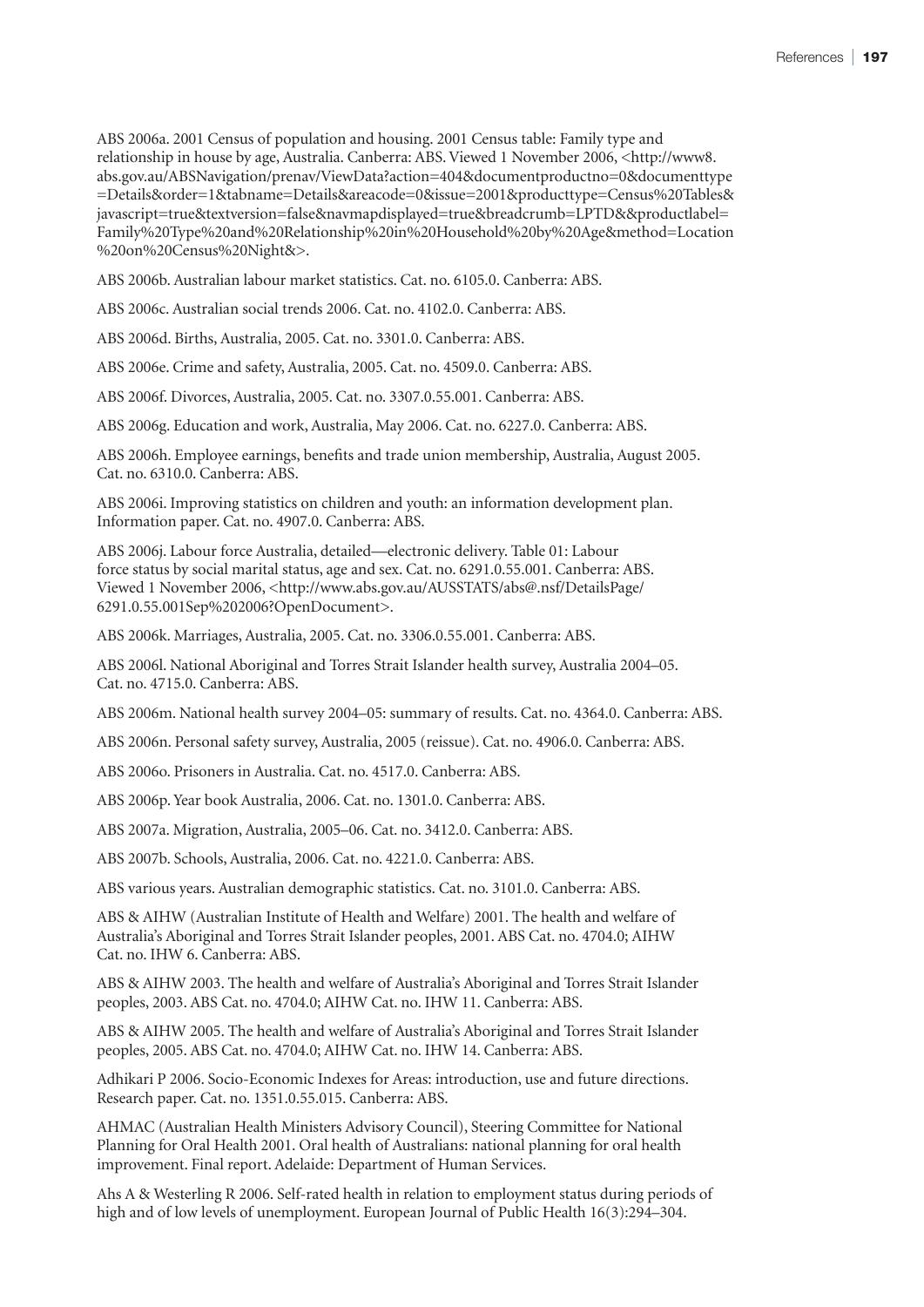AIC (Australian Institute of Criminology): Johnson H 2005. Crime victimisation in Australia: key results of the 2004 International Crime Victimisation Survey. Canberra: AIC.

AIC: Weatherburn D & Lind B 1998. Poverty, parenting, peers and crime prone neighbourhoods. Trends and issues series no. 85. Canberra: AIC.

AIFS (Australian Institute of Family Studies) 2005. Child abuse and neglect in Indigenous Australian communities. Melbourne: AIFS.

AIHW 2000. Australia's health 2000: the seventh biennial health report of the Australian Institute of Health and Welfare. Cat. no. AUS 19. Canberra: AIHW.

AIHW 2001. National Health Data Dictionary, Version 10. Cat. no. HWI 30. Canberra: AIHW.

AIHW 2003a. Australia's young people: their health and wellbeing, 2003. Cat. no. PHE 50. Canberra: AIHW.

AIHW 2003b. Disability prevalence and trends. Disability series. Cat. no. DIS 34. Canberra: AIHW.

AIHW 2003c. Health expenditure Australia 2001–02. Cat. no. HWE 24. Canberra: AIHW.

AIHW 2003d. Indicators of health risk factors: the AIHW view. Cat. no. PHE 47. Canberra: AIHW.

AIHW 2003e. Rural, regional and remote health: a study on mortality. Rural health series no. 2. Cat. no. PHE 45. Canberra: AIHW.

AIHW 2004a. Australia's health 2004: the ninth biennial health report of the Australian Institute of Health and Welfare. Cat. no. AUS 44. Canberra: AIHW.

AIHW 2004b. Commonwealth rent assistance, June 2002: a profile of recipients. AIHW Bulletin no. 14. Cat. no. AUS 45. Canberra: AIHW.

AIHW 2004c. Heart, stroke and vascular diseases, Australian facts 2004. Cardiovascular disease series no. 22. Cat. no. CVD 27. Canberra: AIHW.

AIHW 2004d. Key national indicators of children's health, development and wellbeing. AIHW Bulletin no. 20. Cat. no. AUS 53. Canberra: AIHW.

AIHW 2004e. Rheumatic heart disease: all but forgotten in Australia except among Aboriginal and Torres Strait Islander peoples. AIHW Bulletin no. 16. Cat. no. AUS 48. Canberra: AIHW.

AIHW 2005a. 2004 National Drug Strategy Household Survey—detailed findings. Drug statistics series no. 16. Cat. no. PHE 66. Canberra: AIHW.

AIHW 2005b. Australia's welfare 2005. Cat. no. AUS 65. Canberra: AIHW.

AIHW 2005c. Commonwealth–State Housing Agreement national data reports 2004–05: state owned and managed Indigenous housing. Housing assistance data development series. Cat no. HOU 130. Canberra: AIHW.

AIHW 2005d. Disability support services 2003–04: national data on services provided under the Commonwealth State/Territory Disability Agreement. Cat. no. DIS 40. Canberra: AIHW.

AIHW 2005e. Improving the quality of Indigenous identification in hospital separations data. Health services series no. 25. Cat. no. HSE 101. Canberra: AIHW.

AIHW 2005f. Indigenous housing needs 2005—a multi-measure needs model. Cat. no. HOU 129. Canberra: AIHW.

AIHW 2005g. Mental health services in Australia 2003–04. Mental health series no. 8. Cat. no. HSE 40. Canberra: AIHW.

AIHW 2005h. Mortality over the twentieth century in Australia: trends and patterns in major causes of death. Mortality surveillance series no. 4. Cat. no. PHE 73. Canberra: AIHW.

AIHW 2005i. A Picture of Australia's children. Cat. no. PHE 58. Canberra: AIHW.

AIHW 2006a. Australia's health 2006: the tenth biennial health report of the Australian Institute of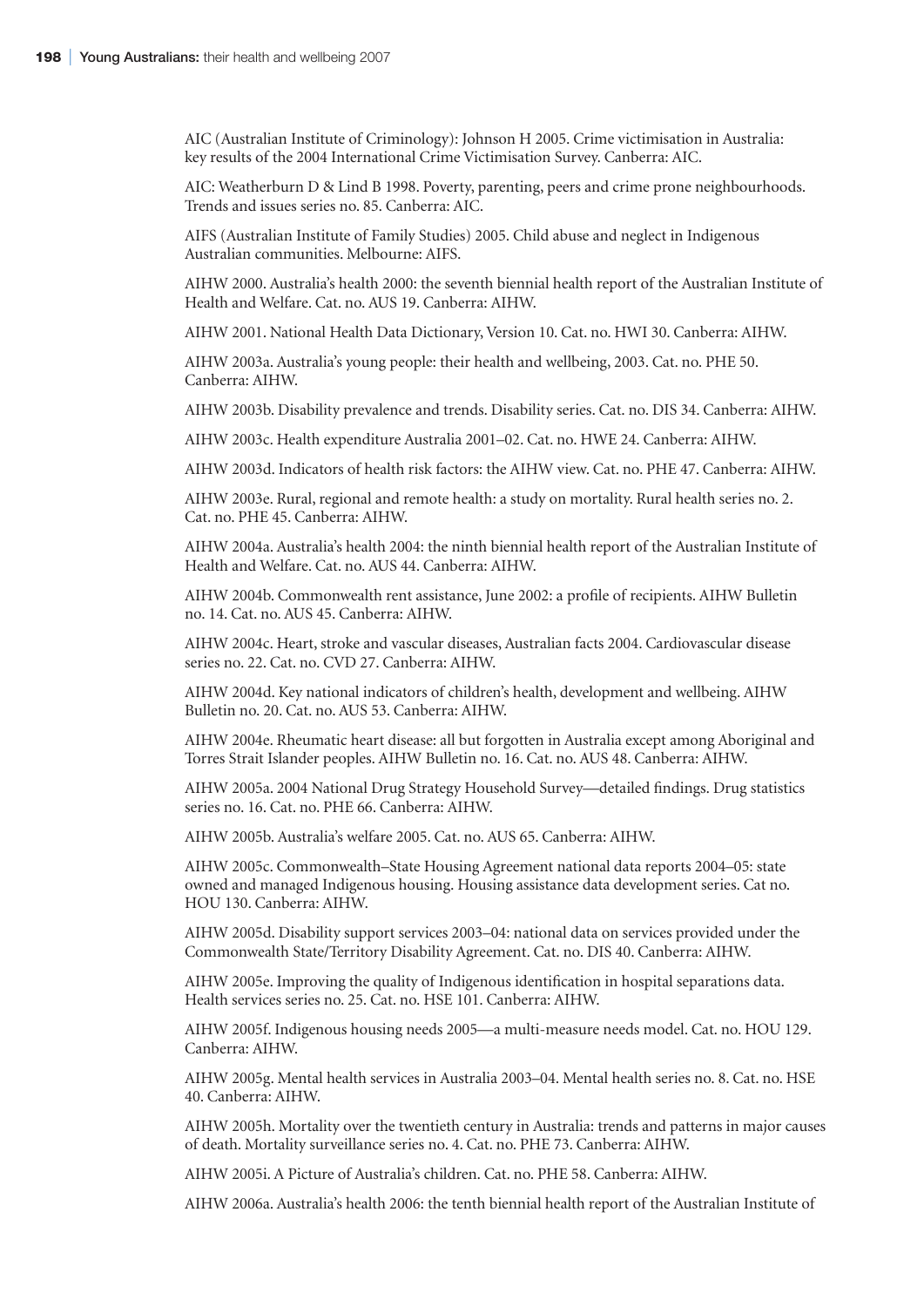Health and Welfare. Cat. no. AUS 73. Canberra: AIHW.

AIHW 2006b. Cervical screening in Australia 2003–2004. Cancer series no. 33. Cat. no. 28. Canberra: AIHW.

AIHW 2006c. Child protection Australia 2004–05. Child welfare series no. 38. Cat. no. CWS 26. Canberra: AIHW.

AIHW 2006d. Homeless children in SAAP 2004–05. AIHW Bulletin no. 48. Cat. no. AUS 85. Canberra: AIHW.

AIHW 2006e. Homeless people in SAAP 2004–05, SAAP national data collection annual report 2004–05. SAAP National Data Collection Agency (NDCA) report series 10. Cat. no. HOU 132. Canberra: AIHW.

AIHW 2006f. Juvenile justice in Australia 2001–02 to 2003–04. Juvenile justice no. 1. Cat. no. JUV 1. Canberra: AIHW.

AIHW 2006g. Towards national indicators for food and nutrition: an AIHW view. Reporting against the Dietary Guidelines for Australian Adults. Cat. no. PHE 70. Canberra: AIHW.

AIHW 2006h. Young Australians: their health and wellbeing. Key national indicators. AIHW Bulletin no. 36. Cat. no. AUS 72. Canberra: AIHW.

AIHW 2007a. Child protection Australia 2005–06. Child welfare series no. 40. Cat. no. CWS 28. Canberra: AIHW.

AIHW 2007b. Quality of Aboriginal and Torres Strait Islander identification in community services data collections: update on eight community services data collections. Cat. no. HWI 95. Canberra: AIHW.

AIHW & AACR (Australasian Association of Cancer Registries) 2004. Cancer in Australia 2001. Cancer series no. 28. Cat. no. CAN 23. Canberra: AIHW.

AIHW & ABS 2006. Recent developments in the collection of Aboriginal and Torres Strait Islander health and welfare statistics 2005. AIHW Cat. no. IHW 15; ABS Cat. no. 4704.0.55.001. Canberra: AIHW & ABS.

AIHW & NHPC (National Health Performance Committee) 2004. National report on health sector performance indicators 2003. AIHW Cat. no. HWI 78. Canberra: AIHW.

AIHW Australian Centre for Asthma Monitoring 2005. Asthma in Australia 2005. Asthma series no. 2. Cat. no. ACM 6. Canberra: AIHW.

AIHW: Al-Yaman F, Bryant M & Sargeant H 2002. Australia's children: their health and wellbeing 2002. Cat. no. PHE 36. Canberra: AIHW.

AIHW: Al-Yaman F, Van Doeland M & Wallis M 2006. Family violence among Aboriginal and Torres Strait Islander peoples. Cat. no. IHW 17. Canberra: AIHW.

AIHW: Britt H, Miller GC, Charles J, Pan Y, Valenti L, Henderson J et al. 2007. General practice activity in Australia 2005–06. General practice series no. 19. Cat. no. GEP 19. Canberra: AIHW.

AIHW: Britt H, Miller GC, Knox S, Charles J, Pan Y, Henderson J et al. 2005. General practice activity in Australia 2004–05. General practice series no. 18. Cat. no. GEP 18. Canberra: AIHW.

AIHW: Britt H, Miller GC, Knox S, Charles J, Valenti L, Henderson J et al. 2002. General practice activity in Australia 2001–02. General practice series no. 10. Cat. no. GEP 10. Canberra: AIHW.

AIHW: Karmel R 2005. Transitions between aged care services. Data linkage series no. 2. Cat. no. CSI 2. Canberra: AIHW.

AIHW: Laws PJ , Grayson N & Sullivan EA 2006a. Australia's mothers and babies 2004. Perinatal statistics series no. 18. Cat. no. PER 34. Sydney: AIHW National Perinatal Statistics Unit.

AIHW: Laws PJ, Grayson N & Sullivan EA 2006b. Smoking and pregnancy. Cat. no. PER 33. Sydney: AIHW National Perinatal Statistics Unit.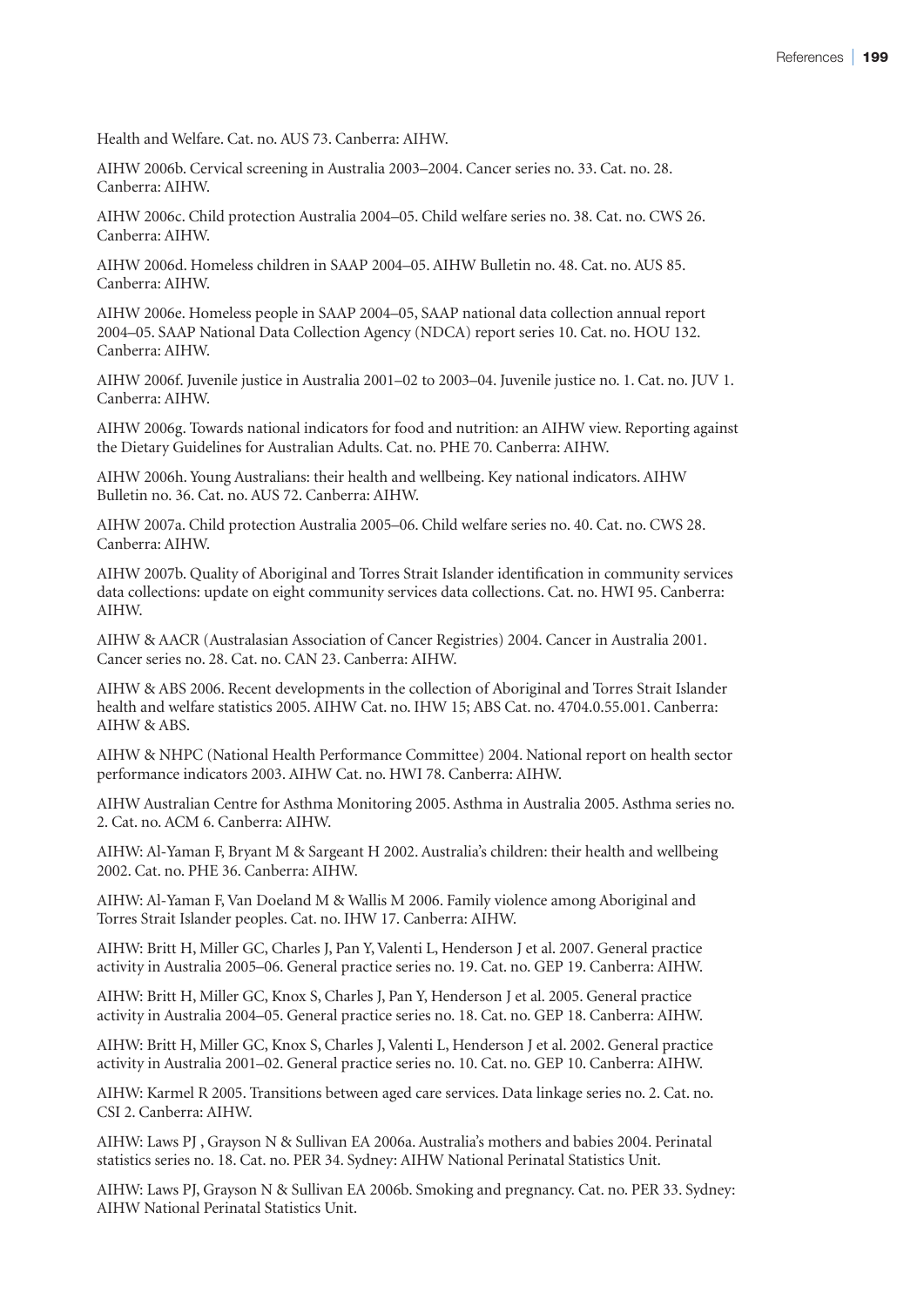AIHW: Mathers C, Vos T & Stevenson C 1999. The burden of disease and injury in Australia. Cat. no. PHE 17. Canberra: AIHW.

AIHW: Moller J 1995. Injury among 15 to 19 year old males. Canberra: AIHW.

AIHW: Moon L, Meyer P & Grau J 1999. Australia's young people: their health and wellbeing, 1999. Cat. no. PHE 19. Canberra: AIHW.

AIHW: Moon L, Rahman N & Bhatia K 1998. Australia's children: their health and wellbeing 1998. Cat. no. PHE 7. Canberra: AIHW.

AIHW: O'Brien K, Thow A & Ofei S 2006. Diabetes hospitalisations in Australia, 2003–04. AIHW Bulletin no. 47. Cat. no. AUS 84. Canberra: AIHW.

AIHW: Phillips G 2003. The impact of ICD coding standard changes for diabetes hospital morbidity data. Diabetes series. Cat. no. CVD 26. Canberra: AIHW.

AIHW: Ryan T, Holmes B & Gibson D 1999. A national minimum data set for Home and Community Care. Aged care series. Cat. no. AGE 13. Canberra: AIHW.

Alberti G, Zimmet P, Shaw J, Bloomgarden Z, Kaufman F & Silink M 2004. Type 2 diabetes in the young: the evolving epidemic. Diabetes Care 27(7):1798–811.

Allerton M & Champion U 2003. NSW young people in custody health survey. Sydney: NSW Department of Juvenile Justice.

Andrew G & Slade T 2001. Interpreting scores on the Kessler Psychological Distress Scale (K10). Australian & New Zealand Journal of Public Health 25(6):494–97.

Andrews G & Wilkinson DD 2002. The prevention of mental disorders in young people. Medical Journal of Australia 177(7 Suppl):S97–S100.

APA (American Psychiatric Association) 1994. Diagnostic and statistical manual of mental disorders (DSM IV), 4th edition. Washington DC: APA.

Armstrong BK 2004. How sun exposure causes skin cancer: an epidemiological perspective. In: Hill D, English D & Elwood M (eds.). Prevention of skin cancer. Dordrecht: Kluwer Academic Publishers.

Australian and New Zealand Perinatal Societies: MacLennan AH 1995. The origins of cerebral palsy—a consensus statement. Medical Journal of Australia 162(2):85–90.

Australian Health Ministers' Conference 2006. National Asthma Strategy 2006–08. Canberra: Department of Health and Ageing.

Australian State of the Environment Committee 2001. Australian state of the environment 2001. Independent report to the Commonwealth Minister for the Environment and Heritage. Canberra: CSIRO Publishing on behalf of the Department of Environment and Heritage.

Bach J-F 2002. The effect of infections on susceptibility to autoimmune and allergic diseases. New England Journal of Medicine 347(12):911–20.

Bailie RS & Runcie MJ 2001. Household infrastructure in Aboriginal communities and the implications for health improvement. Medical Journal of Australia 175(7):363–6.

Ball K & Mishra GD 2006. Whose socioeconomic status influences a woman's obesity risk: her mother's, her father's, or her own? International Journal of Epidemiology 35(1):131–8.

Batch JA & Baur LA 2005. Management and prevention of obesity and its complications in children and adolescents. Medical Journal of Australia 182(3):130–5.

Baum F, Bush R, Modra C, Murray C, Cox E & Alexander K 2000. Epidemiology of participation: an Australian community study. Journal of Epidemiology and Community Health 54(6):414–23.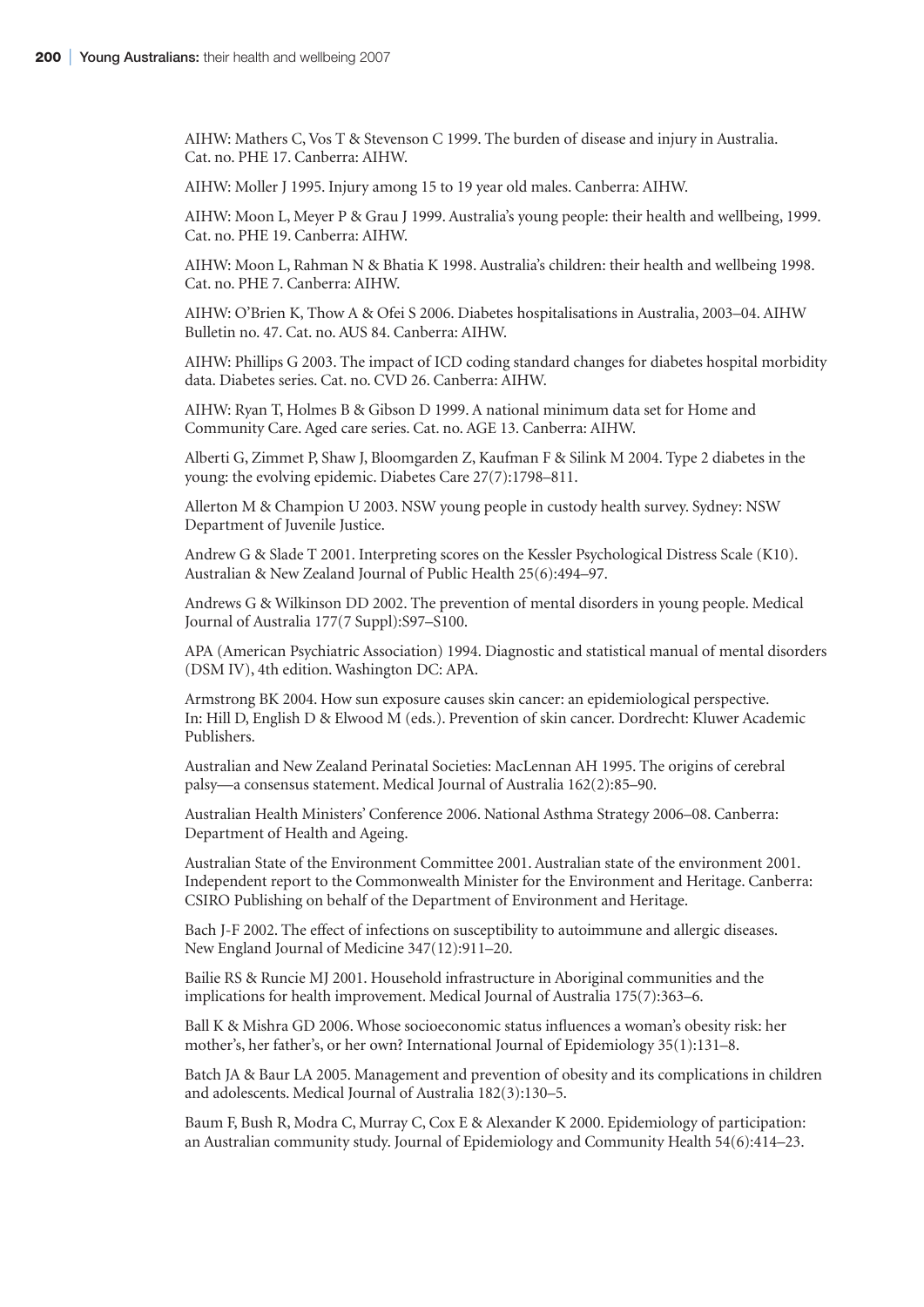Bax M, Goldstein M, Rosenbaum P, Leviton A & Paneth N 2005. Proposed definition and classification of cerebral palsy, April 2005. Developmental Medicine and Child Neurology 47(8):571–6.

Beautrais AL 2000. Risk factors for suicide and attempted suicide amongst young people. Australian and New Zealand Journal of Psychiatry 34(3):420–36.

Becker R, Silvi J, Ma Fat D, L'Hours A & Laurenti R 2006. A method for deriving leading causes of death. Bulletin of the World Health Organization 84(4):297–304.

Beets M, Vogel R, Forlaw L, Pitetti K & Ca B 2006. Social support and youth physical activity: the role of provider and type. American Journal of Health Behavior 30(3):278–89.

Begg S, Vos T, Barker B, Stevenson C, Stanley L & Lopez A 2007. The burden of disease and injury in Australia, 2003. Cat. no. PHE 82. Canberra: AIHW.

Bhatia SK & Bhatia SC 2007. Childhood and adolescent depression. American Family Physician 75(1):73–80.

Bickel R & Campbell A 2002. Mental health of adolescents in custody: the use of the 'Adolescent Psychopathology Scale' in a Tasmanian context. Australian and New Zealand Journal of Psychiatry 36(5):603–9.

Biederman J & Faraone SV 2005. Attention-deficit hyperactivity disorder. Lancet 366(9481):237–48.

Blakely T, Hales S & Woodward A 2004. Poverty: assessing the distribution of health risks by socioeconomic position at national and local levels. Environmental burden of disease series no. 10. Geneva: WHO.

Booth A & Carroll N 2005. The health status of Indigenous and non-Indigenous Australians. Discussion paper no. 486. Canberra: Centre for Economic Policy Research, Australian National University.

Booth M, Okely AD, Denney-Wilson E, Hardy L, Yang B & Dobbins T 2006. NSW Schools Physical Activity and Nutrition Survey (SPANS) 2004: full report. Sydney: NSW Department of Health.

Bowden FJ, Tabrizi SN, Garland SM & Fairley CK 2002. Infectious diseases. 6: Sexually transmitted infections: new diagnostic approaches and treatments. Medical Journal of Australia 176(11):551–7.

Bowles KA, Dobbinson S & Wakefield M 2005. Sun protection and sunburn incidence of Australian adults: summer 2003−04. A report prepared for the Australian Government Department of Health and Ageing and the Cancer Council Australia in consultation with a national collaborative research group. Melbourne: Cancer Council Victoria.

Braunwald E, Fauci A, Kasper D, Hauser S & Longo D 2001. Harrison's principles of internal medicine. New York: McGraw-Hill.

Brennan P 2005. Tobacco consumption during pregnancy and its impact on psychosocial child development. In: Tremblay R, Barr R & Peters R (eds.). Encyclopedia on Early Childhood Development. Montreal: Centre of Excellence for Early Childhood Development. Viewed 11 November 2006, <http://www.excellence-earlychildhood.ca/documents/BrennanANGxp\_rev.pdf>.

Bromfield L & Higgins D 2005. National comparisons of child protection systems. Child abuse prevention issues no. 22. Australian Institute of Family Studies.

Bruner AB & Fishman M 1998. Adolescents and illicit drug use. Journal of the American Medical Association 280(7):597–8.

BTRE (Bureau of Transport and Regional Economics) 2005. Health impacts of transport emissions in Australia: economic costs. Working paper 63. Canberra: BTRE.

Burke T, Pinkney S & Ewing S 2002. Rent assistance and young people's decision-making. Melbourne: Australian Housing and Urban Research Institute, Swinburne-Monash Research Centre.

Burker EJ, Sedway J & Carone S 2004. Psychological and educational factors: Better predictors of work status than  $FEV_1$  in adults with cystic fibrosis. Pediatric Pulmonology  $38(5):413-8$ .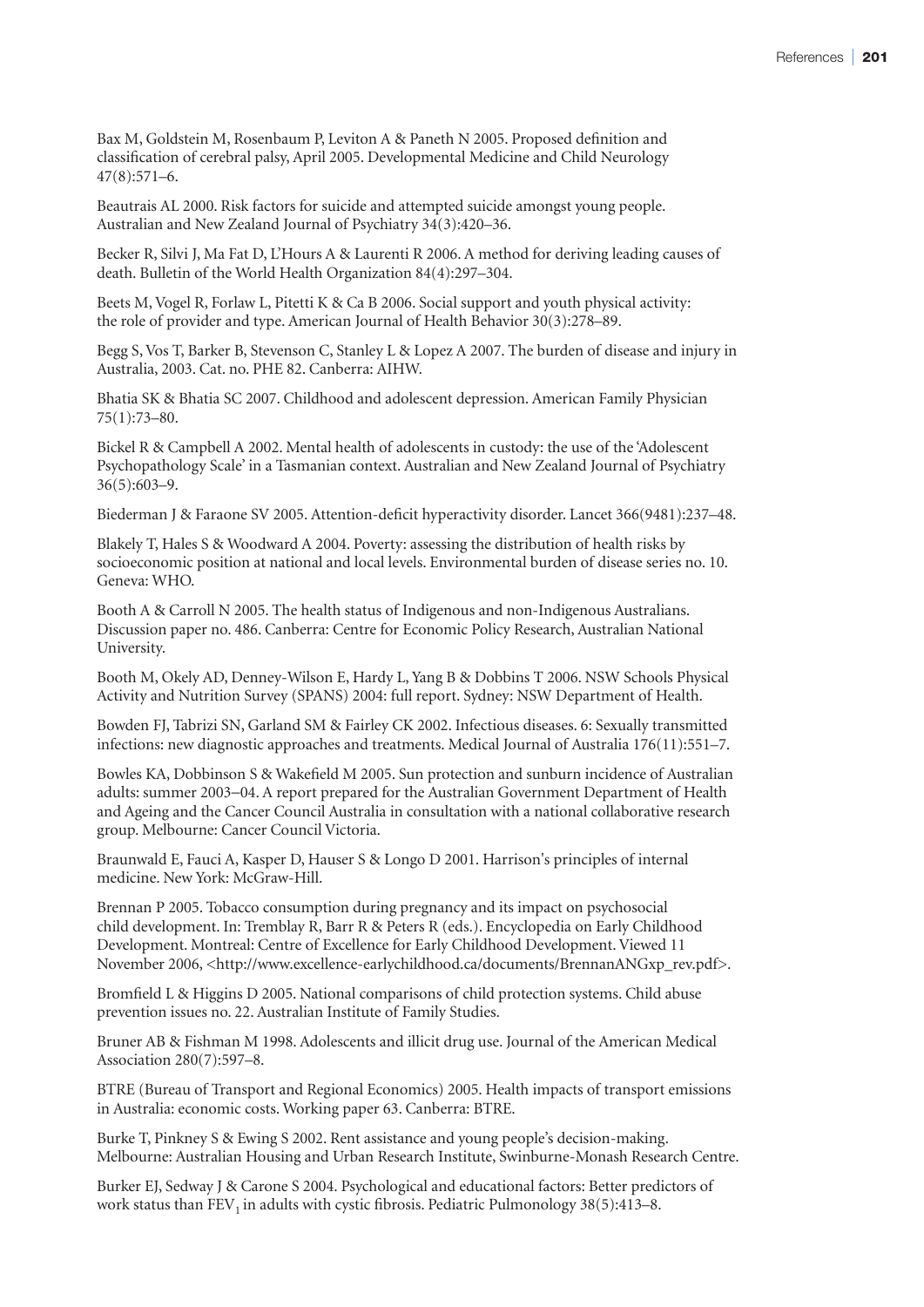Butler T , Spencer J , Cui J, Vickery K, Zou J & Kaldor J 1999. Seroprevalence of markers for hepatitis B, C and G in male and female prisoners—NSW, 1996. Australian and New Zealand Journal of Public Health 23(4):377–84.

Butler T, Kariminia A, Levy M & Kaldor J 2004. Prisoners are at risk for hepatitis C transmission. European Journal of Epidemiology 19(12):1119–22.

Caldwell J 1999. Pushing back the frontiers of death. Cunningham Lecture 1999. Canberra: Academy of the Social Sciences in Australia.

Cameron AJ, Welborn TA, Zimmet PZ, Dunstan DW, Owen N, Salmon J et al. 2003. Overweight and obesity in Australia: the 1999–2000 Australian Diabetes, Obesity and Lifestyle Study (AusDiab). Medical Journal of Australia 178(9):427–32.

Cancer Council Australia 2004a. All about skin cancer. Sydney: Cancer Council Australia. Viewed 15 March 2007, <http://www.cancer.org.au/content.cfm?randid=960742>.

Cancer Council Australia 2004b. National Cancer Prevention Policy 2004–06. NSW: Cancer Council Australia.

Cancer Council Victoria 2006. SunSmart. Melbourne: Cancer Council Victoria.

Carapetis JR, Wolff DR & Currie BJ 1996. Acute rheumatic heart disease in the Top End of Australia's Northern Territory. Medical Journal of Australia 164(3):146–9.

Carter KD & Stewart JF 2003. National dental telephone interview survey 2002. Cat. no. DEN 128. Adelaide: AIHW Dental Statistics and Research Unit.

Cassino C, Auerbach M, Kammerman S, Birgfeld E, Bordman I, Ciotoli C et al. 1997. Effect of maternal asthma on performance of parenting tasks and children's school attendance. Journal of Asthma 34(6):499–507.

Chamberlain C & Mackenzie D 2002. Youth homelessness 2001: a research program funded by all state and territory governments and the Salvation Army. Melbourne: RMIT.

Christoffel KK & Ariza A 1998. The epidemiology of overweight in children: relevance for clinical care. Pediatrics 101(1):103–05.

CIHI (Canadian Institute for Health Information) 2005. Patterns of health and disease are largely a consequence of how we learn, live and work. Improving the health of young Canadians. Ottawa, Canada: Canadian Institute for Health Information.

Clarke SC 2004. Modern medical microbiology: the fundamentals. London: Arnold.

Claussen B, Davey Smith G & Thelle D 2003. Impact of childhood and adulthood socioeconomic position on cause specific mortality: the Oslo Mortality Study. Journal of Epidemiology and Community Health 57(1):40–5.

Cohen NJ 2003. Editorial: Introduction of the National Meningococcal C vaccination program. Communicable Diseases Intelligence 27(2):161.

Cole TJ, Bellizzi MC, Flegal KM & Dietz WH 2000. Establishing a standard definition for child overweight and obesity worldwide: international survey. British Medical Journal 320(7244):1240–5.

Cook DG & Strachan DP 1997. Health effects of passive smoking 3: parental smoking and prevalence of respiratory symptoms and asthma in school age children. Thorax 52(12):1081–94.

Corbo GM, Agabiti N, Forastiere N, Dell'Orco V, Pistelli R, Kriebel D et al. 1996. Lung function in children and adolescents with occasional exposure to environmental tobacco smoke. American Journal of Respiratory and Critical Care Medicine 154(3):695–700.

Cornelius MD, Leech SL, Goldschmidt L & Day NL 2000. Prenatal tobacco exposure: is it a risk factor for early tobacco experimentation? Nicotine and Tobacco Research 2(1):45–52.

Couzos S & Carapetis J 2003. Rheumatic fever. In: Couzos S & Murray R (eds.). Aboriginal primary health care: an evidence-based approach. Melbourne: Oxford University Press.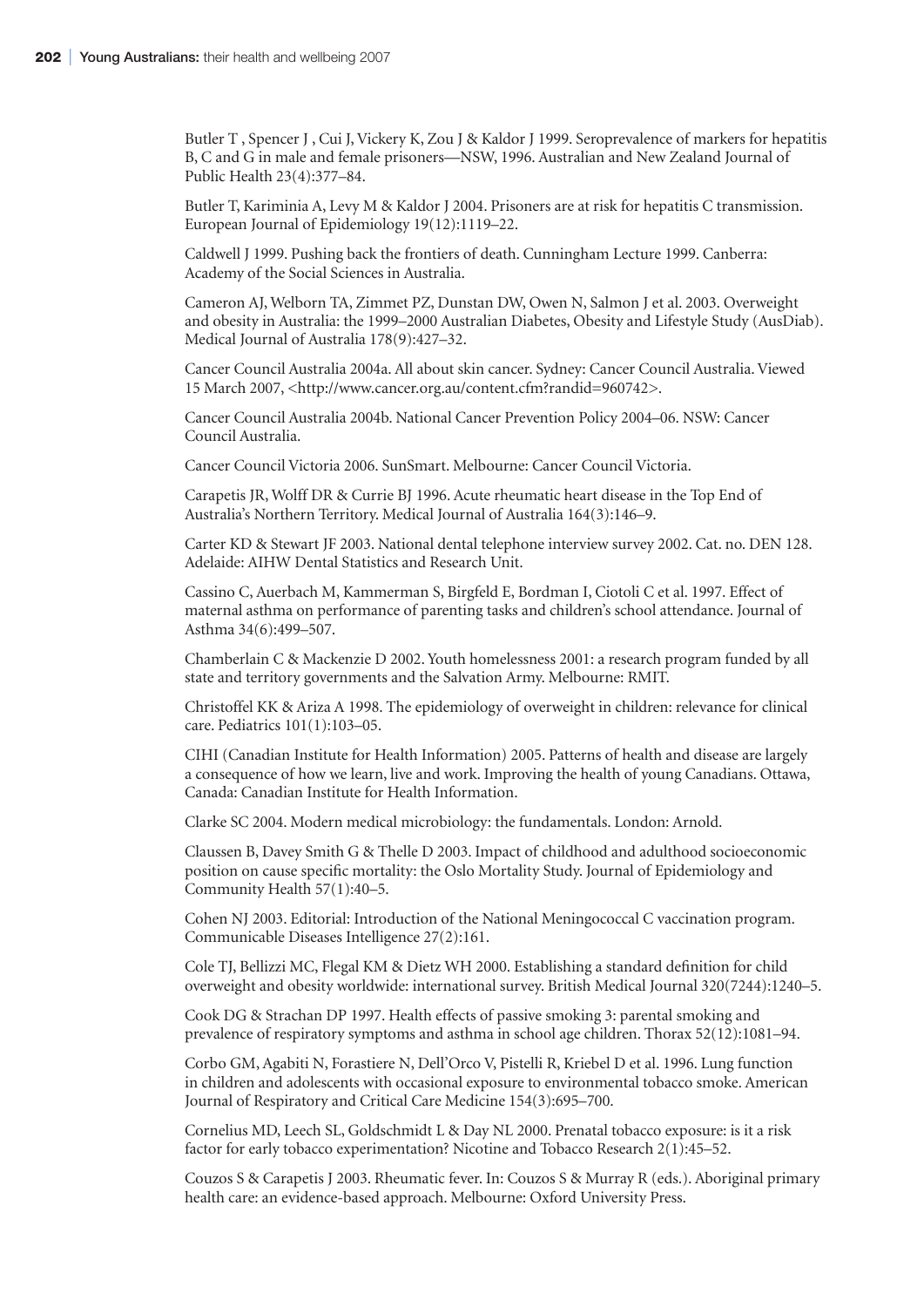Cunneen C & Libesman T 2000. Postcolonial trauma: the contemporary removal of Indigenous children and young people from their families in Australia. Australian Journal of Social Issues 35(2):99−115.

D'Souza R, Butler T & Petrovsky N 2005. Assessment of cardiovascular disease risk factors and diabetes mellitus in Australian prisons: is the prisoner population unhealthier than the rest of the Australian population? Australia and New Zealand Journal of Public Health 29(4):318–23.

Dangar Research 2003. Youth debt: a research report prepared for the Office of Fair Trading. Sydney: Dangar Research.

Darling H & Reeder A 2003. Is exposure to secondhand tobacco smoke in the home related to daily smoking among youth? Australian and New Zealand Journal of Public Health 27(6):655–6.

de Jong W, Kaptein AA, van der Schans CP, Mannes GPM, van Aalderen WMC, Grevink G et al. 1997. Quality of life in patients with cystic fibrosis. Pediatric Pulmonology 23(2):95–100.

De Leo D & Heller TS 2004. Who are the kids who self-harm? An Australian self-report school survey. Medical Journal of Australia 181(3):140–4.

Degenhardt L, Conroy E, Gilmour S & Hall W 2005. The effect of a reduction in heroin supply on fatal and non-fatal drug overdoses in New South Wales, Australia. Medical Journal of Australia 182(1):20–3.

Degenhardt L, Lynskey M & Hall W 2000. Cohort trends in the age of initiation of drug use in Australia. Technical report no. 83. Sydney: National Drug and Alcohol Research Centre, University of New South Wales.

DHAC (Department of Health and Aged Care) 2000. Promotion, prevention and early intervention for mental health: a monograph. Canberra: DHAC.

DHAC 2004. Responding to the mental health needs of young people in Australia. Discussion paper: principles and strategies, February 2004. Canberra: DHAC.

Dimitrakaki C & Tountas Y 2006. Health education for youth. Pediatric Endocrinology Review 3(1):222–5.

Dobbinson S, Bowles KA, Fairthorne A, Sambell N & Wakefield M 2005. Sun protection and sunburn incidence of Australian adolescents: summer 2003−04. A report prepared for the Australian Government Department of Health and Ageing and the Cancer Council Australia in consultation with a national collaborative research group. Melbourne: Cancer Council Victoria.

Dobson AJ, Kuulasmaa K, Eberle E & Scherer J 1991. Confidence intervals for weighted sums of Poisson parameters. Statistics in Medicine 10(3):457–62.

DoHA (Department of Health and Ageing) 2001. National injury prevention plan priorities for 2001–2003. Canberra: DoHA.

DoHA 2003. Meningococcal disease and vaccination. Fact sheet. Canberra: DoHA. Viewed <http://www.health.gov.au/internet/wcms/publishing.nsf/Content/health-pubhlth-strategcommunic-factsheets-mening.htm>.

DoHA 2004. Department of Health and Ageing annual report 2003–04. Chief Medical Officer's Report. 'Protecting and enhancing Australia's state of health'. Canberra: DoHA.

DoHA 2005. National sexually transmissible infections strategy, 2005−2008. Canberra: DoHA.

Dooley D , Prause J & Ham-Rowbottom K 2000. Underemployment and depression: longitudinal relationships. Journal of Health and Social Behavior 41(4):421–36.

DPERU (Dental Practice Education Research Unit). University of Adelaide 1997. Water fluoridation: still the answer. Viewed November 2006, <http://www.arcpoh.adelaide.edu.au/dperu/fluoride/ FluorideA41.pdf>.

Dunn A, Trivedi M & O'Neal H 2001. Physical activity dose-response effects on outcomes of depression and anxiety. Medicine and Science in Sports and Exercise 33(6):587–97.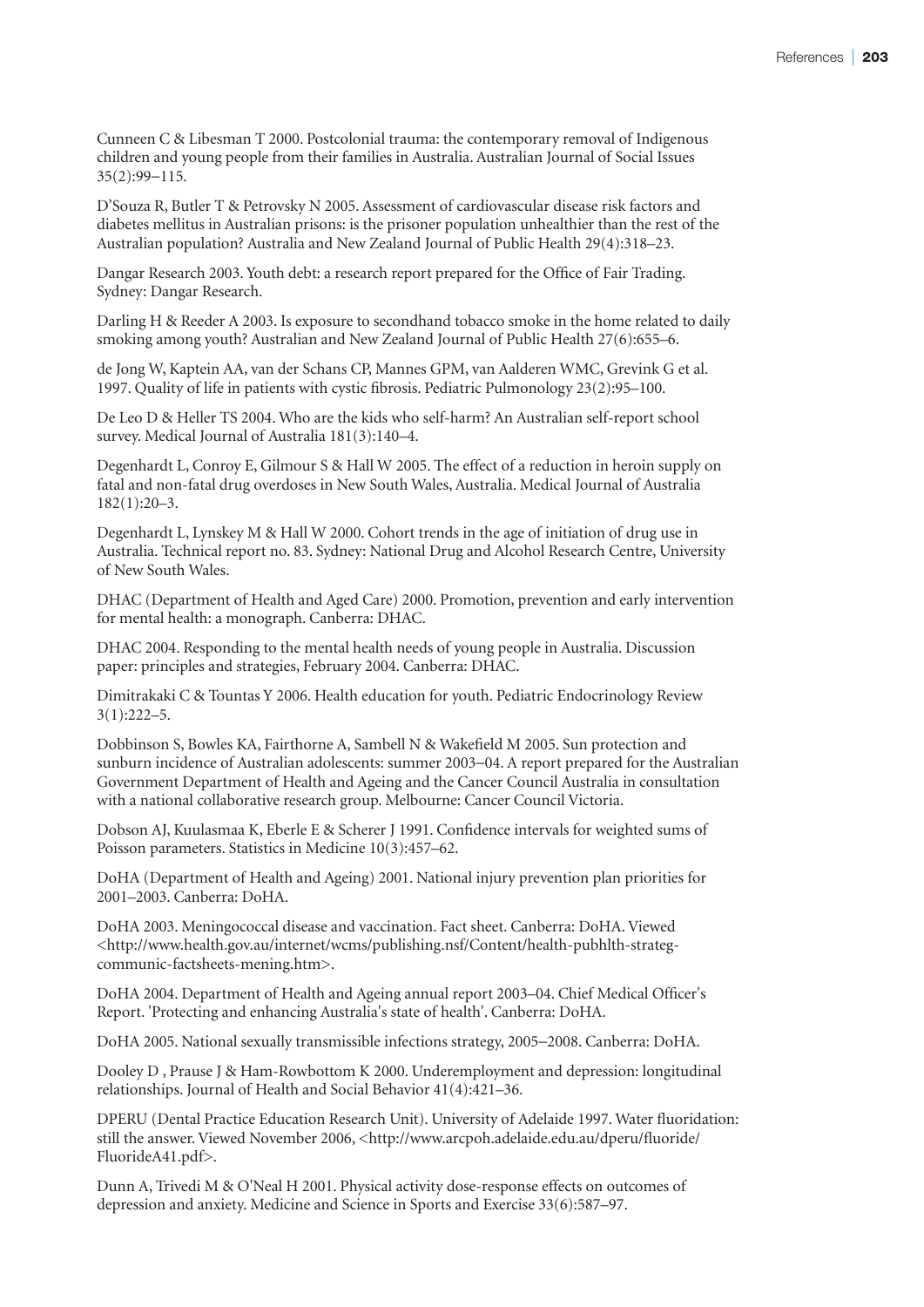Dusseldorp Skills Forum & Monash University−ACER 2006. How young people are faring 2006. Key indicators: an update about the learning and work situation of young Australians. Sydney: Dusseldorp Skills Forum.

Eckersley R, Dixon J & Douglas B (eds.) 2001. The social origins of health and wellbeing. Melbourne: Cambridge University Press.

Eckersley R, Wierenga A & Wyn J 2006. Flashpoints & signposts: pathways to success and wellbeing for Australia's young people. Melbourne: VicHealth. Viewed 22 August 2006, <http://www.vichealth. vic.gov.au/assets/contentFiles/Australia21Report\_March06.pdf>.

Ewald D & Boughton B 2002. Maternal education and child health: an exploratory investigation in a Central Australian Aboriginal community. Northern Territory: Cooperative Research Centre for Aboriginal and Tropical Health.

Farnsworth A & Mitchell HS 2003. Prevention of cervical cancer. Medical Journal of Australia 178(12):653–4.

Farrell G, Handley C, Hanke A, Hazelton M & Josephs A 1999. The Tasmanian children's project report: the needs of children and adolescents with a parent/carer with a mental illness. Launceston: University of Tasmania.

Fraser AM, Brockert JE & Ward RH 1995. Association of young maternal age with adverse reproductive outcomes. New England Journal of Medicine 332(17):1113–7.

Fraser C & Fraser D 2002. Young people in Tasmania: a statistical and demographic profile of issues and service provision for young people. Hobart: Tasmania. Office of Youth Affairs.

Friedland D & Price R 2003. Underemployment: consequences for the health and well-being of workers. American Journal of Community Psychology 32(1–2):33–45.

FSANZ (Food Standards Australia New Zealand) 2002. The 20th Australian total diet survey: a total diet survey of pesticide residues and contaminants. Canberra: FSANZ.

Fudge E & Mason P 2004. Consulting with young people about service guidelines relating to parental mental illness. Australian e-Journal for the Advancement of Mental Health 3(2).

Gays M 2000. Getting it right for young carers in the ACT. Paper presented at Family futures: issues in research and policy. 7th Australian Institute of Family Studies Conference, Sydney, 24–26 July 2000.

Geckova A, van Dijk J, Stewart R, Groothoff J & Post D 2003. Influence of social support on health among gender and socio-economic groups of adolescents. European Journal of Public Health 13(1):44–50.

Gibson CS, MacLennan AH, Goldwater PN, Haan EA, Priest K & Dekker GA 2006. Neurotropic viruses and cerebral palsy: population based case-control study. British Medical Journal 332(7533):76–80.

Gidding H, Burgess M & Kempe A 2001. A short history of vaccination in Australia. Medical Journal of Australia 174(1):37−40.

GINA (Global Initiative for Asthma) 2005. Global strategy for asthma management and prevention. Viewed 5 September 2006, <http://www.ginasthma.org/Guidelineitem.asp??l1=2&l2=1&intId=60>.

Glover J, Hetzel D & Tennant S 2004. The socioeconomic gradient and chronic illness and associated risk factors in Australia. Australia and New Zealand Health Policy 1(1):8.

Goldbeck L & Schmitz TG 2001. Comparison of three generic questionnaires measuring quality of life in adolescents and adults with cystic fibrosis: the 36-item short form health survey, the quality of life profile for chronic diseases, and the questions on life satisfaction. Quality of Life Research 10(1):23–36.

Goldney RD 1998. Suicide prevention is possible: a review of recent studies. Archives of Suicide Research 4(4):329–39.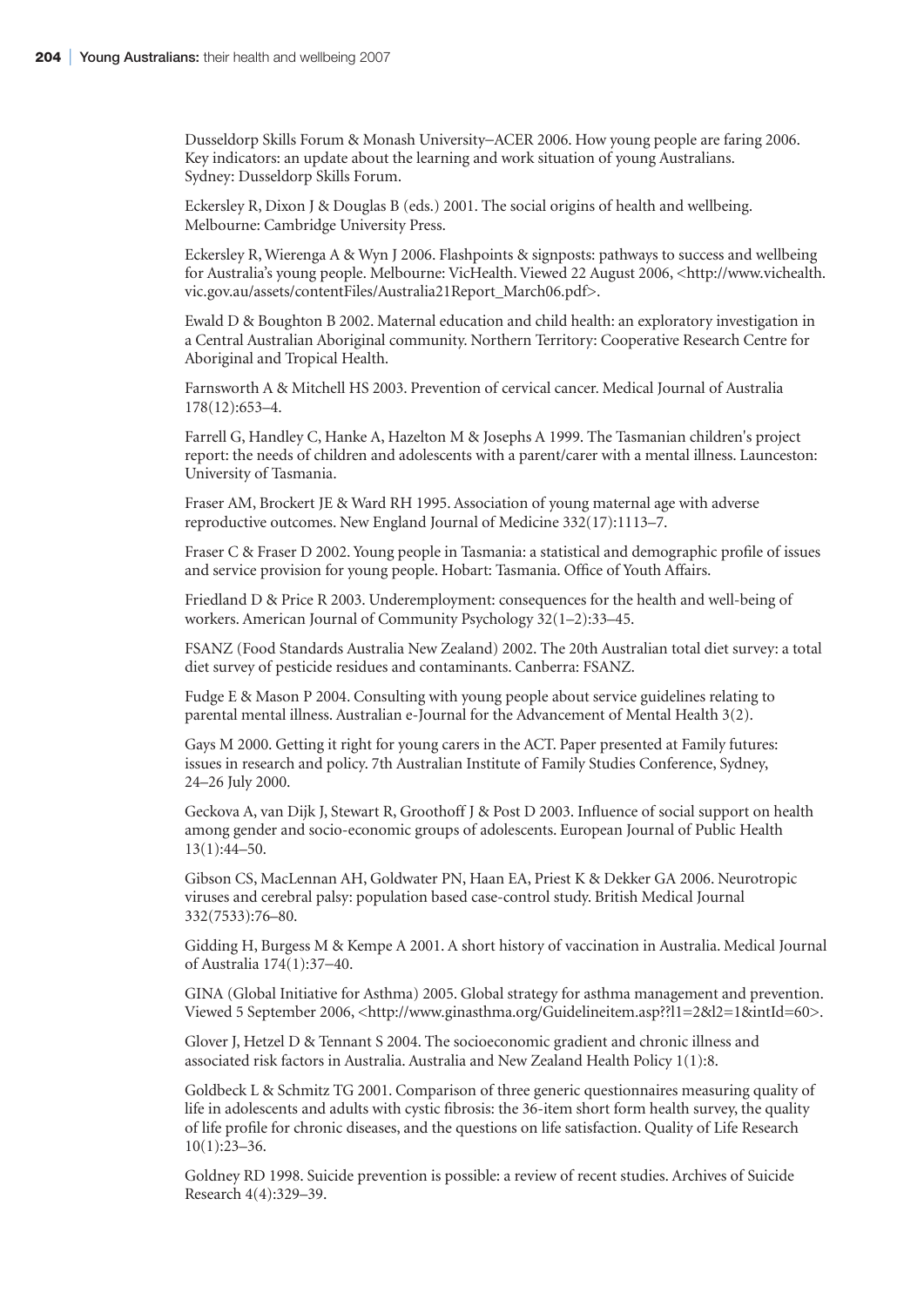Graetz BW, Shute RH & Sawyer MG 2000. An Australian study of adolescents with cystic fibrosis: perceived supportive and nonsupportive behaviours from families and friends and psychological adjustment. Journal of Adolescent Health 26(1):64–9.

Guo J, Hill KG, Hawkins D, Catalano RF & Abbott RD 2002. A developmental analysis of sociodemographic, family, and peer effects on adolescent illicit drug initiation. Journal of the American Academy of Child and Adolescent Psychiatry 41(7):838–45.

Hall G, Kirk MD, Becker N, Gregory JE, Unicomb L, Millard G et al. 2005. Estimating foodborne gastroenteritis, Australia. Emerging Infectious Diseases 11(8):1257–64.

Hammarstrom A & Janlert U 2002. Early unemployment can contribute to adult health problems: results from a longitudinal study of school leavers. Journal of Epidemiology and Community Health 56(8):624–30.

Hanna EZ, Yi HY, Dufour MC & Whitmore CC 2001. The relationship of early-onset regular smoking to alcohol use, depression, illicit drug use, and other risky behaviours during early adolescence: results from the youth supplement to the third national health nutrition examination survey. Journal of Substance Abuse 13(3):265–82.

Hanna JN, Hills SL & Humphreys JL 2004. Impact of hepatitis A vaccination of Indigenous children on notifications of hepatitis A in north Queensland. Medical Journal of Australia 181(9):482–5.

Hansen C, Neller A, O'Farrell T, van der Pols J, Simpson R & Williams G 2003. Air quality and child health—current evidence and priorities for Australia. Technical report no. 7. Queensland: University of Queensland & University of the Sunshine Coast.

Harrison SL, Buettner PG & MacLennan R 2005. The North Queensland "Sun-Safe Clothing" study: design and baseline results of a randomized control trial to determine effectiveness of sun-protective clothing in preventing melanocytic nevi. American Journal of Epidemiology 161(6):536–45.

Haynes A, Bower C, Bulsara M, Jones T & Davis E 2004. Continued increase in the incidence of childhood Type 1 diabetes in a population-based Australian sample (1985–2002). Diabetologia 47(5):866–70.

Hellard ME, Sinclair MI, Fairley CK, Andrews RM, Bailey M, Black J et al. 2000. An outbreak of cryptosporidiosis in an urban swimming pool: why are such outbreaks difficult to detect? Australian and New Zealand Journal of Public Health 24(3):272–5.

Hemming K, Hutton JL & Pharoah PO 2006. Long-term survival for a cohort of adults with cerebral palsy. Developmental Medicine and Child Neurology 48(2):90–5.

Hemphill SA, Toumbourou JW, Catalano RF & Mathers M 2004. Levels and family correlates of positive adolescent development. Family Matters 68:28–35.

Heyman DL 2004. Control of Communicable Disease Manual, 18th edition. Washington, DC: American Public Health Association.

Hill DJ, White VM & Scollo MM 1998. Smoking behaviours of Australian adults in 1995: trends and concerns. Medical Journal of Australia 168(5):209–13.

Hu M-C, Davies M & Kandel DB 2006. Epidemiology and correlates of daily smoking and nicotine dependence among adults in the United States. American Journal of Public Health 96(2):299–308.

Hunter B & Schwab R 2003. Practical reconciliation and continuing disadvantage in Indigenous education. The Drawing Board: an Australian Review of Public Affairs 4(2):83–98.

IDF (International Diabetes Federation) 2006. Diabetes atlas. 3rd edition. Belgium: IDF.

Idler EL & Benyamini Y 1997. Self-rated health and mortality: a review of twenty-seven community studies. Journal of Health and Social Behaviour 38(1):21–37.

Ip J, Huynh S, Robaei D, Rose K, Morgan I, Smith W et al. 2007. Ethnic differences in the impact of parental myopia: finding from a population-based study of 12-year old Australian children. Investigative Ophthalmology and Visual Science. In press, accepted 6 February 2007.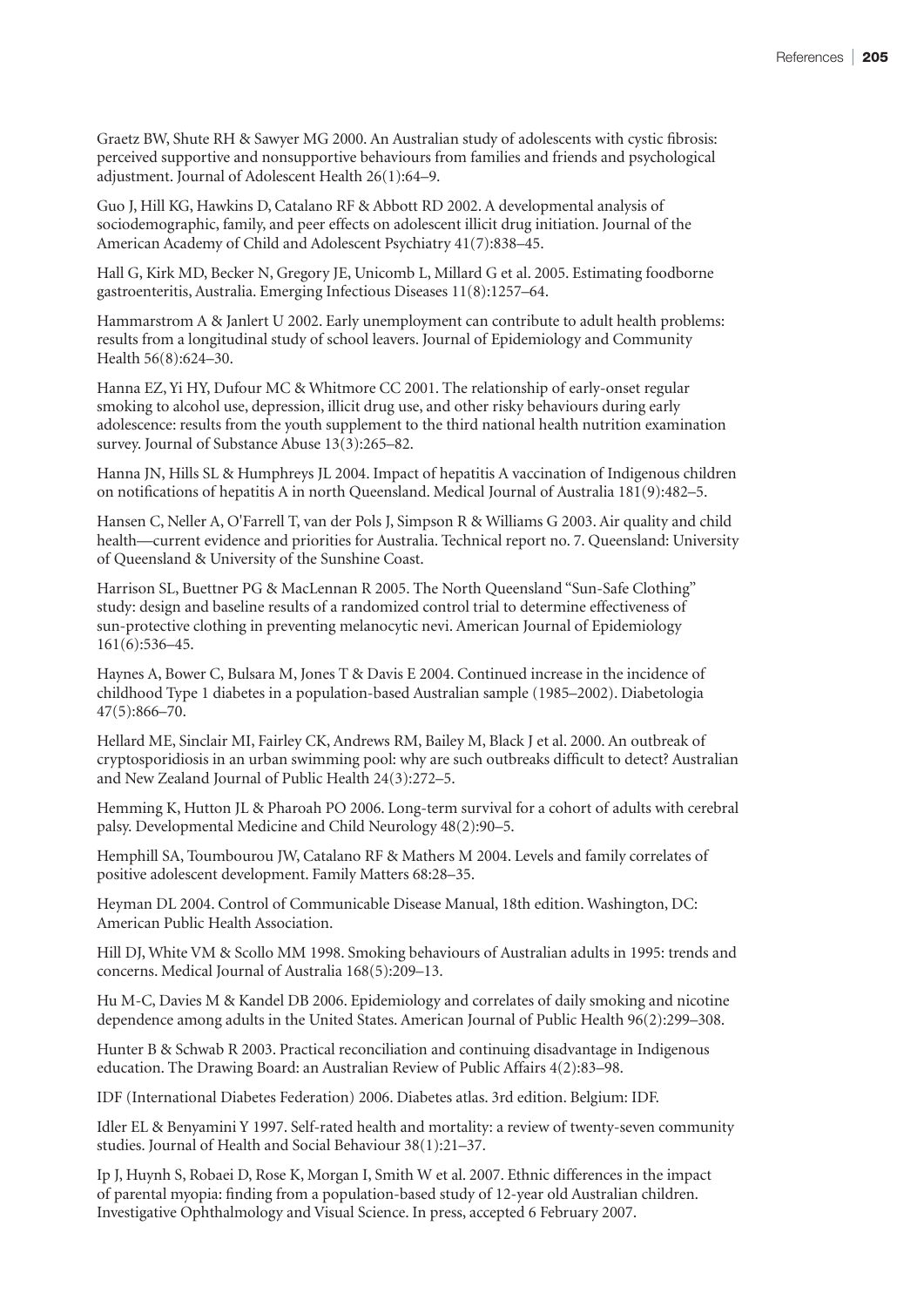Jeejeebhoy KN 2002. Clinical nutrition: 6. Management of nutritional problems of patients with Crohn's disease. Canadian Medical Association Journal 166(7):913–8.

Jin F, Prestage G, Kippax S, Pell C, Donovan B, Kaldor J et al. 2005. Epidemic syphilis among homosexually active men in Sydney. Medical Journal of Australia 183(4):179−83.

Jin RL & Shah CP 1995. The impact of unemployment on health: a review of the evidence. Canadian Medical Association Journal 153(5):529–40.

Jordan TR, Price JH, Dake JA & Shah S 2005. Adolescent exposure to and perceptions of environmental tobacco smoke. Journal of School Health 75(5):178–86.

Karnik NS, McMullin MA & Steiner H 2006. Disruptive behaviours: conduct and oppositional disorders in adolescents. Adolescent Medicine Clinics 17(1):97–114.

Kermode M, Crofts N, Miller P, Speed B & Streeton J 1998. Health indicators and risks among people experiencing homelessness in Melbourne. Australian and New Zealand Journal of Public Health 22(4):464–70.

Keys Young 1998. Homelessness in the Aboriginal and Torres Strait Islander context and its possible implications for the Supported Accommodation Assistance Program (SAAP). Sydney: Department of Health and Family Services.

Kjellstrom TE, Neller A & Simpson RW 2002. Air pollution and its health impact: the changing panorama. Medical Journal of Australia 177(11–12):604–8.

Klein JD & Committee on Adolescence 2005. Adolescent pregnancy: current trends and issues. Pediatrics 116(1):281–6.

Knutson D, Greenberg G & Cronau H 2003. Management of Crohn's disease—a practical approach. American Family Physician 68(4):707–14.

Korbin J & Coulton C 1995. Neighborhood impact on child abuse and neglect. Washington, DC: National Center on Child Abuse and Neglect.

Kostelecky KL 2005. Parental attachment, academic achievement, life events and their relationship to alcohol and drug use during adolescence. Journal of Adolescence 28(5):665–9.

Kosterman R, Hawkins JD, Guo J, Catalano RF & Abbott RD 2000. The dynamics of alcohol and marijuana initiation: patterns and predictors of first use in adolescence. American Journal of Public Health 90(3):360–7.

Krigger KW 2006. Cerebral palsy: an overview. American Family Physician 73(1):91–100.

Kum-Nji P, Meloy L & Herrod HG 2006. Environmental tobacco smoke exposure: Prevalence and mechanisms of causation of infections in children. Pediatrics 117(5):1745–54.

Kwan S, Peterson P, Pine C & Borutta A 2005. Health-promoting schools: an opportunity for oral health promotion. Bulletin of the World Health Organization 83(9):677–85.

Kyngäs HA, Kroll T & Duffy ME 2000. Compliance in adolescents with chronic diseases: a review. Journal of Adolescent Health 26(6):379–88.

Lamb S, Dwyer P & Wyn J 2000. Non-completion of school in Australia: the changing patterns of participation and outcomes. Longitudinal Surveys of Australian Youth Research Report no. 16. Melbourne: Australian Council for Educational Research.

Lobstein T, Baur L & Uauy R 2004. Obesity in children and young people: a crisis in public health. Obesity Reviews 5(1):4–85.

Lock JA 1997. The Aboriginal child placement principle: research project no. 7. Sydney: NSW Law Reform Commission.

Loxley W, Toumbourou JW & Stockwell T 2004. The prevention of substance use, risk and harm in Australia: a review of evidence. Canberra: National Drug Research Institute and the Centre for Adolescent Health.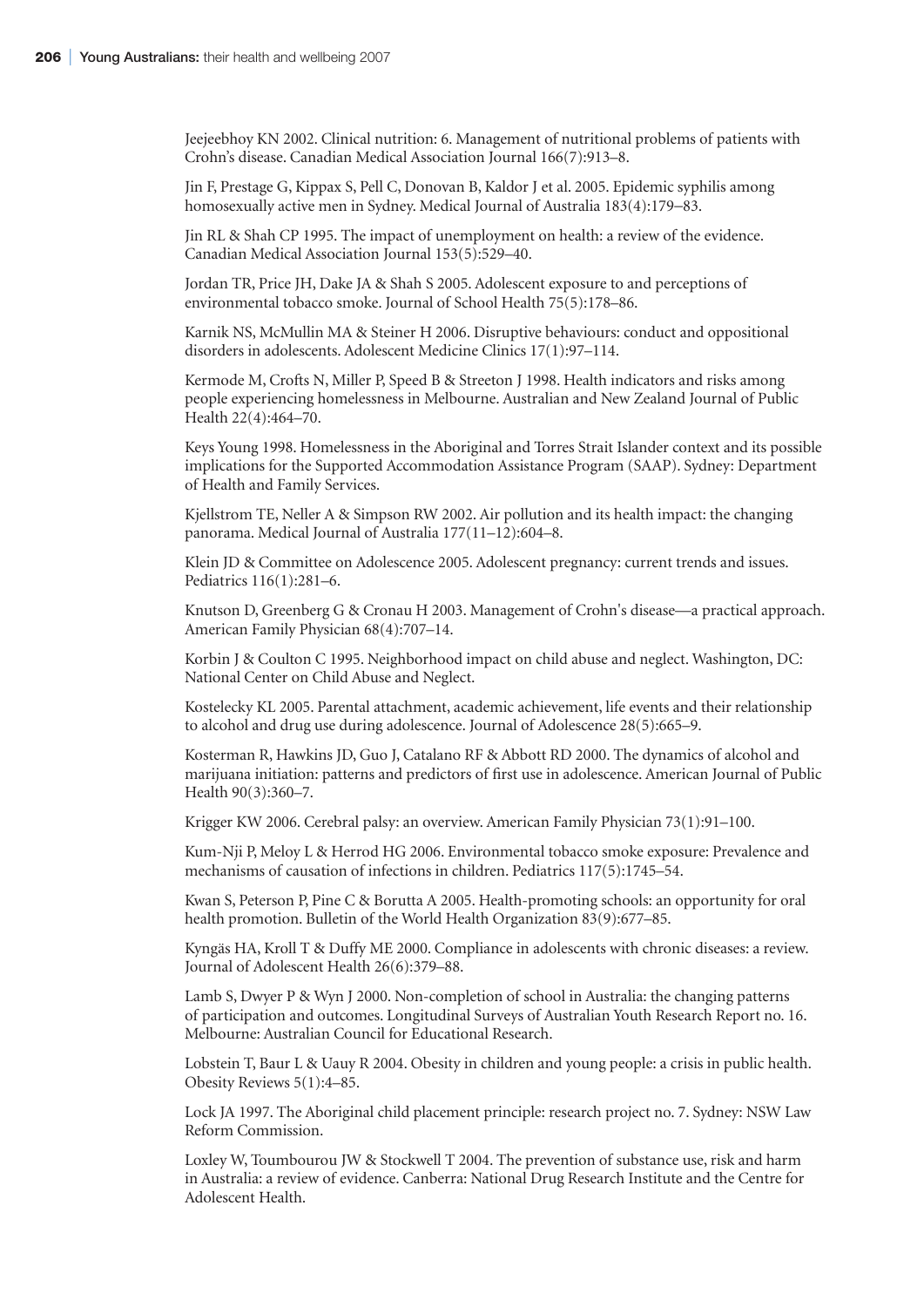Mackenbach JP 2002. Income inequality and population health. British Medical Journal 324(7328):1–2.

Mackenbach JP & Howden-Chapman P 2003. New perspectives on socioeconomic inequalities in health. Perspectives in Biology and Medicine 46(3):428–44.

Manins P, Allan R, Beer T, Fraser P, Holper P, Suppiah R et al. 2001. Atmosphere, Australia State of the Environment Report 2001 (Theme report). Canberra: CSIRO Publishing on behalf of the Department of the Environment and Heritage.

Marmot M 2002. The influence of income on health: views of an epidemiologist. Health Affairs 21(2):31–46.

Marmot MG, Fuhrer R, Ettner SL, Marks NF, Bumpass LL & Ryff CD 1998. Contribution of psychosocial factors to socioeconomic differences in health. Milbank Quarterly 76(3):403–48.

Martikainen P, Adda J, Ferrie JE, Davey Smith G & Marmot M 2003. Effects of income and wealth on GHQ depression and poor self rated health in white collar women and men in the Whitehall II study. Journal of Epidemiology and Community Health 57(9):718–23.

Masoli M, Fabian D, Holt S & Beasley R 2004. Global burden of asthma. Viewed 5 September 2006, <http://www.ginasthma.org/ReportItem.asp?l1=2&l2=2&intId=94>.

Mathieu-Nolf M 2002. Poisons in the air: a cause of chronic disease in children. Journal of Toxicology. Clinical Toxicology 40(4):483–91.

McClelland A 1994. Families and financial disadvantage. Family Matters 37:29–33.

McDonald P 2005. Has the Australian fertility rate stopped falling? People and Place 13:1−5.

MCEETYA (Ministerial Council on Education, Employment, Training and Youth Affairs) 2006. National report on schooling in Australia 2004. Preliminary paper: national benchmark results. Melbourne: MCEETYA.

Memmott P, Stacy R, Chambers C & Keys C 2001. Violence in Indigenous communities. Canberra: Attorney-General's Department.

Merom D & Rissel C 2001. Factors associated with smoke-free homes in NSW: results from the 1998 NSW Health Survey. Australian and New Zealand Journal of Public Health 25(4):339–45.

Meyers S & Miller C 2004. Direct, mediated, moderated, and cumulative relations between neighborhood characteristics and adolescent outcomes. Adolescence 39(153):121–44.

Midford R, Lenton S & Hancock L 2000. A critical review and analysis of cannabis education in schools. NSW: NSW Department of Education and Training, Student Services and Equity Programs.

Miilunpalo S, Vuori I, Oja P, Pasanen M & Urponen H 1997. Self-rated health status as a health measure: the predictive value of self-rated health status on the use of physician services and on mortality in the working-age population. Journal of Clinical Epidemiology 50(5):517–28.

Ministerial Council on Drug Strategy 2006. National alcohol strategy 2006–2009. Towards safer drinking cultures. Canberra: Ministerial Council on Drug Strategy.

Molnar B, Buka S & Kessler R 2001. Child sexual abuse and subsequent psychopathology: results from the national comorbidity survey. American Journal of Public Health 135(1):17–36.

Morrell S, Taylor R & Kerr C 1998. Unemployment and young people's health. Medical Journal of Australia 168(5):236–40.

Morrell S, Taylor R, Quine S, Kerr C & Western J 1994. A cohort study of unemployment as a cause of psychological disturbance in Australian youth. Social Science & Medicine 38(11):1553–64.

Muir K, Maguire A, Slack-Smith D & Murray M 2003. Youth unemployment in Australia: a contextual, governmental and organisational perspective: a report by The Smith Family for the AMP Foundation. Camperdown: The Smith Family.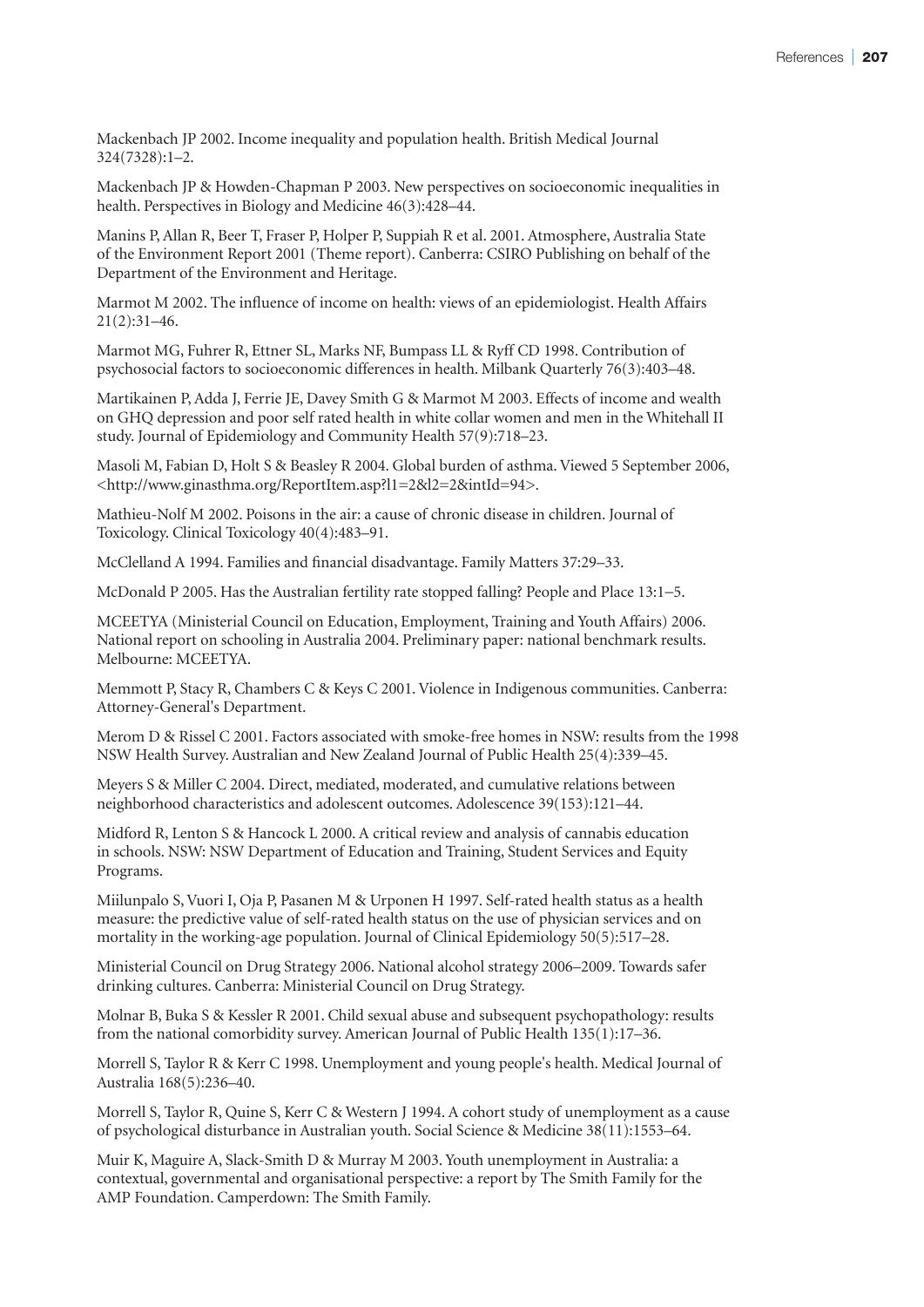Mukherjee S, Sloper P & Lewin R 2002. The meaning of parental illness to young people: the case of inflammatory bowel disease. Child: Care, Health and Development 28(6):479–85.

National Centre in HIV Epidemiology and Clinical Research 2005. 2005 Annual surveillance report. Sydney: National Centre in HIV Epidemiology and Clinical Research.

NATSIHC (National Aboriginal and Torres Strait Islander Health Council) 2000. National Aboriginal and Torres Strait Islander Health Strategy: consultation draft. Canberra: NATSIHC.

NATSIHC 2003. National strategic framework for Aboriginal and Torres Strait Islander health: framework for action by governments. Canberra: NATSIHC.

NCCH (National Centre for Classification in Health) 2002. The International Statistical Classification of Diseases and Related Health Problems, tenth revision, Australian modification (ICD-10-AM). Sydney: NCCH.

New South Wales. Department of Health. Population Health Division 2005. The health of the people of New South Wales—report of the Chief Health Officer. Viewed February 2007, <http:// www.health.nsw.gov.au/public-health/chorep/toc/pre\_useage.htm.>.

NHMRC (National Health and Medical Research Council) 1997. The health effects of passive smoking—a scientific information paper. Canberra: NHMRC.

NHMRC 2001. Australian alcohol guidelines: health risks and benefits. Canberra: NHMRC.

NHMRC 2003a. The Australian Immunisation Handbook 8th edition, 2003. Canberra: NHMRC.

NHMRC 2003b. Dietary guidelines for Australian adults. Canberra: NHMRC.

NHMRC 2003c. Dietary guidelines for children and adolescents in Australia incorporating the infant feeding guidelines for health workers. Canberra: NHMRC.

NHMRC 2005. Screening to prevent cervical cancer: guidelines for the management of asymptomatic women with screen detected abnormalities. Canberra: NHMRC.

NHPC (National Health Performance Committee) 2001. National health performance framework report. Brisbane: Queensland Health.

Nicholson J, Carroll J-A, Brodie A, Waters E & Vimpani G 2004. Child and youth health inequalities in Australia. The status of Australian research 2003. Paper prepared for the Health Inequalities Research Collaboration: Children, Youth and Families Network, October 2004.

NNDSS (National Notifiable Diseases Surveillance System) 2007. National Notifiable Diseases Surveillance System. Canberra: DoHA. Viewed 1 March 2007, <http://www9.health.gov.au/cda/ Source/CDA-index.cfm>.

Northern Territory. Department of Health and Community Services 2003. Market basket survey of remote community stores in the Northern Territory, April–June 2003. Darwin: Northern Territory Government.

NPHP (National Public Health Partnership) 2001. Eat well Australia: an agenda for action for public health nutrition. Canberra: NPHP.

NPHP 2004. The National Injury Prevention and Safety Promotion Plan: 2004–2014. Canberra: NPHP.

NSW Department of Health : Population Health Division 2004. The health of the people of New South Wales – Report of the Chief Health Officer. Sydney: NSW Department of Health.

OECD (Organisation for Economic Co-operation and Development) 2002. OECD Health Data: 4th edition: a comparative analysis of 30 countries (CD-ROM). Paris: OECD.

OECD 2004. Towards high-performing health systems. Summary report. The OECD health project. Paris: OECD.

OECD 2006. Education at a glance: OECD indicators 2006. Paris: OECD.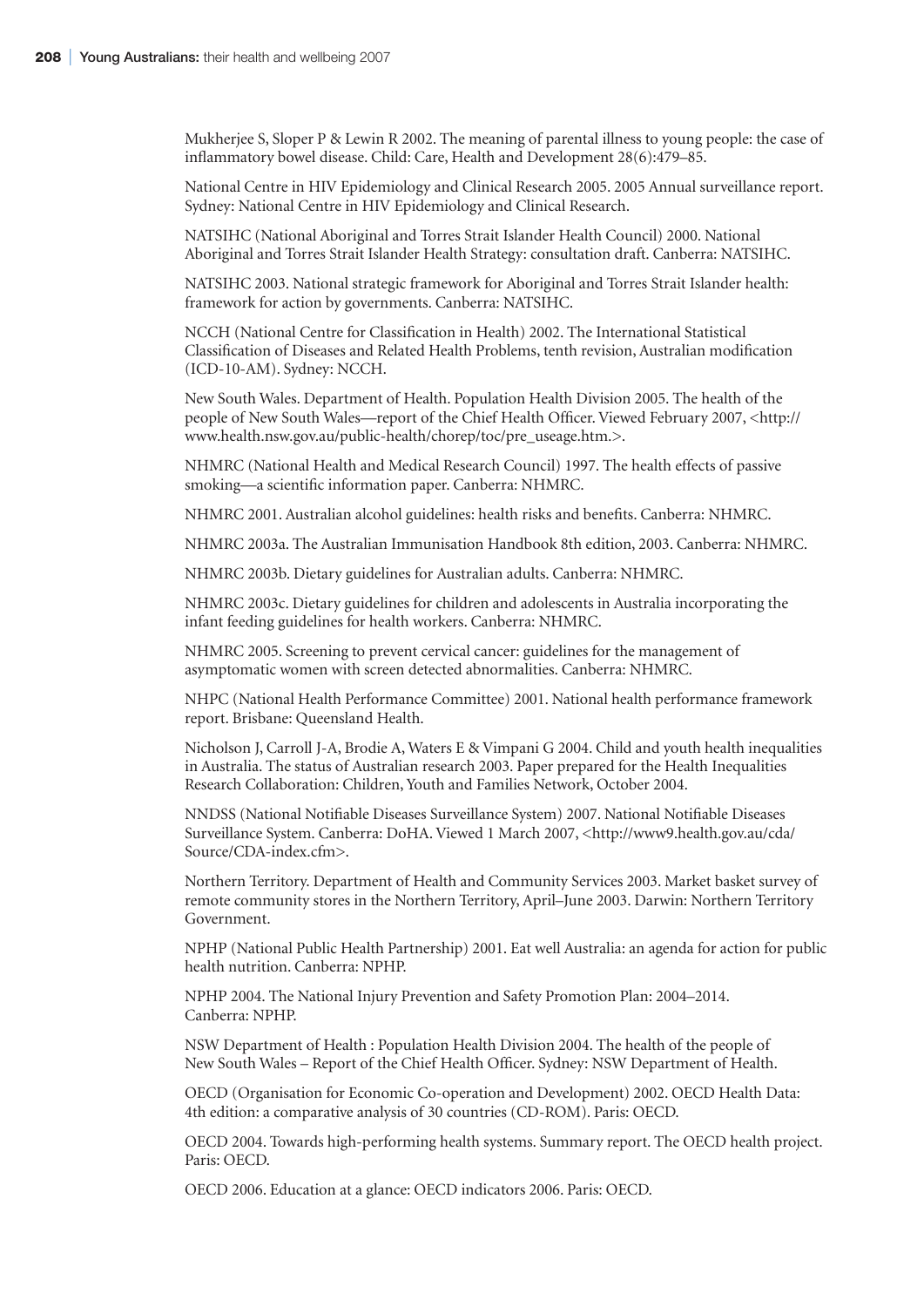Paolucci E, Genuis M & Violato C 2001. A meta-analysis of the published research on the effects of child sexual abuse. Journal of Psychology 135(1):17–36.

Paradies Y & Cunningham J 2002. Placing Aboriginal and Torres Strait Islander mortality in an international context. Australian and New Zealand Journal of Public Health 26(1):11–6.

Parliament of Australia. House of Representatives Standing Committee on Education and Training 2002. Boys: getting it right—report of the inquiry into the education of boys. Canberra: Parliament of the Commonwealth of Australia.

Paterson J & Goldthorpe I 2006. Managing a cluster of cryptosporidiosis associated with a public swimming pool. NSW Public Health Bulletin 17(5–6):80.

Perrin JM 2002. Health services research for children with disabilities. Milbank Quarterly 80(2):303–24.

Peters J, Avol E, Navidi W, London SJ, Gauderman WJ, Lurmann F et al. 1999. A study of twelve southern California communities with differing levels and types of air pollution. I. Prevalence of respiratory morbidity. American Journal of Respiratory and Critical Care Medicine 159(3):760–7.

Peterson P, Bourgeois D, Ogawa H, Estupinan-Day S & Ndiaye C 2005. The global burden of oral diseases and risks to oral health. Bulletin of the World Health Organization 83(9):661−9.

Phavichitr N, Cameron DJS & Catto-Smith AG 2003. Inflammatory bowel diseases: increasing incidence of Crohn's disease in Victorian children. Journal of Gastroenterology and Hepatology 18(3):329–32.

Pike-Paris A 2004. Indoor air quality: Part 1—what it is. Pediatric Nursing 30(5):430–3.

Pitman S, Herbert T, Land C & O'Neill C 2003. Profile of young Australians 2003: facts, figures and issues. Melbourne: Foundation for Young Australians.

Queensland Commission for Children and Young People 2004. Children and young people in Queensland: a snapshot 2003. Brisbane: Queensland Government.

Quittner AL, Espelage DL, Ievers-Landis C & Drotar D 2000. Measuring adherence to medical treatments in childhood chronic illness: considering multiple methods and sources of information. Journal of Clinical Psychology in Medical Settings 7(1):41–54.

Raphael B 2000. Promoting the mental health and wellbeing of children and young people. Discussion paper: key principles and directions. Canberra: National Mental Health Working Group, Department of Health and Aged Care.

Reddihough DS, Baikie G & Walstab JE 2001. Cerebral palsy in Victoria, Australia: Mortality and causes of death. Journal of Paediatrics and Child Health 37(2):183–6.

Reibel J 2005. Tobacco or oral health. Bulletin of the World Health Organization 83(9):643−4.

Reilly JJ 2005. Descriptive epidemiology and health consequences of childhood obesity. Best Practice & Research. Clinical Endocrinology & Metabolism 19(3):327–41.

Rey JM & Dudley MJ 2005. Depressed youth, suicidality and antidepressants. Medical Journal of Australia 182(8):378–9.

Richters J, Grulich AE, de Visser RO, Smith AMA & Rissel CE 2003. Contraceptive practices among a representative sample of women. Australian and New Zealand Journal of Public Health 27(2):210–6.

Ring I & Firman D 1998. Reducing Indigenous mortality in Australia: lessons from other countries. Medical Journal of Australia 169(10):528–33.

Ring IT & Brown N 2002. Indigenous health: chronically inadequate responses to damning statistics. Medical Journal of Australia 177(11):629–31.

Robertson CF, Dalton MF, Peat JK, Haby MH, Bauman A, Kennedy JD et al. 1998. Asthma and other atopic diseases in Australian children. Medical Journal of Australia 168(9):434–8.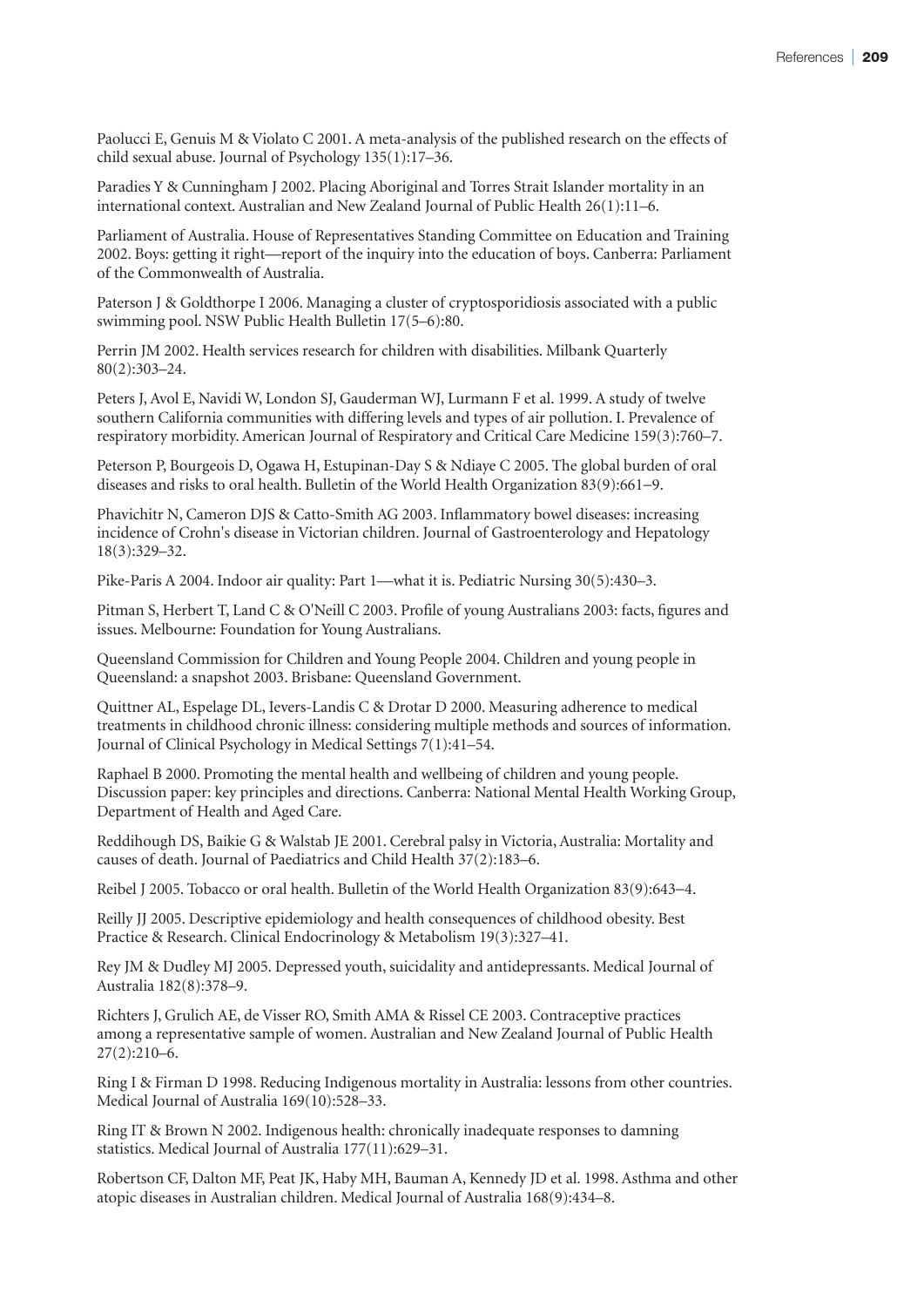Rogers I & Emmett P 2003. The effect of maternal smoking status, educational level and age on food and nutrient intakes in preschool children: results from the Avon Longitudinal Study of Parents and Children. European Journal of Clinical Nutrition 57(7):854–64.

Saunders P 2002. The direct and indirect effects of unemployment on poverty and inequality. SPRC discussion paper no. 118. Sydney: Social Policy Research Centre.

Sawyer M, Arney F, Baghurst P, Clark JJ, Graetz BW, Kosky RJ et al. 2000. Mental health of young people in Australia: child and adolescent component of the national survey of mental health and well-being. Canberra: Department of Health and Aged Care.

Sawyer SM & Aroni RA 2005. Self-management in adolescents with chronic illness: what does it mean and how can it be achieved? Medical Journal of Australia 183(8):405–9.

Scal P, Evans T, Blozis S, Okinow N & Blum R 1999. Trends in transition from paediatric to adult health care services for young adults with chronic conditions. Journal of Adolescent Health 24(4):259–64.

Schmidt P, Muller R, Dettmeyer R & Madea B 2002. Suicide in children, adolescents and young adults. Forensic Science International 127(3):161–7.

Schneider J 2000. The increasing financial dependency of young people on their parents. Journal of Youth Studies 3(1):5–20.

Schwimmer JB, Burwinkle TM & Varni JW 2003. Health-related quality of life of severely obese children and adolescents. Journal of the American Medical Association 289(14):1813–19.

Selby WS 2003. Current issues in Crohn's disease. Medical Journal of Australia 178(11):532–3.

Shanahan F 2002. Crohn's disease. Lancet 359(9300):62–9.

Sheiham A 2005. Oral health, general health and quality of life. Bulletin of the World Health Organization 83(9):644–5.

Shields PL & Low-Beer TS 1996. Patients' awareness of adverse relation between Crohn's disease and their smoking: questionnaire survey. British Medical Journal 313(7052):265–6.

Shonkoff J & Phillips DE 2000. From neurons to neighbourhoods: the science of early childhood development. Washington DC: National Academy Press.

Sibthorpe B, Sengoz A & Bammer G 1993. Drug use and HIV risk among homeless and potentially homeless youth in the Australian Capital Territory. Canberra: National Centre for Epidemiology and Population Health.

Silburn S, Zubrick S & Hayward L 1990. Completed suicide in Western Australian youth: a study of 96 cases aged 15–24 years. In: McKillop S (ed.) Preventing youth suicide: proceedings of a conference held 24–26 July 1990. AIC conference proceedings no. 13. Canberra: Australian Institute of Criminology.

Silburn SR, Zubrick SR, Garton A, Gurrin L, Burton P, Dalby R et al. 1996. Western Australia Child Health Survey: Family and Community Health. Perth: Australian Bureau of Statistics & TVW Telethon Institute for Child Health Research.

Skegg K 2005. Self-harm. Lancet 366(9495):1471–83.

Smart D, Vassallo S, Sanson A, Cockfield S, Harris A, Harrison W et al. 2005. In the driver's seat: understanding young adult's driving behaviour. Melbourne: Australian Institute of Family Studies.

Smith A, Agius P, Dyson S, Mitchell A & Pitts M 2003. Secondary students and sexual health 2002: results of the 3rd National Survey of Australian Secondary Students, HIV/AIDS and Sexual Health. Melbourne: Australian Research Centre in Sex, Health & Society, La Trobe University.

Spooner C & Hetherington K 2005. Social determinants of drug use. Technical report no. 228. Sydney: National Drug and Alcohol Research Centre.

Stewart L, Henderson C, Hobbs M, Ridout S & Knuiman M 2004. Risk of death in prisoners after release from jail. Australian and New Zealand Journal of Public Health 28(1):32–6.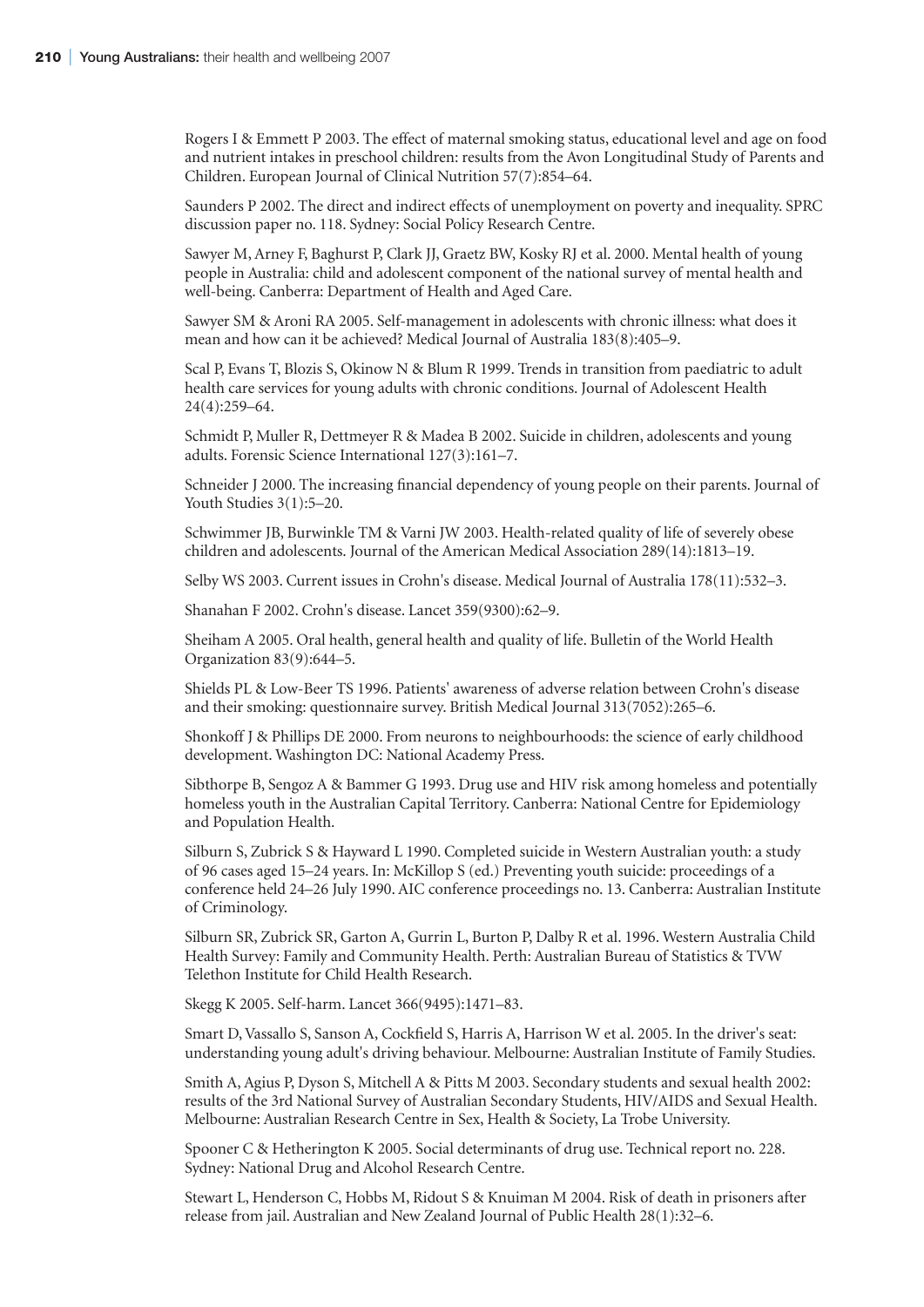Suris JC, Michaud PA & Viner R 2004. The adolescent with a chronic condition. Part I: developmental issues. Archives of Disease in Childhood 89(10):938–42.

Sydow K, Lieb R, Pfister H, Hofler M & Wittchen HU 2002. What predicts incident use of cannabis and progression to abuse and dependence? A 4-year prospective examination of risk factors in a community sample of adolescents and young adults. Drug and Alcohol Dependence 68(1):49–64.

Taplin C, Craig M, Lloyd M, Taylor C, Crock P, Silink M et al. 2005. The rising incidence of childhood type 1 diabetes in New South Wales, 1990–2002. Medical Journal of Australia 183(5):243–6.

Taras H & Potts-Datema W 2005. Chronic health conditions and student performance at school. Journal of School Health 75(7):255–66.

Thapar A, Fowler T, Rice F, Scourfield J, van den Bree M, Thomas H et al. 2003. Maternal smoking during pregnancy and attention deficit hyperactivity disorder symptoms in offspring. American Journal of Psychiatry 160(11):1985–9.

Thomas DM, Seymour JF, O'Brien T, Sawyer SM & Ashley DM 2006. Adolescent and young adult cancer: a revolution in evolution? Internal Medicine Journal 36(5):302–7.

Thomson S, Cresswell J & De Bortoli L 2004. Facing the future: a focus on mathematical literacy among Australian 15-year-old students in PISA 2003. Melbourne: Australian Council for Educational Research.

Thomson S & Fleming N 2004. Summing it up: mathematics achievement in Australian schools in TIMSS 2002. Australian Monograph no. 6. Melbourne: Australian Council for Educational Research.

Toumbourou J & Gregg M 2001. Working with families to promote healthy adolescent development. Family Matters 59:54–60.

Tully J, Viner R, Coen P, Stuart J, Zambon M & Peckham C 2006. Risk and protective factors for meningococcal disease in adolescents: matched cohort study. British Medical Journal 332(7539):445−50.

Turnbull FM, Burgess MA, McIntyre PB, Lambert SB, Gilbert GL, Gidding HF et al. 2001. The Australian Measles Control Campaign, 1998. Bulletin of the World Health Organization 79(9):882–88.

Turrell G & Mathers C 2001. Socioeconomic inequalities in all-cause and specific-cause mortality in Australia: 1985–1987 and 1995–1997. International Journal of Epidemiology 30(2):231–9.

Turrell G, Stanley L, de Looper M & Oldenburg B 2006. Health inequalities in Australia: morbidity, health behaviours, risk factors and health service use. Health inequalities monitoring series no. 2. AIHW Cat. no. PHE 72. Canberra: Queensland University of Technology & AIHW.

Tyas SL & Pederson LL 1998. Psychosocial factors related to adolescent smoking: a critical review of the literature. Tobacco Control 7(4):409–20.

U.S. Department of Health and Human Services 1994. Preventing tobacco use among young people. A report of the Surgeon General. Atlanta: U.S. Department of Health and Human Services, Public Health Service, Centers for Disease Control and Prevention, National Center for Chronic Disease Prevention and Health Promotion, Office on Smoking and Health.

U.S. Department of Health and Human Services 1999. Mental health. A report of the Surgeon General. Rockville: U.S. Department of Health and Human Services, Substance Abuse and Mental Health Services Administration, Center for Mental Health Services, National Institutes of Health, National Institute of Mental Health.

U.S. Department of Health and Human Services 2000. Oral health in America. A report of the Surgeon General. Rockville: U.S. Department of Health and Human Services, National Institute of Dental and Craniofacial Research, National Institutes of Health.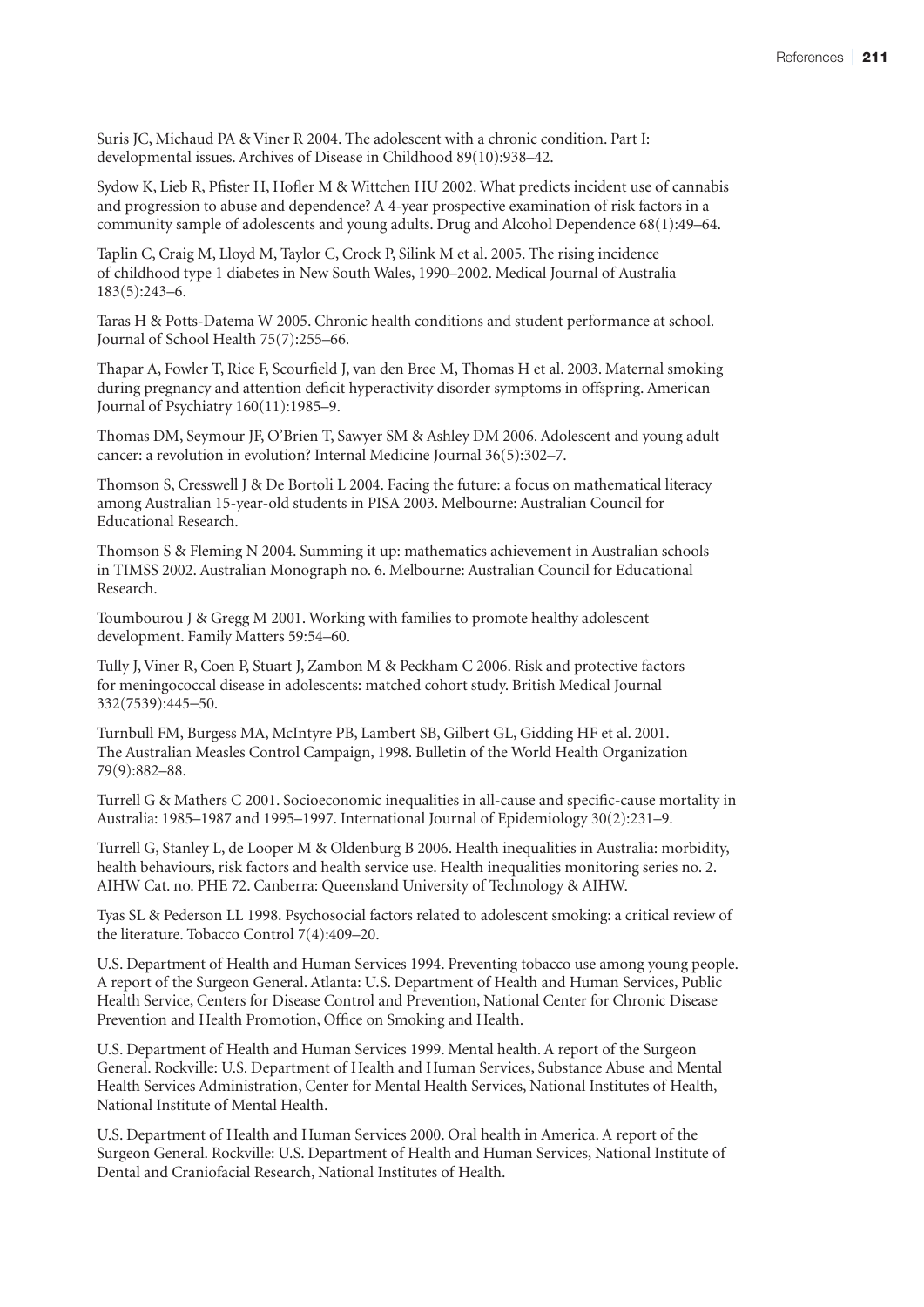U.S. Department of Health and Human Services 2004. The health consequences of smoking. A report of the Surgeon General. Atlanta: U.S. Department of Health and Human Services, Centers for Disease Control and Prevention, National Center for Chronic Disease Prevention and Health Promotion, Office on Smoking and Health.

U.S. Department of Health and Human Services 2006. The health consequences of involuntary exposure to tobacco smoke. A report of the Surgeon General. Atlanta: U.S. Department of Health and Human Services, Centers for Disease Control and Prevention, Coordinating Center for Health Promotion, National Center for Chronic Disease Prevention and Health Promotion, Office on Smoking and Health.

United Nations. Department of Economic and Social Affairs 2005. World youth report: young people today, and in 2015. New York: United Nations.

van der Klis KA, Westenberg L, Chan A , Dekker G & Keane RJ 2002. Teenage pregnancy: trends, characteristics and outcomes in South Australia and Australia. Australian and New Zealand Journal of Public Health 26(2):125–31.

Vasica G & Tennant CC 2002. Cocaine use and cardiovascular complications. Medical Journal of Australia 177(5):260–2.

Victoria. Department of Human Services 2002. The Victorian Ambulatory Care Sensitive Conditions Study. Melbourne: Victorian Government Department of Human Services.

Victoria. Department of Human Services 2005. Blue book – Guidelines for the control of infectious diseases. Revised edition. Melbourne: Victorian Government Department of Human Services.

Vilhjalmsson R 1994. Effects of social support on self-assessed health in adolescence. Journal of Youth and Adolescence 23(4):437–52.

Vimpani G 2001. The role of social cohesiveness in promoting optimum child development. Youth Suicide Prevention Bulletin no. 5. Melbourne: Australian Institute of Family Studies, pp. 20–4.

Vinson T, Abela M & Hutka R 1997. Making ends meet: a study of unemployed young people living in Sydney. Sydney: Uniya Jesuit Social Justice Centre.

Wakefield MA, Chaloupka FJ, Kaufman NJ, Orleans CT, Barker DC & Ruel EE 2000. Effect of restrictions on smoking at home, at school, and in public places on teenage smoking: cross sectional study. British Medical Journal 321(7257):333–7.

Walsh R, Lowe J & Hopkins J 2001. Quitting smoking in pregnancy. Medical Journal of Australia 175(6):320–3.

Wardle J & Cooke L 2005. The impact of obesity on psychological well-being. Best Practice & Research. Clinical Endocrinology & Metabolism 19(3):421–40.

Waters AM 2001. Do housing conditions impact on health inequalities between Australia's rich and poor? Canberra: Australian Housing and Urban Research Institute.

Wenton M, Berhane K, Rappaport EB, Avol E, Tsai WW, Gauderman WJ et al. 2005. TNF-308 modifies the effect of second-hand smoke on respiratory illness-related school absences. American Journal of Respiratory and Critical Care Medicine 172(12):1563–8.

Westbrook LE, Silver EJ & Stein REK 1998. Implications for estimates of disability in children: a comparison of definitional components. Pediatrics 101(6):1025–30.

White R 1997. Any which way you can: youth livelihoods, community resources and crime. Sydney: Australian Youth Foundation.

White V & Hayman J 2004a. Australian secondary students' use of alcohol in 2002. National Drug Strategy Monograph series no. 55. Canberra: DoHA.

White V & Hayman J 2004b. Smoking behaviours of Australian secondary students in 2002. National Drug Strategy Monograph series no. 54. Canberra: DoHA.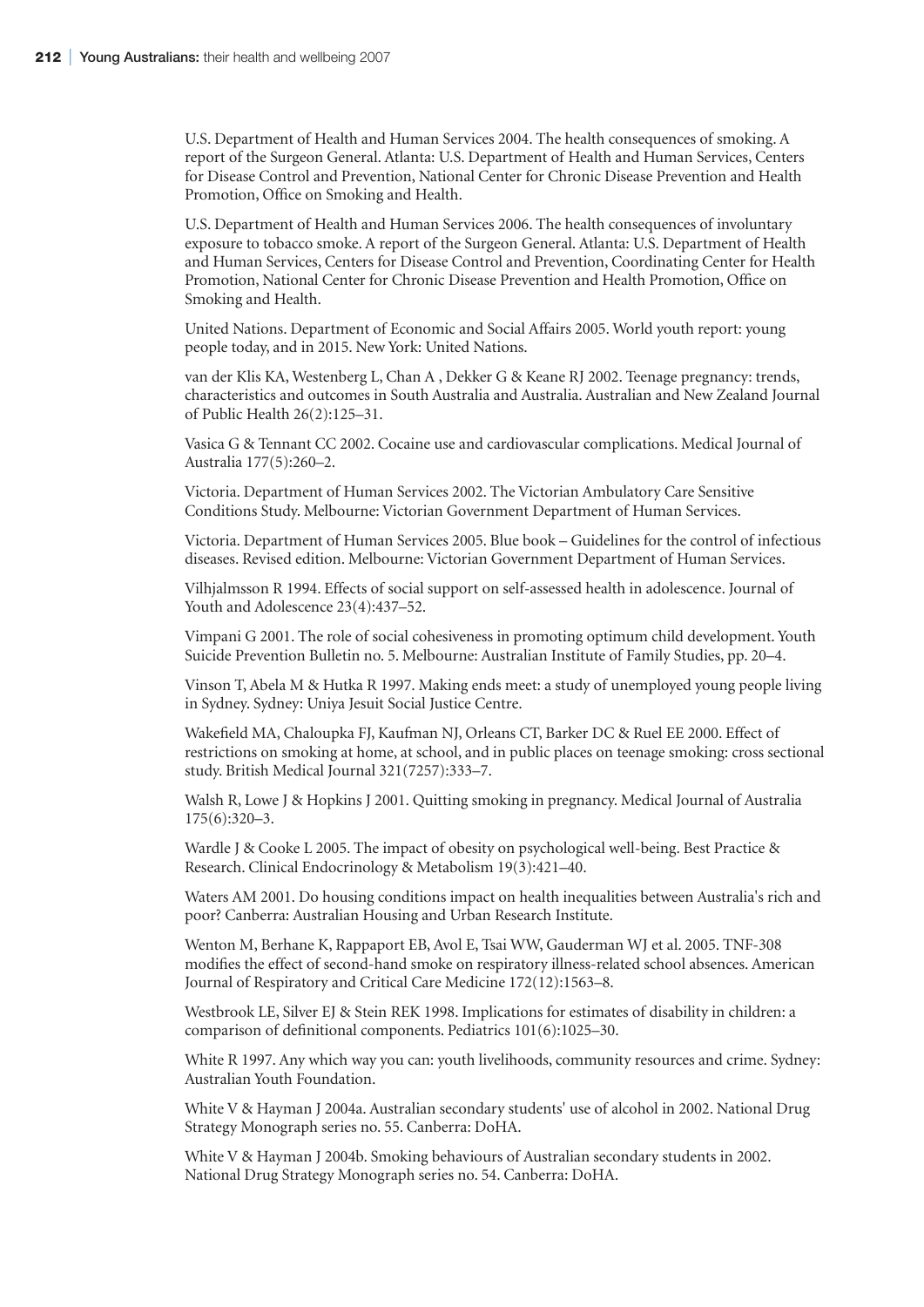WHO (World Health Organization) 2000a. Hepatitis B. Fact sheet no. 204. Geneva: WHO. Viewed 16 November 2006, <http://www.who.int/mediacentre/factsheets/fs204/en/index.html>.

WHO 2000b. Obesity: preventing and managing the global epidemic. Report of a WHO consultation. WHO Technical report series 894. Geneva: WHO.

WHO 2001a. Mental health: strengthening mental health promotion. Geneva: WHO. Viewed 26 February 2007, <http://www.who.int/mediacentre/factsheets/fs220/en/>.

WHO 2001b. Tobacco and the rights of the child. Geneva: WHO.

WHO 2004. Young people's health in context. Health behaviour in school-aged children (HBSC) study: international report from the 2001/2002 survey. Denmark: WHO.

WHO 2005. Adolescent sexual and reproductive health. Geneva: WHO. Viewed 10 November 2006, <http://www.who.int/child-adolescent-health/asrh.htm>.

Wilkinson R & Marmot M 2003. Social determinants of health: the solid facts. 2nd edition. Copenhagen: WHO Regional Office for Europe.

Wise S 2003. Family structure, child outcome and environmental mediators: an overview of the Development in Diverse Families study. Research paper no. 30. Melbourne: Australian Institute of Family Studies.

Woolcock AJ, Bastiampillai SA, Marks GB & Keena VA 2001. The burden of asthma in Australia. Medical Journal of Australia 175(3):141–5.

Wyn J 2004. Becoming adult in the 2000s: new transitions and new careers. Family Matters 68:6–12.

Yassi A, Kjellstrom T, de Kok T & Guidotti TL 2001. Basic environmental health. Oxford: Oxford University Press.

Yeo M & Sawyer S 2005. ABC of adolescence: chronic illness and disability. British Medical Journal 330(7493):721–3.

Yohannes K, Roche P, Roberts A, Liu C, Firestone S & Bartlett M 2006. Australia's notifiable diseases status, 2004: annual report of the National Notifiable Diseases Surveillance System.

Young M, Waters B, Falconer T & O'Rourke P 2005. Opportunities for health promotion in women's prisons. Australian and New Zealand Journal of Public Health 29(4):324–7.

Zubrick S, Silburn S, Gatton A, Burton P, Dalby R, J Carlton et al. 1995. Western Australian child health survey: developing health and wellbeing in the nineties. ABS Cat. no. 4303.5. Perth: ABS & Institute for Child Health Research.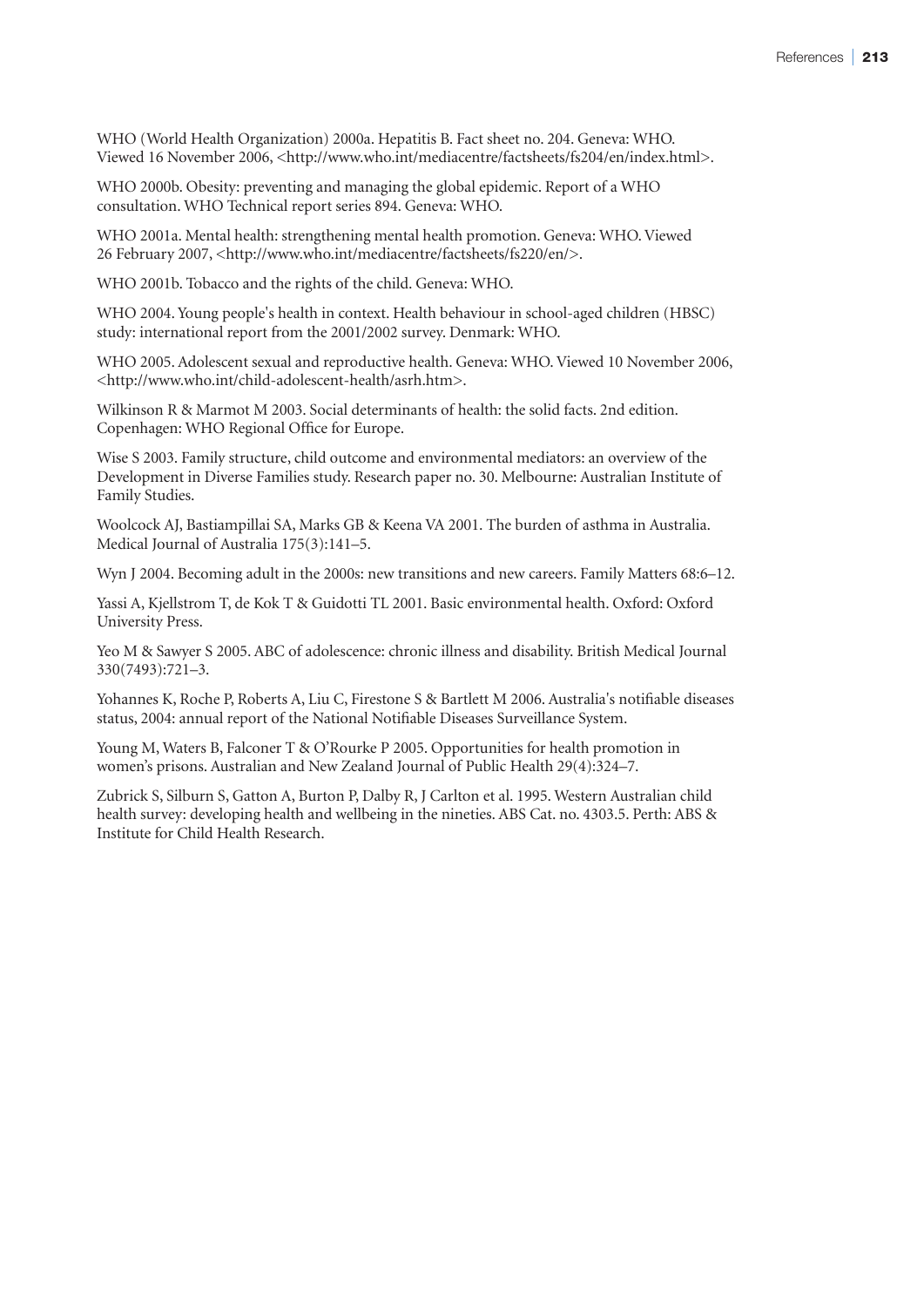## List of tables

|            | Table 1.1: Distribution of young people in Australia aged 12–24 years, by age and sex,     | .5  |
|------------|--------------------------------------------------------------------------------------------|-----|
|            | Table 1.2: Distribution of young people in Australia aged 15-24 years, by regional status, |     |
|            |                                                                                            |     |
| Table 1.4: |                                                                                            |     |
| Table 1.5: | Number and proportion of young people in Australia by family structure, 2003               |     |
| Table 1.6: |                                                                                            |     |
| Table 1.7: |                                                                                            |     |
| Table 1.8: |                                                                                            |     |
| Table 2.1: | Self-assessed health status of young people aged 15-24 years, sex and age                  |     |
| Table 2.2: | Self-assessed health status of Indigenous Australians and non-Indigenous                   |     |
| Table 2.3: | Types of employment restrictions faced by young people aged 15–24 years with               |     |
| Table 2.4: | Main disabling condition of young people aged 15-24 years with a disability,               |     |
| Table 2.5: | Burden (YLL, YLD and DALYs) of major disease groups for 15-24 year olds,                   |     |
| Table 2.6: | Leading causes of burden of disease and injury (DALYs) for 15-24 year olds, by sex,        |     |
| Table 2.7: | Individual burden (DALYs) attributable to selected risk factors for                        | .22 |
| Table 2.8: | Prevalence of psychological distress among young people aged 18-24 years by sex,           | .24 |
|            | Table 2.9: Self-assessed health status by level of psychological distress                  |     |
|            | Table 2.10: Prevalence of selected mental disorders among young people aged                |     |
|            | Table 2.11: Transport accidents and assault death rates for young people aged              |     |
|            | Table 2.12: Diabetes hospital separation rates for young people aged 12-24 years, 2000-01  |     |
|            |                                                                                            |     |
|            |                                                                                            |     |
|            | Table 2.15: Five-year relative survival rates for cancers affecting young people aged      |     |
|            |                                                                                            |     |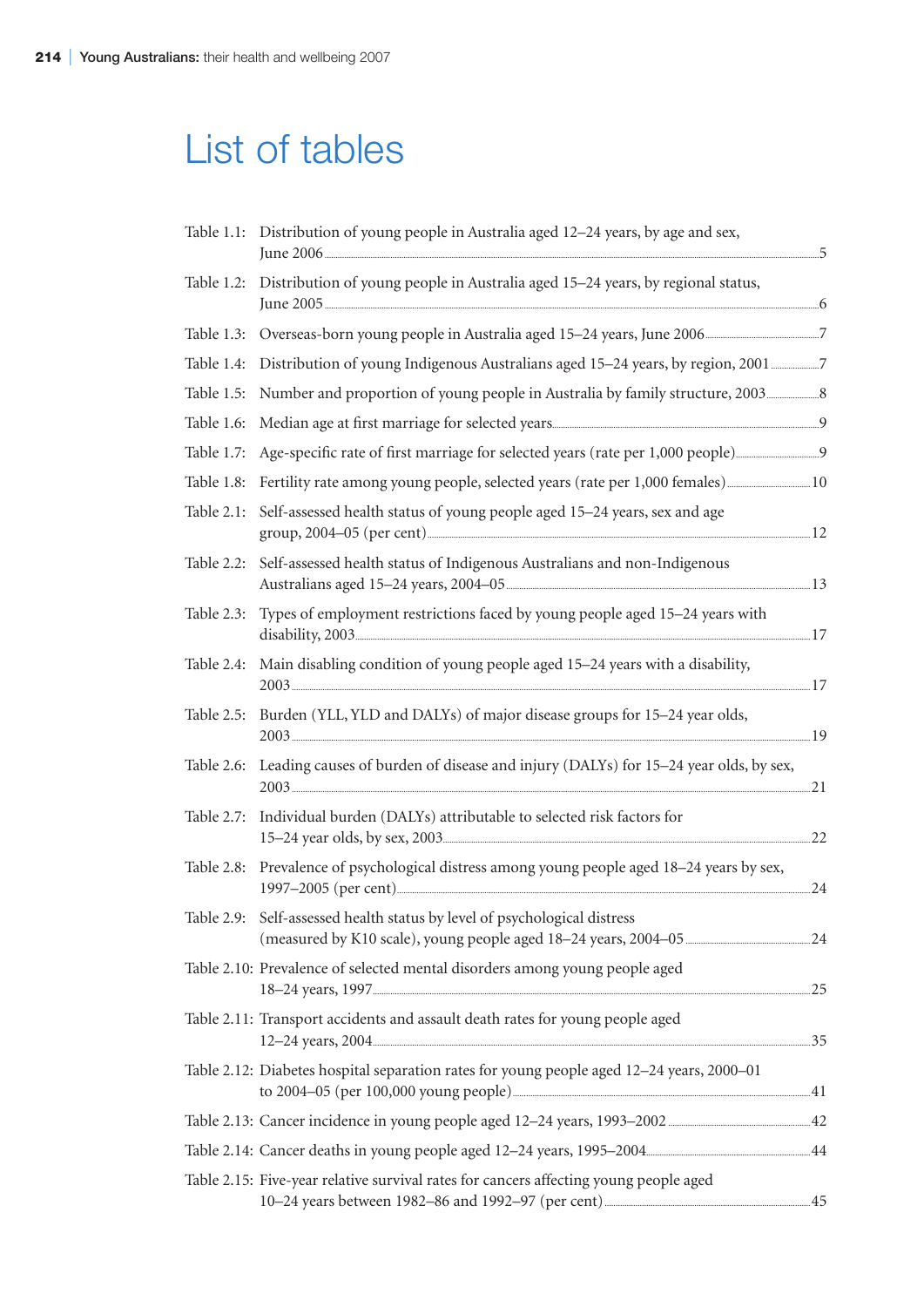|            | Table 2.16: Crohn's disease hospital separations for young people aged 12-24 years,                           |  |
|------------|---------------------------------------------------------------------------------------------------------------|--|
|            | Table 2.17: Cerebral palsy hospital separations for young people aged 12-24 years,                            |  |
|            |                                                                                                               |  |
|            | Table 2.19: Cystic fibrosis hospital separations for young people aged 12-24 years,                           |  |
|            |                                                                                                               |  |
|            | Table 2.21: Epilepsy hospital separations for young people aged 12-24 years, 1996-97                          |  |
|            |                                                                                                               |  |
|            | Table 2.23: Notification rate for communicable diseases among young Indigenous people                         |  |
|            | Table 2.24: Notification rate of sexually transmitted infections for young Indigenous                         |  |
|            | Table 2.25: Proportion of young people with access to fluoridated water by state/territory<br>of residence 63 |  |
|            | Table 2.26: Leading causes of death in young people aged 12–24 years, 2004                                    |  |
|            | Table 2.27: Death rates for young people by Indigenous status, regional status and                            |  |
|            |                                                                                                               |  |
| Table 3.2: | Level of physical activity based on self-reported activity type and duration by                               |  |
|            | Table 3.3: Proportion of boys and girls in Years 6, 8 and 10 participating in recommended                     |  |
| Table 3.4: | Usual daily consumption of fruit among young people aged 12-24 years,                                         |  |
|            | Table 3.5: Usual daily consumption of vegetables among young people aged                                      |  |
|            | Table 3.6: Usual daily consumption of fruit among young people aged 12–24 years                               |  |
|            | Table 3.7: Usual daily consumption of vegetables among young people aged 12-24 years                          |  |
| Table 3.8: | Sun protection behaviours adopted by young people aged 12-24 years                                            |  |
| Table 3.9: | Proportion of young people whose skin is regularly checked for changes in                                     |  |
|            | Table 3.10: Alcohol consumption associated with harm among people aged 18 years                               |  |
|            | Table 3.11: Mean age (in years) of initiation for tobacco, alcohol and illicit drugs,                         |  |
|            | Table 3.12: Reported number of sexual partners in the previous year for sexually active                       |  |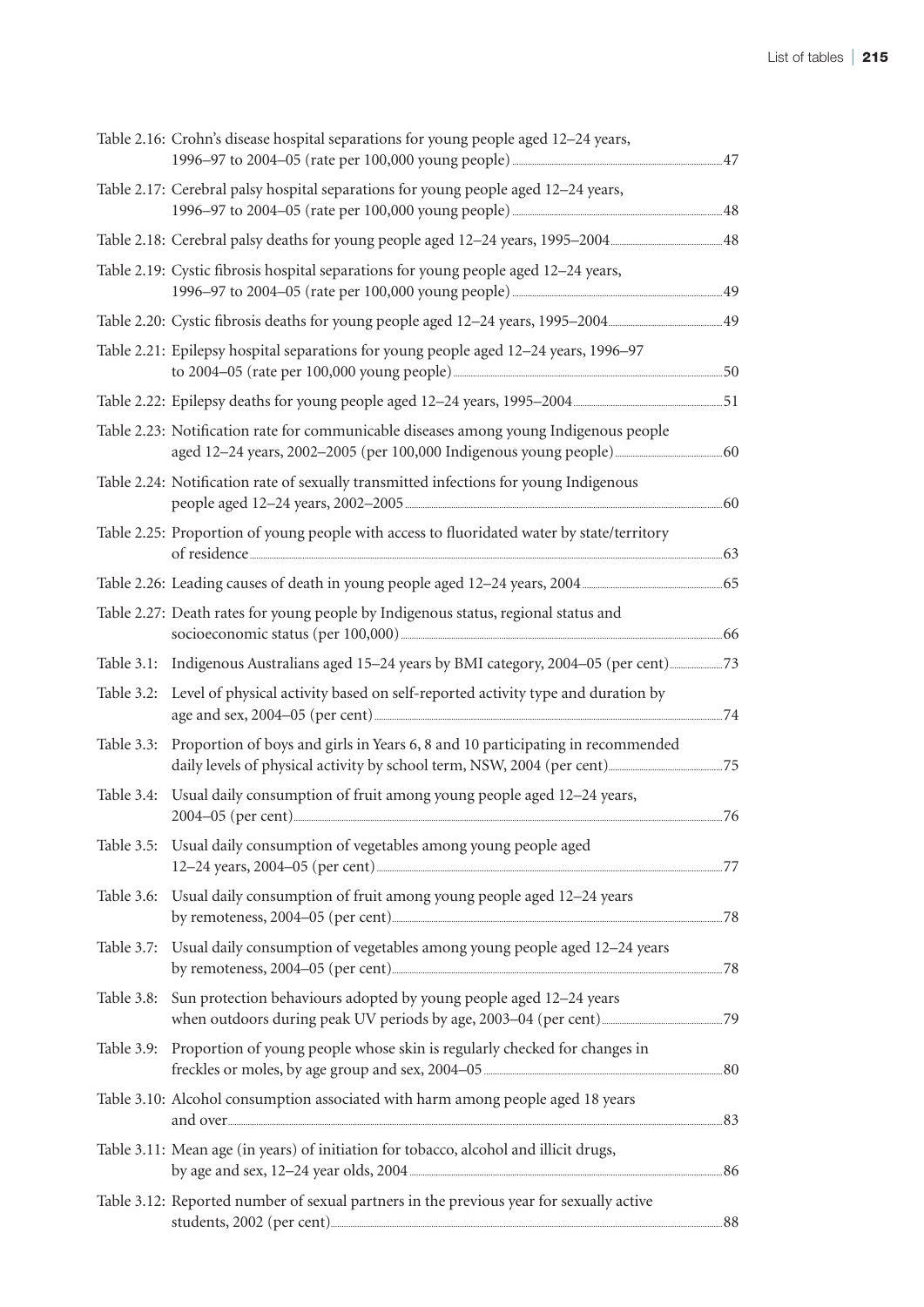| Table 3.15: Percentage of students reporting condom use at most recent sexual encounter by          |     |
|-----------------------------------------------------------------------------------------------------|-----|
|                                                                                                     |     |
| Table 3.17: Form of contraception used by young Indigenous women aged 18-24 years,                  | .92 |
| Table 3.18: Family cohesion, by emotional and behavioural problems of young people                  |     |
| Table 3.19: Parents with a disability and their co-resident children aged 15-24 years,              | .96 |
| Table 3.20: Young people aged 12-17 years on care and protection orders at 30 June 1998             |     |
| Table 3.21: Living arrangements of children on care and protection orders, at 30 June 2006          |     |
|                                                                                                     |     |
|                                                                                                     |     |
| Table 3.24: Victims of alcohol- and drug-related incidents in the past 12 months,                   |     |
|                                                                                                     |     |
| Table 3.26: Young people under juvenile justice supervision aged 12-17 years, by age and sex,       |     |
| Table 3.27: Rate of imprisonment among young people aged 18-24 years, by age and sex,               |     |
| Table 3.28: Rate of imprisonment among young people aged 18–24 years, by age, sex and               |     |
| Table 3.29: People aged 15–24 years undertaking study leading to a qualification:                   |     |
| Table 3.30: Proportion of young people aged 15-24 years in employment and/or                        |     |
|                                                                                                     |     |
| Table 3.32: Young people aged 15–24 years receiving any pocket money or a regular                   |     |
| Table 3.33: Mean weekly earnings of employees in their main job by full- or part-time               |     |
|                                                                                                     |     |
| Table 3.35: Government income support by age and type of benefit, 2001 and 2006<br>$(per cent)$ 128 |     |
| Table 3.36: Common types of debt experienced by young people in 2003, NSW                           |     |
| Table 3.37: Frequency of paying off credit card balances by young people aged                       |     |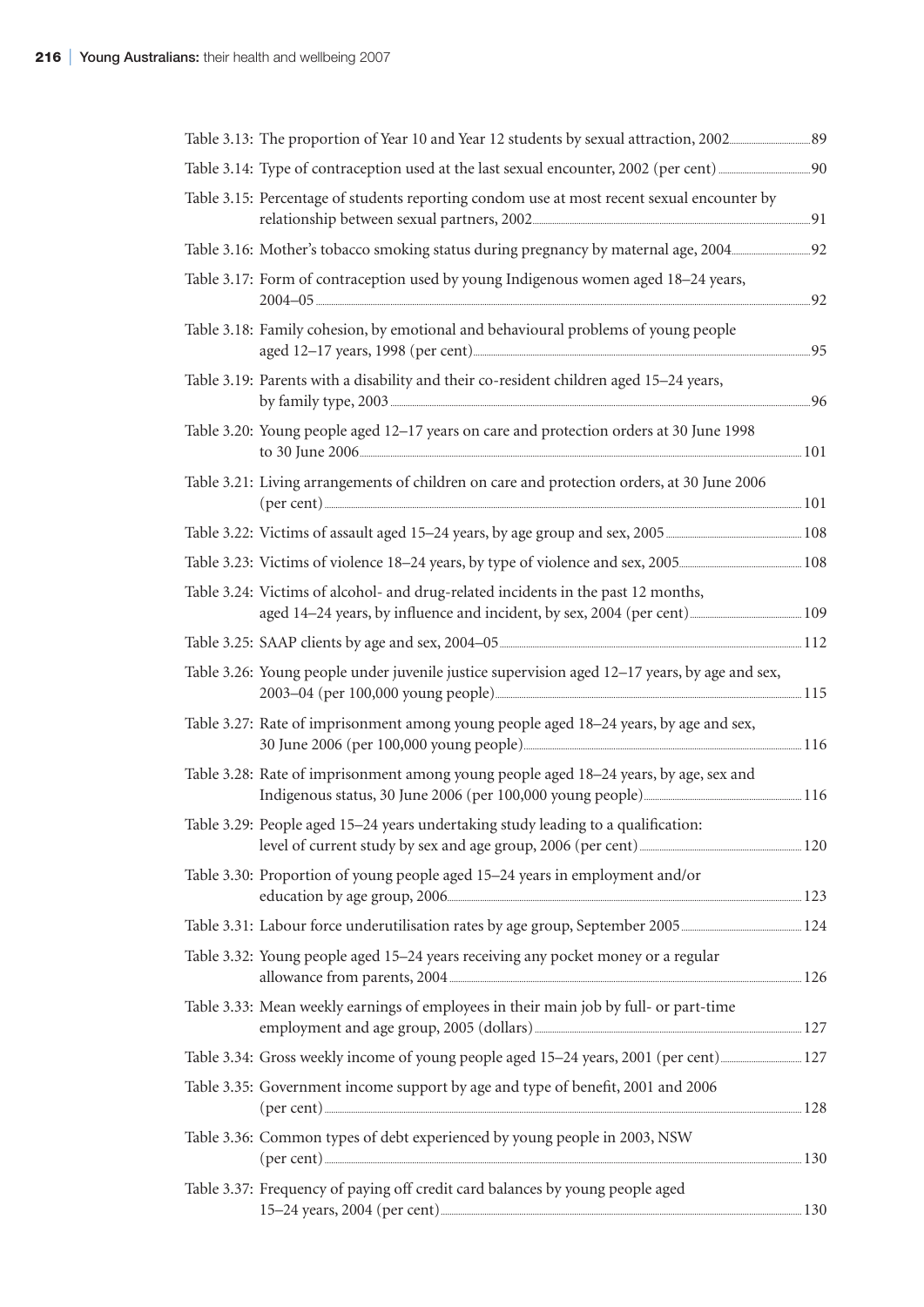|            | Table 3.38: Proportion of young people aged 12–24 living in households where no parent                    | .132  |
|------------|-----------------------------------------------------------------------------------------------------------|-------|
|            | Table 3.39: Young people aged 12–24 years living with their parents: parents' highest                     |       |
|            | Table 3.40: Foodborne disease notification rates for young people aged 15-24 years,                       |       |
| Table 4.1: | Young Indigenous Australians aged 12-24 years, by age and sex, June 2001 143                              |       |
|            | Table 4.2: Young Indigenous Australians and all young Australians aged 15–24 years,                       | 144   |
| Table 4.3: | Hospital separations for Indigenous young people aged 12-24 years, by                                     |       |
| Table 4.4: | Injury and poisoning hospital separations for Indigenous young people aged                                |       |
|            | Table 4.5: Leading causes of death among Indigenous young people aged 12–24 years,<br>$2002 - 2004$ $151$ |       |
| Table 4.6: | Apparent school retention rates, full-time students, selected years (per cent) 156                        |       |
| Table 4.7: | Gross weekly income of Indigenous and other Australian young people                                       |       |
| Table 5.1: | Participation rate in National Cervical Screening Program, 1999-2000 to                                   | . 161 |
| Table 5.2: | Proportion of URTI problems for which antibiotics were prescribed,                                        |       |
| Table A1:  |                                                                                                           |       |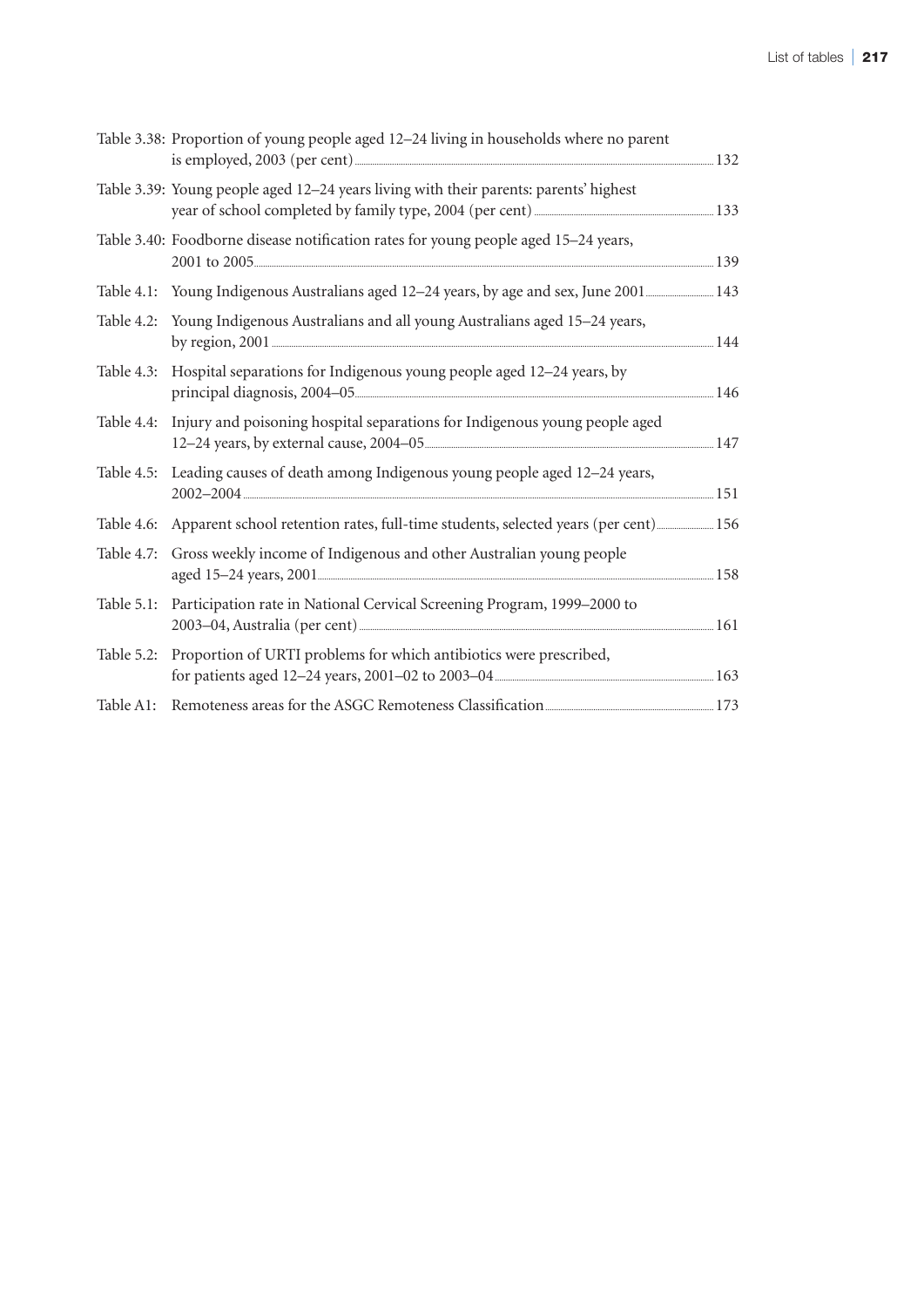# List of figures

| Figure 1.1: | Age and sex distribution of total Australian (shaded) and Indigenous                         |   |
|-------------|----------------------------------------------------------------------------------------------|---|
| Figure 1.2: | Young people in Australia as a proportion of the total Australian population,                | 7 |
| Figure 2.1: | Self-assessed health status of young people aged 15-24 years: 1995, 2001                     |   |
| Figure 2.2: | Age-specific prevalence of severe or profound core activity limitation by sex, 200315        |   |
| Figure 2.3: | Proportions of young people aged 15-24 years with a disability and with a                    |   |
| Figure 2.4: | Burden (YLL, YLD and DALYs) of major disease groups for 15-24 year olds, 200320              |   |
| Figure 2.5: | Deaths from mental and behavioural disorders for young people aged 12-24 years,              |   |
| Figure 2.6: |                                                                                              |   |
| Figure 2.7: | Injury and poisoning hospital separation rate for young people aged<br>.30                   |   |
| Figure 2.8: | Injury hospital separations for young people aged 12-24 years, by external<br>.31            |   |
| Figure 2.9: | Assault hospital separation rate for young people aged 12-24 years,                          |   |
|             |                                                                                              |   |
|             | Figure 2.11: Trends in injury and poisoning deaths for young people aged 12-24 years,<br>.33 |   |
|             | Figure 2.12: Injury and poisoning deaths among young people aged 12-24 years, by<br>.34      |   |
|             | Figure 2.13: Most frequently reported long-term conditions in young people aged<br>.37       |   |
|             | $\ldots$ 38                                                                                  |   |
|             | Figure 2.15: Asthma hospital separation rates for young people aged 12-24 years,             |   |
|             |                                                                                              |   |
|             | Figure 2.17: Most common types of new cancer diagnosed in young people aged                  |   |
|             | Figure 2.18: Crohn's disease hospital separation rates for young people aged 12-24 years,    |   |
|             | Figure 2.19: Rate of selected vaccine-preventable disease notifications for young people     |   |
|             | Figure 2.20: Notification rates of pertussis and rubella for young people aged 12–24 years,  |   |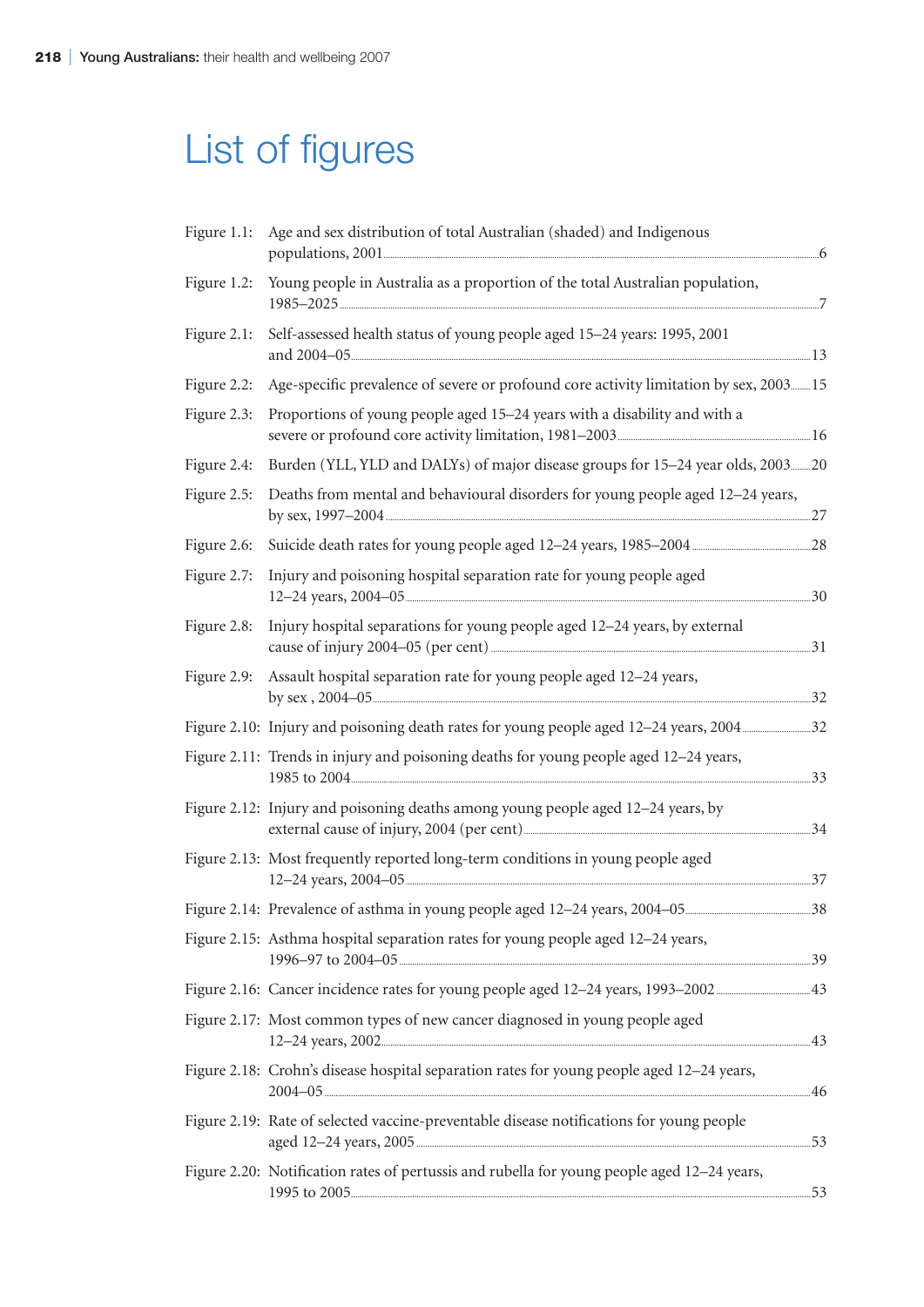|             | Figure 2.21: Notification rates of measles, mumps and meningococcal (all types)                                       |     |
|-------------|-----------------------------------------------------------------------------------------------------------------------|-----|
|             |                                                                                                                       |     |
|             | Figure 2.23: Hepatitis A, B and C notification rates for young people aged 12–24 years,                               | .57 |
|             | Figure 2.24: Notification rate for incident hepatitis C infections for young people aged                              |     |
|             |                                                                                                                       |     |
|             | Figure 2.26: Syphilis and gonococcal infection notifications for young people aged                                    |     |
|             | Figure 2.27: Proportion of young people aged 12 and 15 years who had no caries in their                               |     |
|             | Figure 2.28: Mean caries experience (DMFT score) of young people aged 12 and 15 years,                                |     |
|             |                                                                                                                       |     |
|             |                                                                                                                       |     |
|             | Figure 3.1: Proportion of young people aged 15–24 years who are underweight, overweight or                            |     |
|             |                                                                                                                       |     |
| Figure 3.3: | Proportion of young people who drink at risky or high risk levels for short-term                                      |     |
| Figure 3.4: |                                                                                                                       |     |
| Figure 3.5: | Proportion of students in Year 10 and Year 12 who have ever had                                                       |     |
| Figure 3.6: |                                                                                                                       |     |
| Figure 3.7: | Proportion of young people aged 15–24 years caring for a family member                                                | 97  |
|             | Figure 3.8: Parents with co-resident children aged 15-24 years: proportion with a                                     |     |
| Figure 3.9: | Parents with co-resident children aged 12-24 years: proportion with a Mental                                          |     |
|             | Figure 3.10: Rate of young people aged 12–16 years who were the subject of a child protection                         |     |
|             | Figure 3.11: Young people aged 12-17 years in out-of-home care, 30 June 2001 to<br>$30 \text{ June } 2006 \ldots 102$ |     |
|             | Figure 3.12: Child protection substantiations, care and protection orders and out-of-home                             |     |
|             |                                                                                                                       |     |
|             | Figure 3.14: Proportion of young people aged 18–24 years lacking social support by                                    |     |
|             | Figure 3.15: Proportion of young people aged 18-24 years engaged in unpaid volunteer work,                            |     |